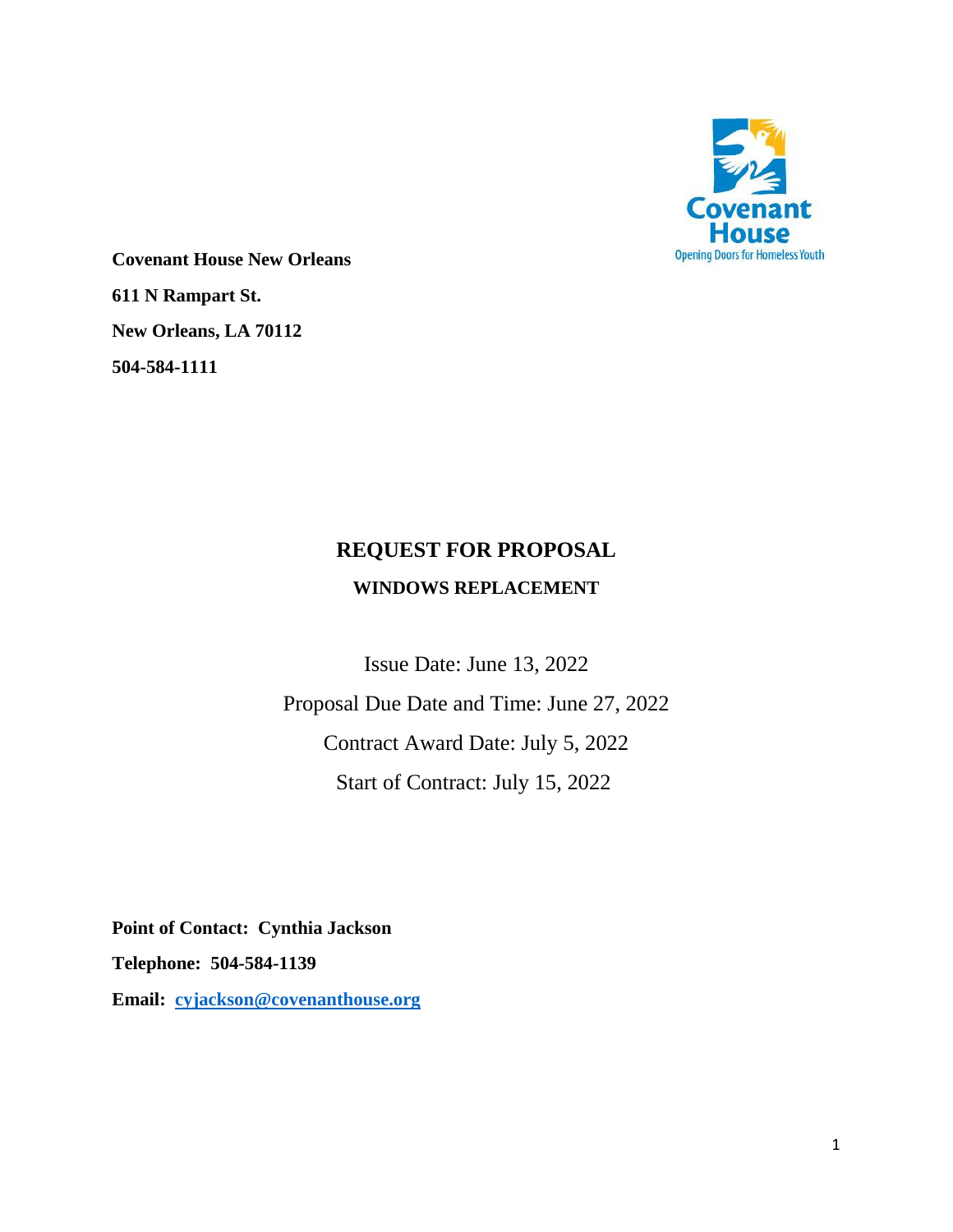# **A. Introduction**

Covenant House is a not-for-profit 501c3 which provides residential and supportive services to homeless youth between the ages of 16-22. Our mission states: We who recognize God's providence and fidelity to His people are dedicated to living out His Covenant among ourselves and those children we serve, with absolute respect and unconditional love. This commitment calls us to serve suffering children of the street, and to protect and safeguard all children. Just as Christ in His Humanity is the visible sign of God's presence among His people, so our efforts together in the covenant community are a visible sign that effects the presence of God, working through the Holy Spirit among ourselves and our kids.

Covenant House is issuing a Request For Proposals (RFP) to replace all windows and storefront units on our campus. Prospective contractors must be registered and in good standing to do business in the State of Louisiana. Companies should have a minimum of ten (10) years of experience in providing services under the nature of this contract. Installation will take place at 611 N Rampart St. New Orleans, LA 70112.

# **B. Information Regarding RFP**

Proposals should clearly demonstrate the Respondents qualifications, capacity and readiness to perform the Scope of Work, prior to execution of a contract. The Respondent shall provide four (4) complete signed hard copies of the proposal in a sealed envelope, one (1) clearly marked original, and three (3) marked copies. Envelopes are to include in the upper, left-hand corner on the outside of the envelope, Company Name, and Address. Covenant House encourages all minority and women owned businesses to participate in the bid process.

Respondents shall submit responses to: Cynthia Jackson, Covenant House, 611 N Rampart St. New Orleans, LA 70112 by email. Covenant House will not accept proposals submitted by fax. All proposals must be received on or before the delivery deadline. Covenant House will not receive proposals after the deadline. Covenant House reserves the right to reject any or all proposals for just cause and to waive any informality in the submission process.

Substantive questions must be submitted by proposers in writing to the attention of Cynthia Jackson via email at bgorman@covenanthouse.org no later than five (5) days before submittal deadline. Any request received after that time may not be reviewed for inclusion in this solicitation. All requests are to include the requester's name, address, telephone number, fax number and email address.

Covenant House will provide facility walk-through meetings with prospective contractors. This meeting is not mandatory, but highly encouraged. To request a meeting, place contact Cynthia Jackson at [bgorman@covenanthouse.org](mailto:bgorman@covenanthouse.org) to schedule a meeting within the timeframe outlined on page 3.

Covenant House may wish to amend, add, or delete items from the contents of this RFP. Covenant House will respond by written addendum setting forth the nature of any modification to the RFP.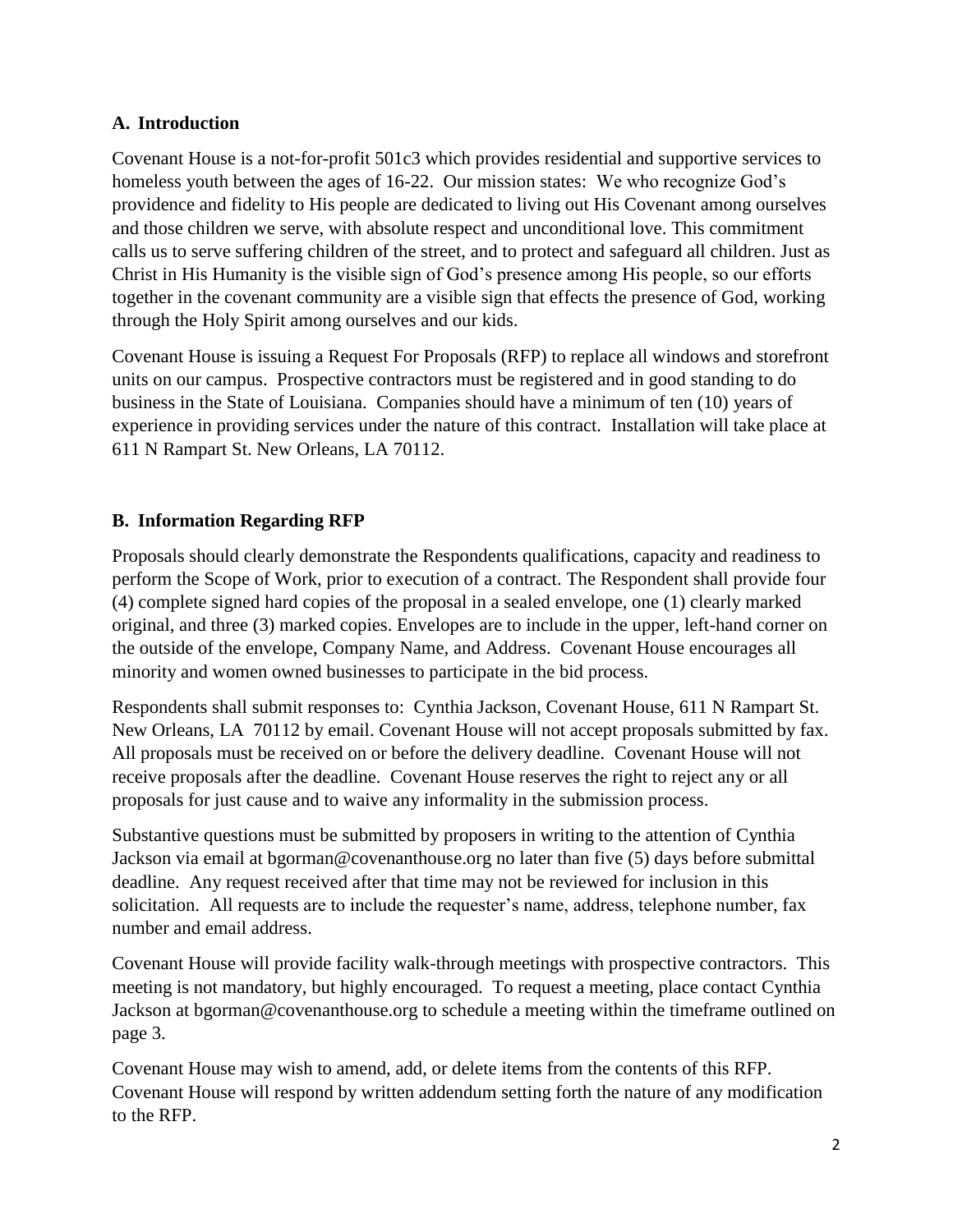Proposals may be withdrawn upon written request, by the Respondent, provided that written confirmation of the withdrawal is from the authorized signature of Respondent prior to the time set for proposal opening. Negligence on the part of the Respondent in preparing its proposal confers no right of withdrawal or modification of its proposal after the due date and time.

Respondents will be informed of either bid acceptance or bid rejection via email. Contract to be formulated and signed following winning bidder notification. Companies debarred from federal contracts are ineligible. Covenant House will make reasonable efforts to ensure minority and small businesses are afforded the opportunity to bid on the contract.

All Respondents to this RFP shall indemnify and hold harmless Covenant House and any of their officers and employees from all suits and claims alleged to be a result of this RFP. The issuance of this RFP constitutes only an invitation to present a proposal. Covenant House reserves the right to determine, at its sole discretion, whether any aspect of a respondent's submittal meets the criteria in this RFP. Covenant House also reserves the right to seek clarifications, to negotiate, with any Contractor submitting a response, to reject any or all responses with or without cause, and to modify the procurement process and schedule. If this RFP is withdrawn or the project is canceled for any reason, Covenant House shall have no liability to any Respondent for any costs or expenses incurred regarding this RFP or otherwise.

Failure to submit all the mandatory forms from this RFP package may be just cause for the rejection of the qualification package. However, Covenant House reserves the right to decide, on case by case basis, at its sole discretion, whether to reject such a proposal as non-responsive.

Covenant House reserves the right to award any contract to the next most qualified Contractor, if the successful institution does not execute a contract within 30 days of being notified of the selection.

The schedule of the RFP process is as follows:

| Release of RFP            | June 13, 2022          |
|---------------------------|------------------------|
| Individual Facility Walk- |                        |
| through Meetings          |                        |
|                           | Week of: June 16, 2022 |
| (schedule w/ Cynthia)     |                        |
| Jackson)                  |                        |
| <b>Submittal Deadline</b> | June 20, 2022          |
| <b>Award Date</b>         | July 5, 2022           |
| <b>Contract Start</b>     | July 15, 2022          |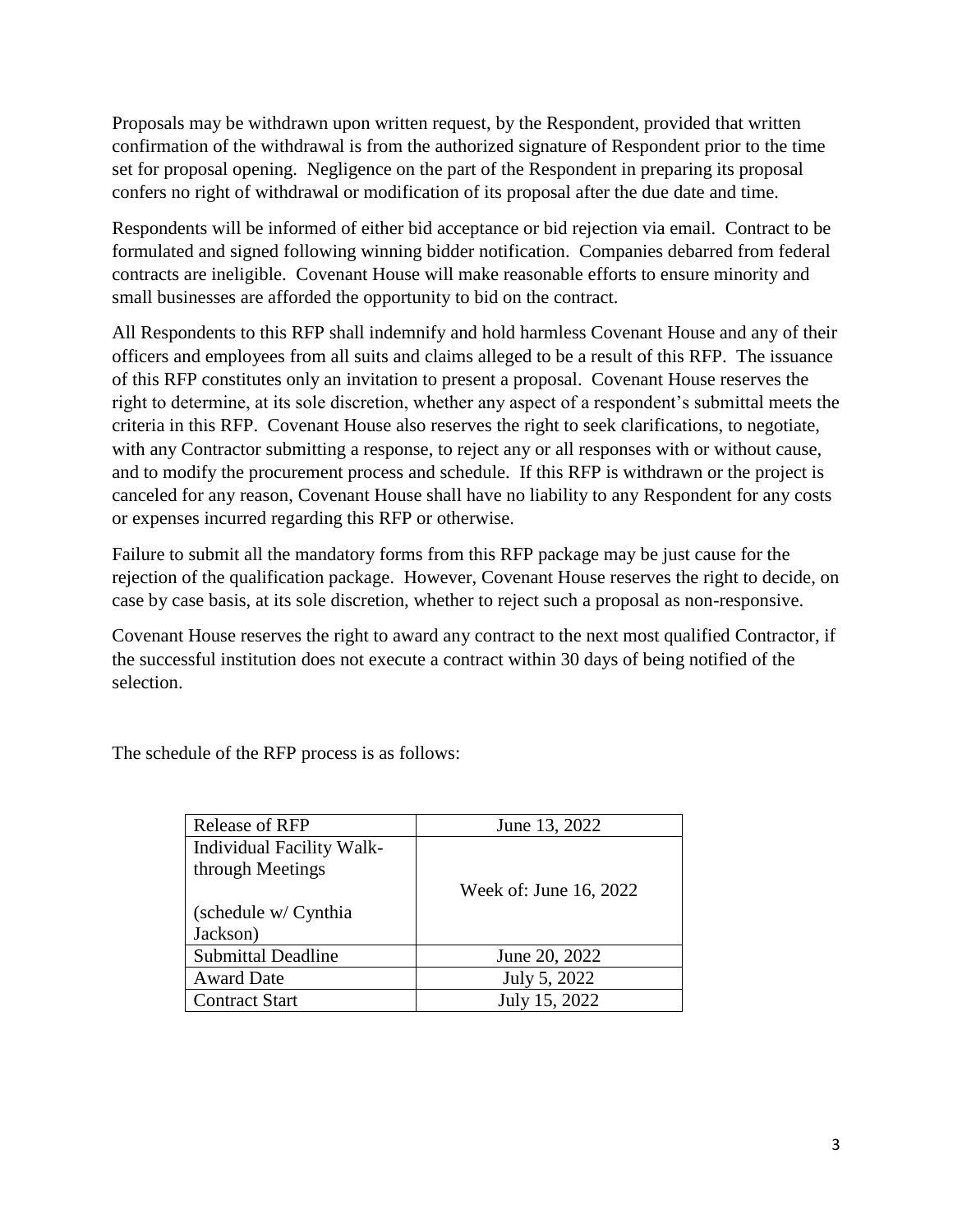# **C. Contract Period**

The initial term of a contract awarded as a result of this RFP shall be for a period of eight months, with an intended contract period from July 15, 2022 through January 15, 2023.

## **D. Selection Criteria**

The contract will be awarded to the bidder/contractor whose bid or proposal is responsive to the RFP and is most advantageous to Covenant House based on price and other factors considered. Any and all bids or proposals may be rejected in accordance with law. Below represent the criteria for awarding the contract:

- 1. Total cost of project.
- 2. Company history and qualifications.
- 3. Quality of client references.
- 4. Contractor's ability to follow all instructions and provide all necessary items listed in this RFP.
- 5. Contractor's willingness to include all provisions and clauses in the contract.
- 6. If company is a Disadvantaged Business Enterprise.
- 7. If company is registered as a Section 3 business.

Covenant House employees who will review all bid proposals include:

- Rheneisha Robertson, Executive Director
- Clinton Charlot, Director of Finance
- Cynthia Jackson, Purchasing Assistant

# **E. Instructions**

Respondents to this RFP shall submit the following within their proposal:

- 1. Compose narrative that includes the following information:
	- a. Company name.
	- b. Address.
	- c. Contact info.
	- d. History.
	- e. Statement verifying company is in good standing to do business within the State of Louisiana and is not debarred.
	- f. General description of services provided.
	- g. Description, methodology, and other information on how your business will successfully complete the project. Must include:
		- i. Name of manufacture from where will windows will be created and why.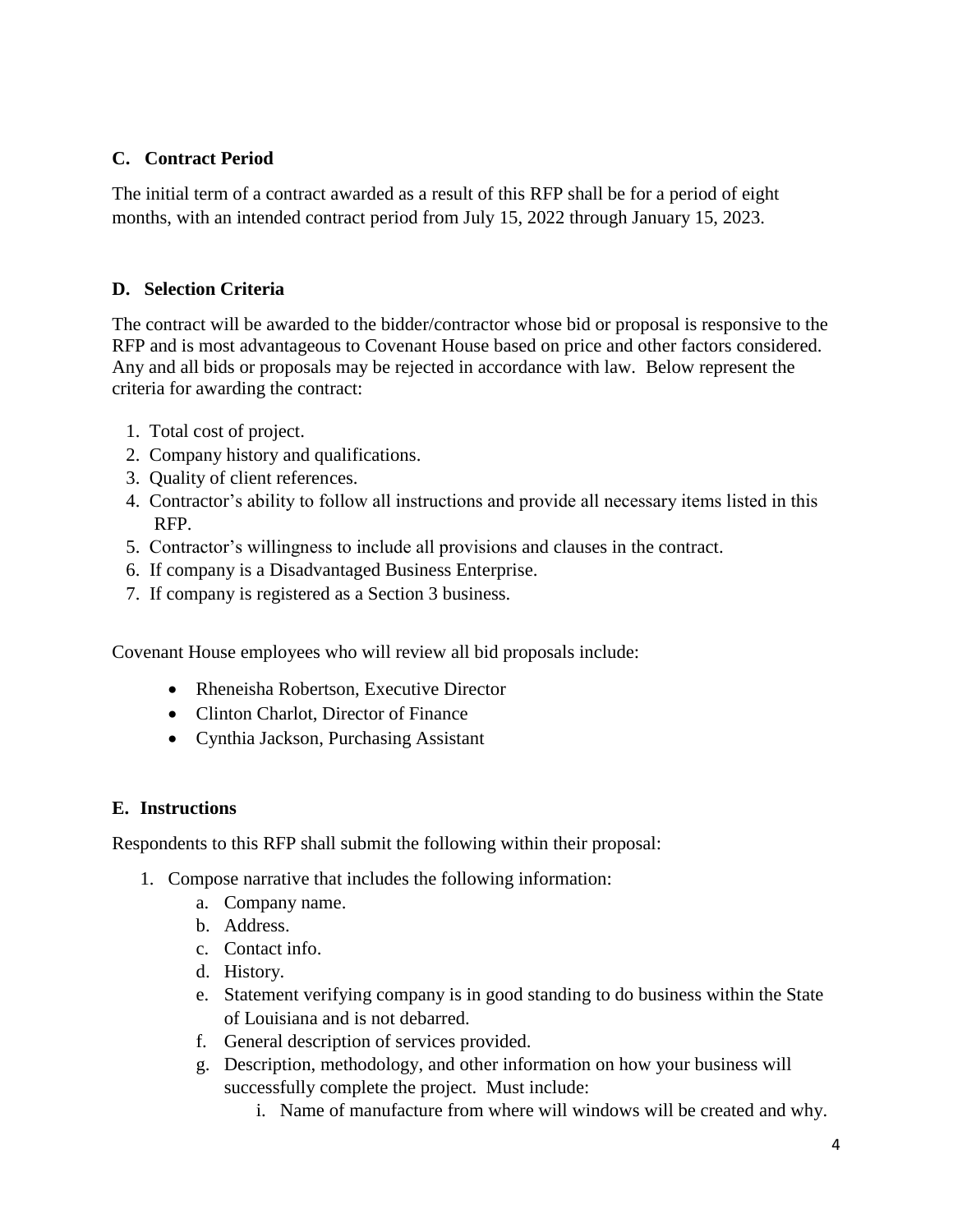- ii. Where will windows be stored during installation.
- iii. How will windows be safely removed and where will they be disposed.
- iv. How will window openings will be temporarily covered and for how long.
- v. Description for repairing unseen damage to window openings, thresholds, sill pane flashing, stools, aprons, etc.
- vi. Describe any anticipated barriers to successfully completing the project.
- vii. Describe any hindrances, obstacles, or issues on Covenant House's campus that could impede the project.
- h. Proposed timeline of entire project. Must include:
	- i. When windows will be ordered.
	- ii. When windows will arrive.
	- iii. Start date of installation.
	- iv. End date of project.
- i. Describe desired payment schedule and / or deposits needed to commence and ultimately complete the project.
- j. A statement acknowledging the scope of work and whether or not your business can successfully accomplish the tasks set forth.
- k. Indicate if this project will create any new jobs within your business, and if so, how many.
- l. Indicate if the business is certified as a Disadvantaged Business Enterprise and/or minority or woman owned business.
- m. Statement indicating that the contractor has read through all clauses and provisions and agrees to include them in the contract. If not, which provisions will be excluded and why.
- n. Statement indicating that the contractor agrees to abide by the wage decisions if awarded the contract.
- o. Describe your company's history in complying with federal labor standards.
- p. Indicate whether or not your company is registered as a Section 3 business.
- q. Submit a Section 3 plan as part of your proposal (see attached template).
- r. Name of each employee who will work on the project, their qualifications, and their duties and responsibilities.
- s. Provide three commercial client references, which include:
	- i. Business name and address
	- ii. Contact person name and contact info
	- iii. Description of work completed.
- t. Name and contact information of representative composing and submitting proposal.
- 2. Budget and Budget Narrative
	- a. Compose a narrative describing anticipated costs and why they are necessary to in order complete the project.
	- b. Provide a line item breakdown of all costs, including hard and soft costs.
	- c. Provide a time and materials cost for repairing unseen damage and other unanticipated miscellaneous expenses.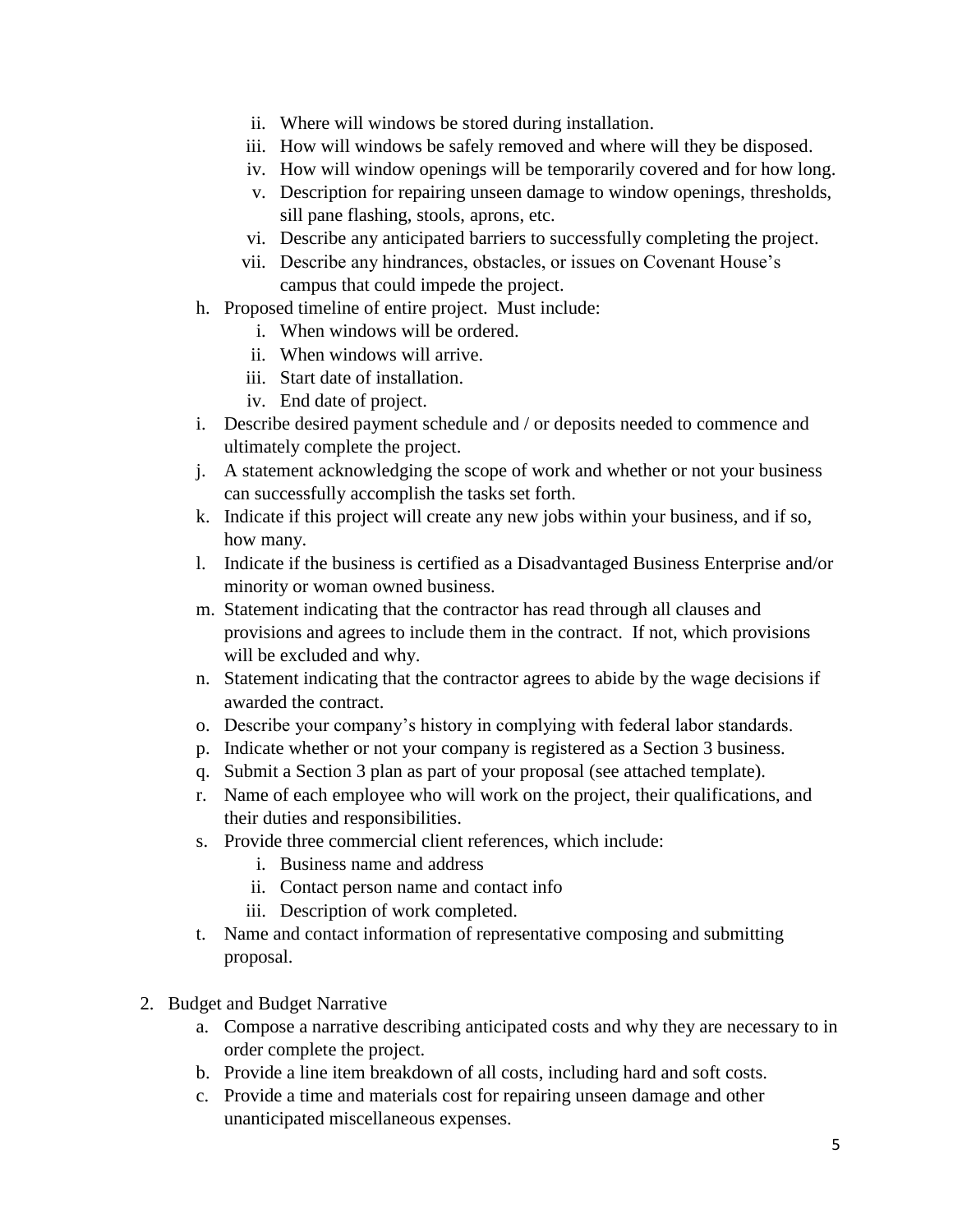3. Complete Execution of Proposal Form (see attached)

# **F. Scope of Work**

- 1. The winning bidder / contractor shall provide all materials, equipment, and labor.
- 2. The contractor shall provide their own portable toilet, food, water, and anything else needed to function on the job site.
- 3. The contractor is responsible for disposing all trash and debris and will not place trash in the three Covenant House dumpsters currently on campus.
- 4. Review architectural drawings.
- 5. Procure work permit from the City of New Orleans
- 6. Remove and dispose of 129 existing windows and 22 storefront units.
- 7. Protect temporary openings from inclement weather.
- 8. Sequence or phase work in order to limit exposure to weather.
- 9. Report discovery of any wood rot, damaged flashing, or other conditions needing repair to Covenant House. Coordinate and perform repairs as instructed by Covenant House.
- 10. Install impact resistant windows and storefront units as scheduled.
- 11. Match color of new windows and storefronts units with existing units.
- 12. Protect interior finishes. Repair and / or repaint sheetrock or wall paper where required. Repaint entire walls where necessary to correct damages.
- 13. Modify and reset existing wood stool as necessary to accommodate new window frames.
- 14. Existing shutters on the  $2<sup>nd</sup>$  and  $3<sup>rd</sup>$  floor previously mounted to window frames, are to be removed and salvaged for reuse. Modify / replace hinges as necessary to mount shutters to brick face adjacent to windows. See first floor shutters as an example. All new hinges to be stainless steel, painted to match shutters. Refer to Sheet A10 for detail. Report any existing damage of shutters to Covenant House. If existing shutter is damaged during the course of work, provide new shutter matching existing.
- 15. Repair any damage to inside or outside of frame caused by window installation.
- 16. Contractor is responsible for receiving and storing windows. Covenant House will not have the necessary space for either.
- 17. Contractor is responsible for removing and replacing blinds / roller shades. If there is existing damage to the blinds / roller shades, the contractor will inform Covenant House.
- 18. Maintain a clean and safe environment at all times.
- 19. Verify existing conditions prior to commencing work and report any and all discrepancies to Covenant House.
- 20. Quantities and sizes are to be verified before ordering replacement units.
- 21. Coordinate the storage of construction materials with the owner. Contractor is responsible for the removal and replacement of any / all damaged materials.
- 22. All work and equipment shall be cleaned prior to being turned over to Covenant House.
- 23. Shop drawings shall be submitted to Covenant House for approval prior to ordering, fabrication and installation of equipment, materials, assemblies, etc.
- 24. Coordinate staging of contractor vehicles with Covenant House.
- 25. Trash shall be removed from site not less than twice weekly.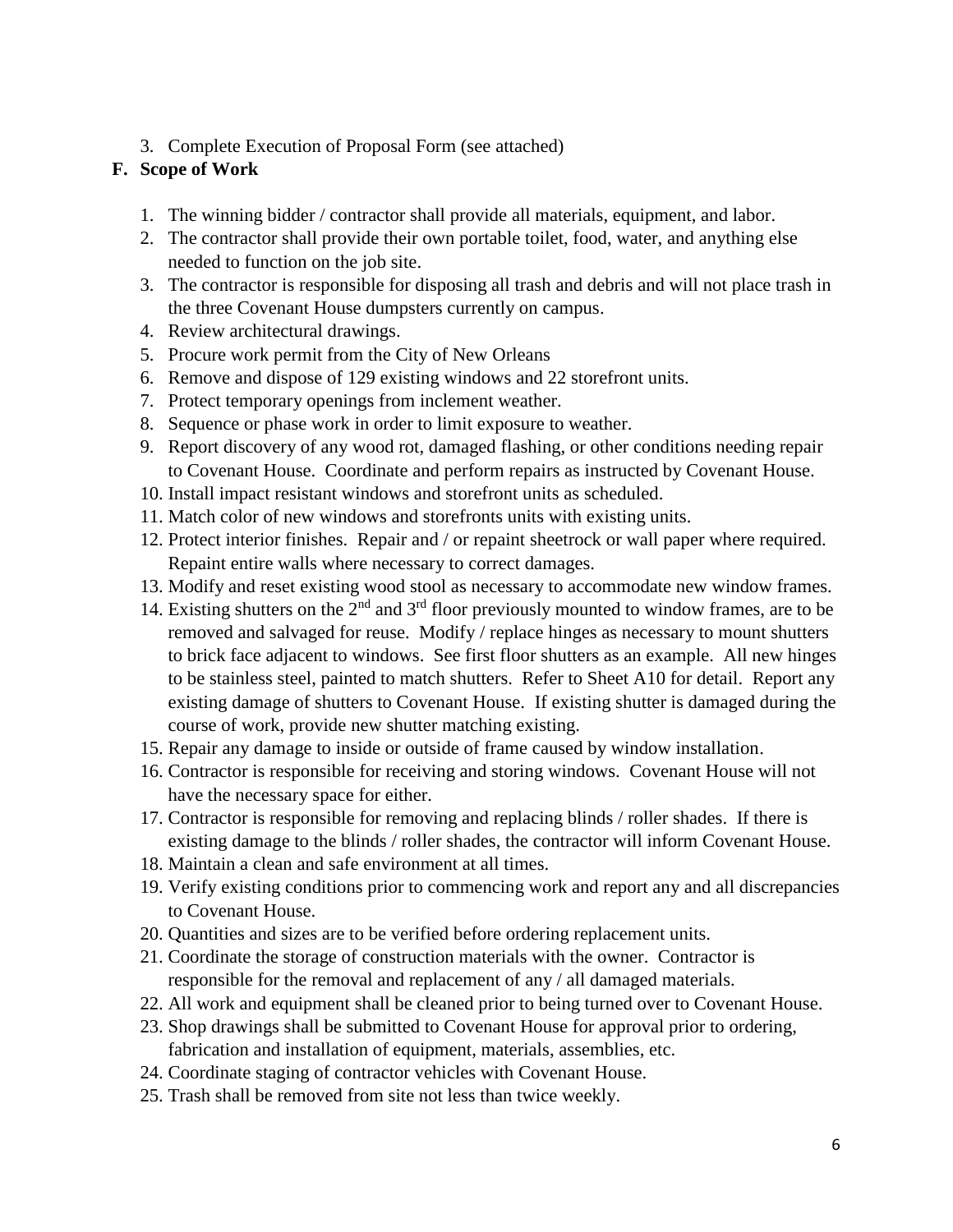## **G. Clauses and Provisions and Clauses To Be Included in the Contract**

- 1. Contract will include the Scope of Work outlined above.
- 2. Contract Termination For Convenience Covenant House reserves the right to terminate the contract at any time, for any reason, by giving 30 days' notice in writing to the contractor. If the contract is terminated for convenience by Covenant House, the contractor will be paid for all items received and for any work completed as of the date of termination. In this case, contract termination does not arise from any fault on the part of the contractor.
- 3. Contract Termination for Cause Where the Covenant House has determined that the contractor is in default, Covenant House reserves the right to purchase any and all products or services covered by the contract on the open market and to charge the contractor with the cost in excess of the contract price. Until such assessed charges have been paid, no subsequent Bid from the defaulting contractor will be considered. Covenant House reserves the right to terminate any contract at any time, for any reason, by providing the contractor with 30 days written notice.

Termination of a contract for cause includes but is not limited to, the following:

- a. Failure to meet deadlines
- a. Failure to meet quantity requirements.
- b. Failure of the product or service to meet specifications, conform to sample quality or to be delivered in good condition.
- c. Misrepresentation by the contractor, administratively, contractually, or any other misrepresentation.
- d. Fraud, collusion, conspiracy or other unlawful means of obtaining any contract with Covenant House
- e. Conflict of contract provisions with constitutional or statutory provisions of state or federal law.
- f. Any other breach of contract.
- 4. The Contractor will inform the Purchasing Assistant or Covenant House maintenance staff anytime the successful bidder or representatives comes on site.
- 5. The Contractor shall not subcontract any of the work without prior notification and authorization from the Purchasing Assistant.
- 6. Contractor must possess and show proof of the following insurance policies:
	- a. Worker's Compensation and Employers Liability Insurance in compliance with the Louisiana Workers' Compensation Act(s). Statutory and Employers Liability Insurance with limits of not less than \$1,000,000.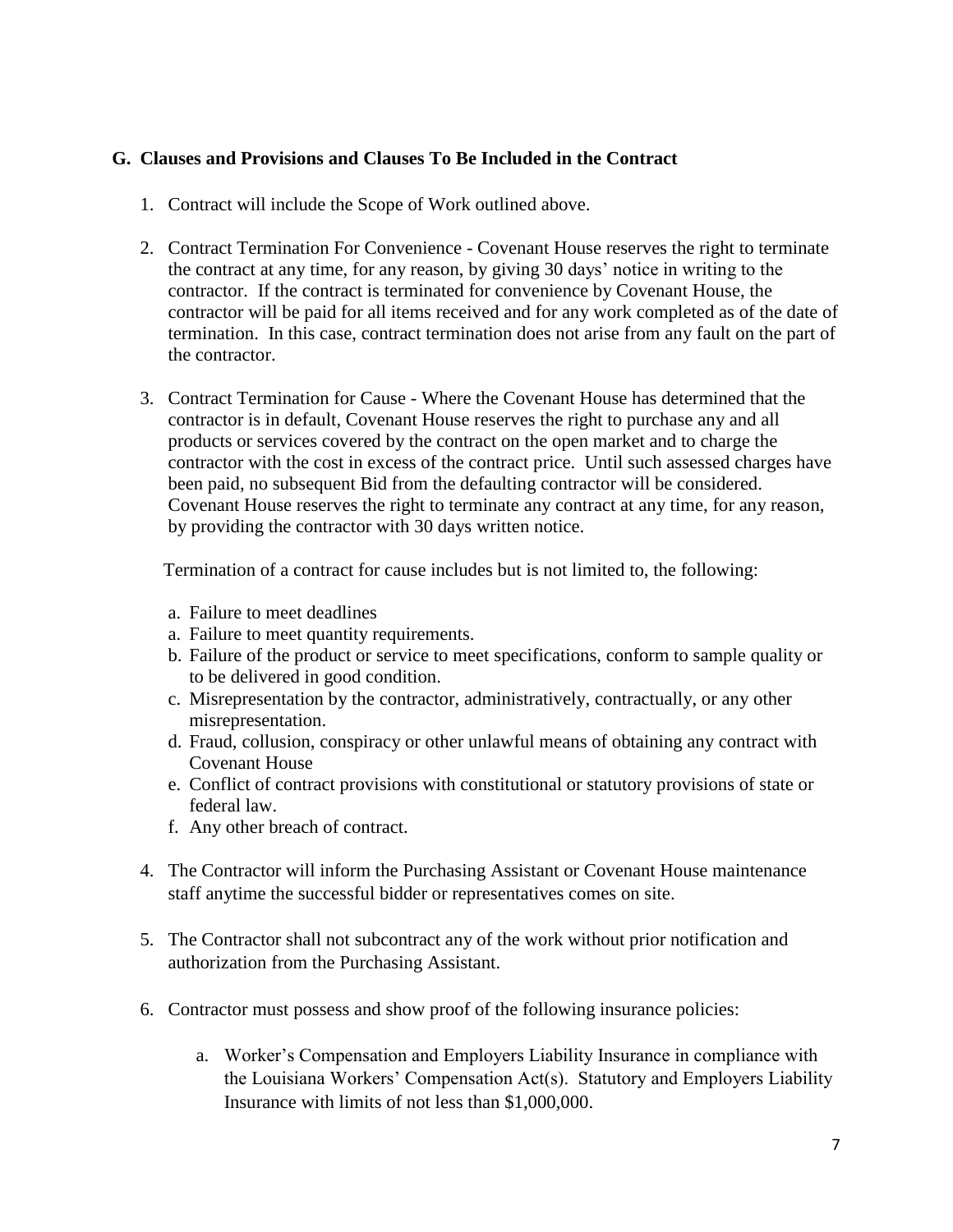- b. Commercial General Liability Insurance including contractual liability insurance, products and completed operations, personal and advertising injury, bodily injury, property damage, and any other type of liability for which this agreement applies with limits of liability of not less than \$1,000,000 each occurrence / \$2,000,000 policy aggregate.
- c. Automobile Liability Insurance with a combined single limit of liability of not less than \$1,000,000 per accident for bodily injury and property damage. Insurance shall include all owned, non-owned and hired vehicles.
- d. Crime Insurance (Fidelity Bond) to include but not limited to employee dishonesty, computer crime, misappropriation of funds, forgery or alteration with limits of not less than \$3,000,000.
- e. Umbrella / Excess Liability Umbrella / Excess policies must follow form of the underlying policies.
- 7. If a subcontract is authorized, the subcontractor must possess and show proof of the aforementioned insurance coverages.
- 8. Contractor and subcontractors must maintain the aforementioned insurance coverages throughout the duration of the contract.
- 9. Insurance is to be placed with insurers licensed and authorized to do business in the State of Louisiana with a current A.M. Best's rating of no less than A: VII.
- 10. The Contractor shall perform work in accordance with all local, state, and federal regulations.
- 11. Covenant House reserves the right at any time to alter the specifications to meet increased or decreased needs. If such changes cause an increase / decrease in costs or time required for services, or otherwise affects any other provision of the agreement, an equitable adjustment shall be made, and this agreement shall be modified in writing accordingly.
- 12. In all hiring or employment made possible by, or resulting from this agreement, the Contractor will not discriminate against any employee or applicant for employment because of race, color, religion, sex, gender, age, physical or mental disability, national origin, sexual orientation, creed, culture, or ancestry, and where applicable, will take affirmative action to ensure that the Contractor's employees are treated during employment without regard to their race, color, religion, sex, gender, age, physical or mental disability, national origin, sexual orientation, creed, culture, or ancestry. This requirement shall apply to, but not limited to the following: employment, upgrading, demotion or transfer, recruitment or recruitment advertising, layoff or termination, rates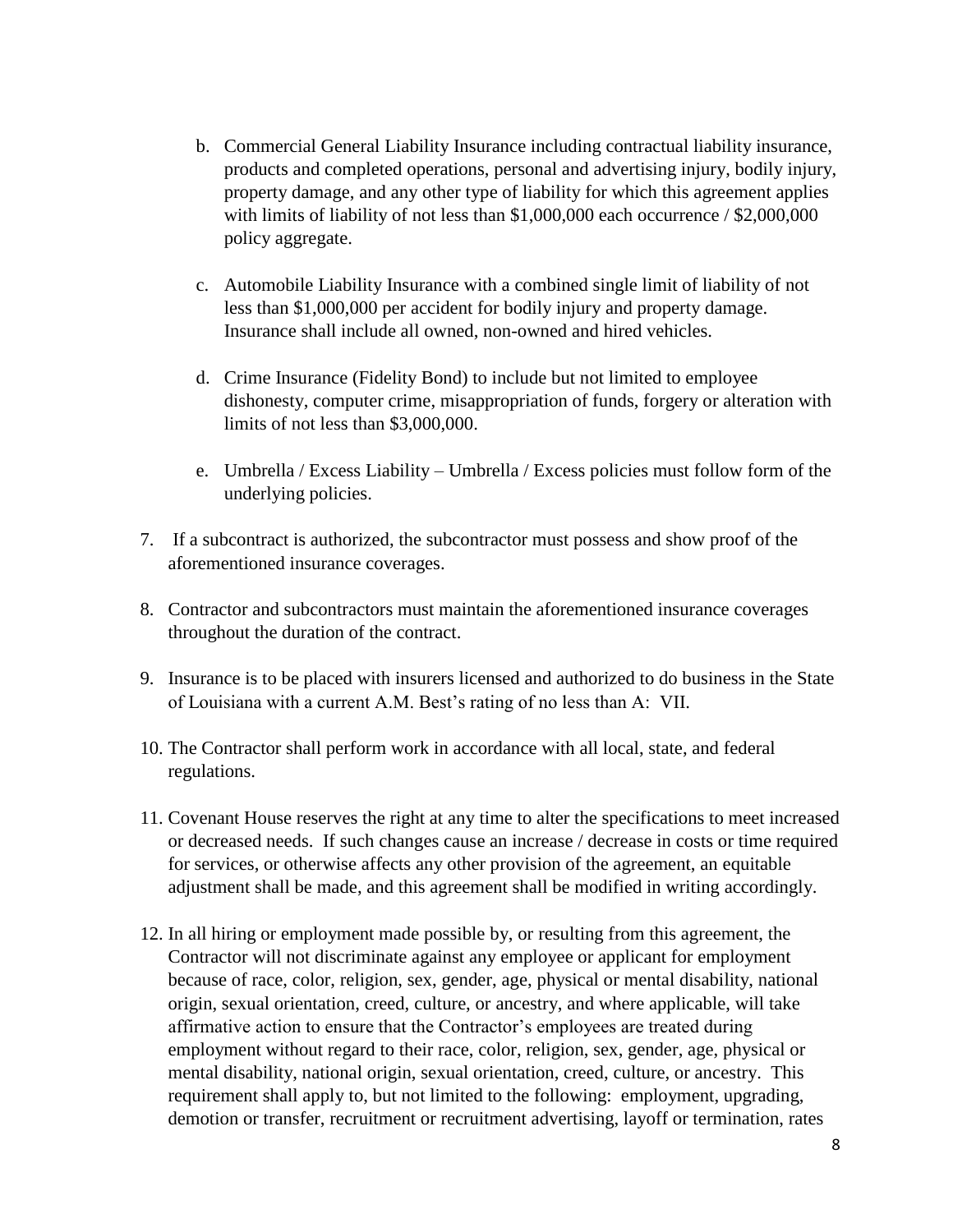of pay or other forms of compensation, and selection for training, including apprenticeship. All solicitations or advertisements for employees shall state that all qualified applicants will receive consideration for employment without regard to race, color, religion, sex, gender, age, physical or mental disability, national origin, sexual orientation, creed, culture, or ancestry.

- 13. In the performance of this agreement, the Contractor will not discriminate on the basis, whether in fact or perception, of a person's race, color, creed, religion, national origin, ancestry, age, sex, gender, sexual orientation, gender identity, domestic partner status, marital status, physical or mental disability, or AIDS or HIV status against any employee of Covenant House or the City of New Orleans working with the Contractor in any of the Contractor's operations within Orleans Parish or any person seeking accommodations, advantages, facilities, privileges, services, or membership in all business, social, or other establishments or organizations operated by the Contractor. The Contractor agrees to comply with and abide by all applicable federal, state and local laws relating to nondiscrimination, including, without limitation, Title VI of the Civil Rights Act of 1964, Section V of the Rehabilitation Act of 1973, and the Americans with Disabilities Act of 1990.
- 14. Covenant House is not responsible for accidents for injuries incurred by the Contractor's employees. The Contractor is required to maintain adequate insurance coverage. The Contractor shall save and hold harmless, pay on behalf of, protect, defend, indemnify Covenant House, assume entire responsibility and liability for losses, expenses, demands and claims in connection with or arising out of any injury, or alleged injury (including death) to any person, or damage, or alleged damage to property of Covenant House or others sustained or alleged to have been sustained in connection with or to have arisen out of or resulting from this agreement, by the Contractor and their employees, including losses, expenses or damages sustained by Covenant House, as well as Covenant House officers, agents, and employees from any and all such losses, expensed, damages, demands, and claims. The Contractor further agrees to defend any suit or action brought against Covenant House based on any such alleged injury or damage and to pay all damages, cost and expenses in connection therewith or resulting there from. As an integral part of this agreement, the Contractor agrees to purchase and maintain, during the life of this contract, contractual liability insurance in the amounts required in the general liability insurance requirements. The obligations of the Contractor pursuant to this paragraph shall not be limited in any way by the limitation in the amount or type of proceeds, damages, compensation, or benefits payable under any policy of insurance or self-insurance maintained by or the use and benefit of the Contractor.
- 15. Contractor aggress to dispose of all trash lawfully and in accordance with City of New Orleans rules and regulations.
- 16. All work shall comply with all applicable federal, local, and state codes and amendments.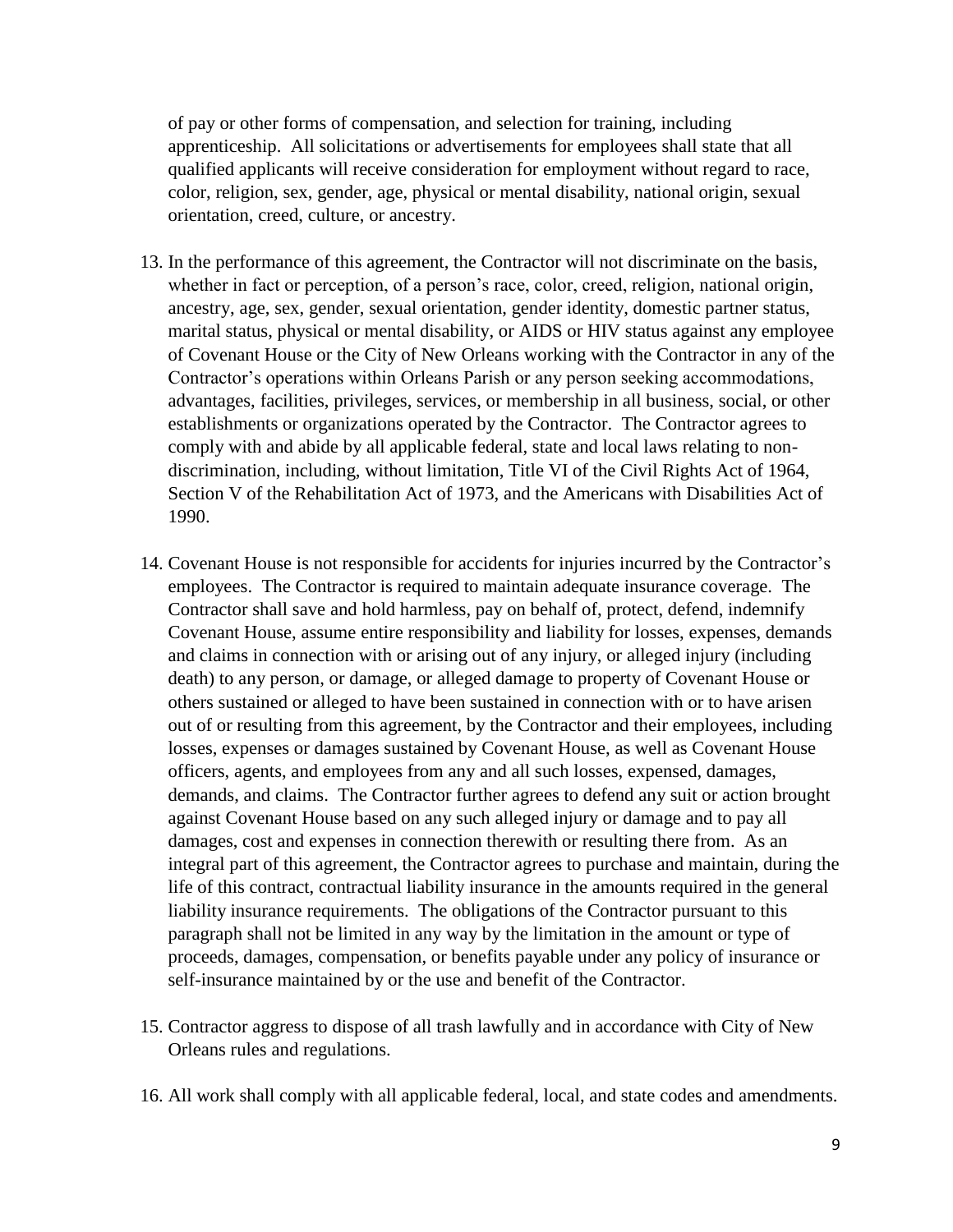- 17. The contractor shall be solely responsible for construction means, methods, techniques, sequences, and procedures required for safe execution and completion of work, and for maintaining and supervising all safety precautions and programs in connection with the work. Contractor shall hire sub-contractors and supplies with proven ability to provide / perform quality workmanship on this type of project.
- 18. The Contractor agrees to incorporate these terms, conditions, and provisions into all subcontracts, by reference or otherwise, and will require sub-contractors to comply with those provisions.
- 19. The contractor agrees to comply with the provisions of the Drug-Free Workplace Act of 1988 (42 U.S.C. 701) and certifies that it will provide a drug-free workplace. The Contractor further certifies that he or she will not engage in unlawful manufacture, distribution, dispensing, possession, or use of a controlled substance while under contract with Covenant House.
- 20. The Contractor agrees that the final applicable wage decision will be the one in effect when the contract is signed. If the Department of Labor publishes a modification between proposal submission and contract award, the Contractor agrees to include the updated version in the contract.
- 21. To the fullest extent permitted by law, the Contractor agrees to abide by City Code Sections 70-801, et seq., which requires, in pertinent part, the following:
	- a. Payment of an hourly wage to Covered Employees equal to the amounts defined in the City Code (Living Wage);
	- b. Receipt of at least seven (7) days per year of compensated leave for Covered Employees, as required vy Section 70-807 of the City Code; and
	- c. Post notice in prominent place regarding the applicability of the Living Wage Ordinance in every workplace in which Covered Employees are working that is within the Covered Employer's custody and control, as required by Section 70- 810 of the City Code.
- 22. In accordance with the Living Wage Ordinance, the current Living Wage per the Consumer Price Index data is equal to \$11.19.
- 23. The Contractor agrees to pay its employees weekly.
- 24. The Contractor agrees that if the Contractor utilizes subcontractors, the subs must also pay their employees weekly.
- 25. In accordance with Section 70-806(2) of the City Code, the Contractor acknowledges and agrees that the Living Wage may be increased during the term of this agreement.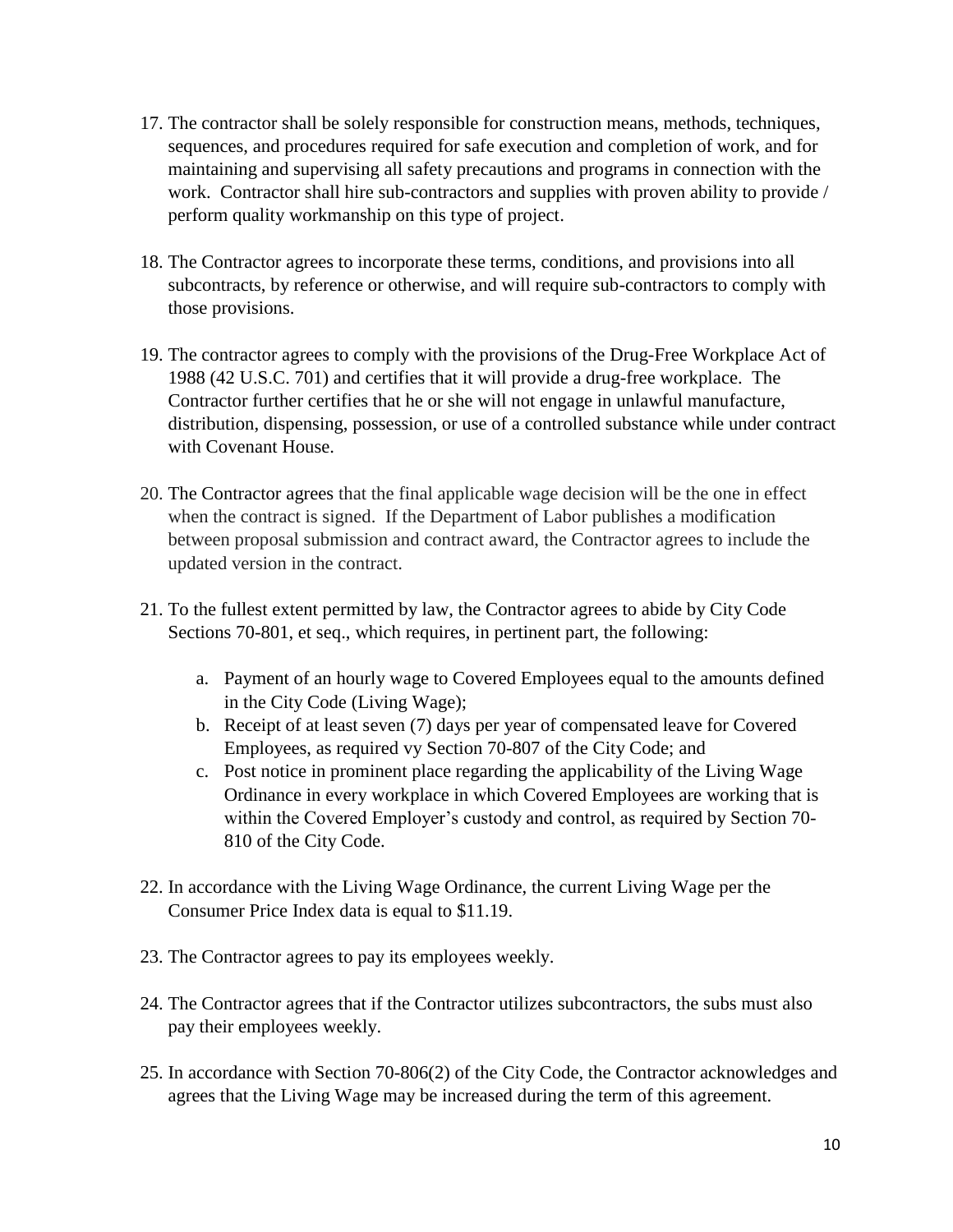- 26. The Contractor agrees to provide Covenant House with rate of pay information for all employees involved with this agreement, including employees within any and all subcontract agreements.
- 27. The Contractor agrees that if it chooses to subcontract out work involved in this project, it will use its best efforts to work with companies listed under the City of New Orleans' Disadvantaged Business Enterprises database.
- 28. The Contractor agree to include any and all independent contractors, or "1099 employees" on the Contractor's payroll.
- 29. The Contractor agrees to register and participate in a status verification system to verify that all employees in the State of Louisiana are legal citizens of the United States or are legal aliens, and throughout the duration of this agreement, shall utilize a status verification system to verify the status of all new employees in the State of Louisiana.
- 30. The Contractor (and sub-contractor if applicable) agrees to maintain all records related to this project for no less than 5 years.
- 31. The Contractor agrees to include all of the aforementioned provisions in any and all subcontracts. The Contractor agrees to submit subcontract agreements to Covenant House prior to executing.

## **H. Additional HUD Compliance Clauses and Provisions**

**1. EQUAL EMPLOYMENT OPPORTUNITY (Equal Opportunity Clause)** (applicable to contracts and subcontracts exceeding \$10,000)

During the performance of this contract, the Contractor agrees as follows:

- A. The Contractor will not discriminate against any employee or applicant for employment because of race, color, religion, sex, or national origin. The Contractor will take affirmative action to ensure that applicants are employed, and that employees are treated during employment, without regard to their race, color, religion, sex, or national origin. Such action shall include, but not be limited to, the following: employment, upgrading, demotion, or transfer; recruitment or recruitment advertising; layoff or termination; rates of pay or other forms of compensation; and selection for training, including apprenticeship. The Contractor agrees to post in conspicuous places, available to employees and applicants for employment, notices to be provided setting forth the provisions of this nondiscrimination clause.
- B. The Contractor will, in all solicitations or advertisements for employees placed by or on behalf of the Contractor, state that all qualified applicants will receive consideration without regard to race, color, religion, sex, or national origin.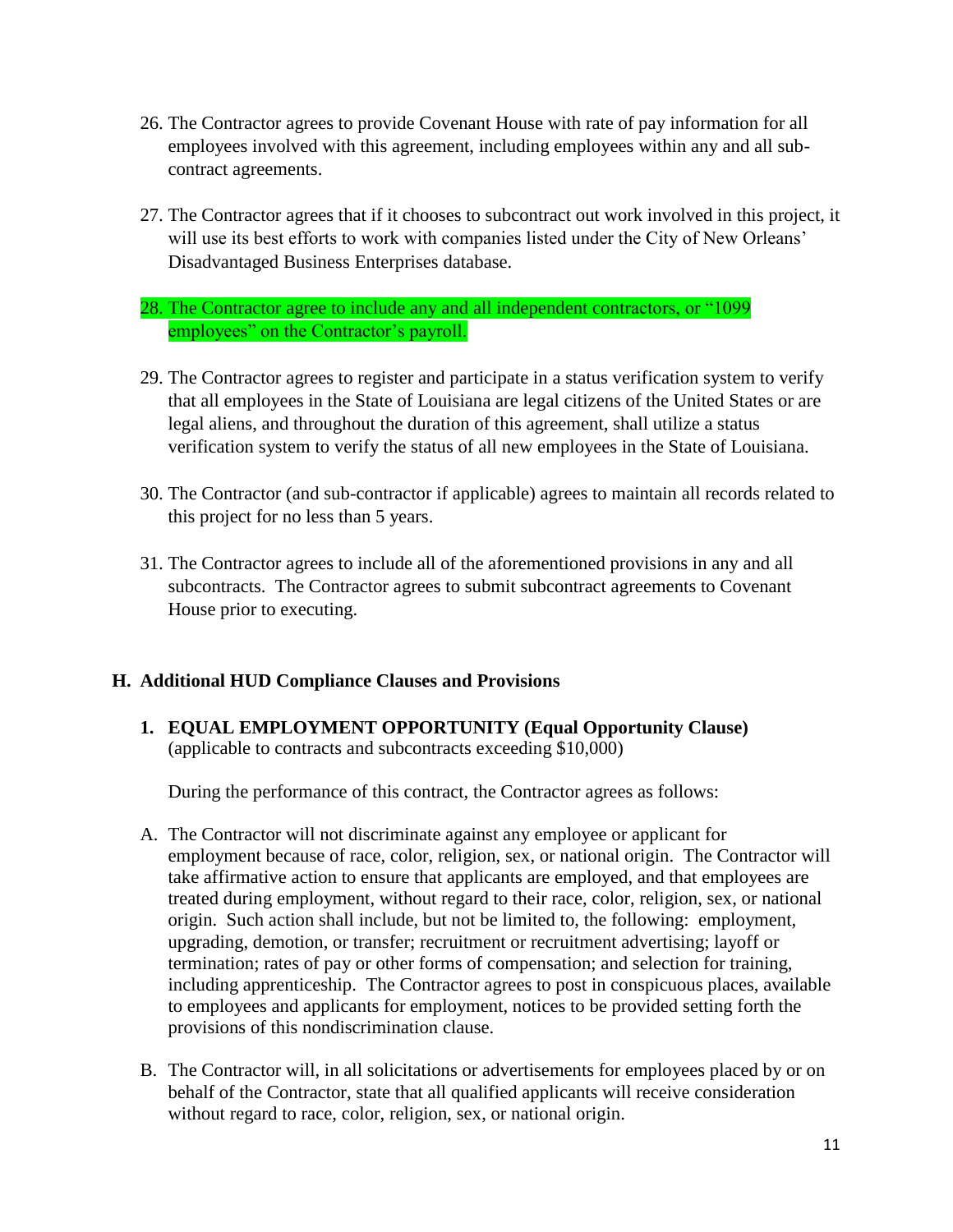- C. The Contractor will send to each labor union or representative of workers with which he has a collective bargaining agreement or other contract or understanding, a notice to be provided by the Contract Compliance Officer advising the said labor union or workers' representatives of the Contractor's commitment under this section, and shall post copies of the notice in conspicuous places available to employees and applicants for employment.
- D. The Contractor will comply with all provisions of Executive Order 11246 of September 24, 1965, as amended, and the rules, regulations, and relevant orders of the Secretary of Labor.
- E. The Contractor will furnish all information and reports required by Executive Order 11246 of September 24, 1965, as amended, and by rules, regulations, and orders of the Secretary of Labor, or pursuant thereto, and will permit access to his books, records, and accounts by the Department and the Secretary of Labor for purposes of investigation to ascertain compliance with such rules, regulations, and others.
- F. In the event of the Contractor's noncompliance with the non-discrimination clauses of this contract or with any of the said rules, regulations, or orders, this contract may be cancelled, terminated, or suspended in whole or in part and the Contractor may be declared ineligible for further Government contracts in accordance with procedures authorized in Executive Order 11246 of September 24, 1965, as amended, or by rule, regulation, or order of the Secretary of Labor, or as otherwise provided by law.
- G. The Contractor will include the provisions of the sentence immediately preceding paragraph A and the provisions of paragraphs A through G in every subcontract or purchase order unless exempted by rules, regulations, or orders of the Secretary of Labor issued pursuant to Section 204 of Executive Order 11246 of September 24, 1965, as amended, so that such provisions will be binding upon each Contractor or vendor. The Contractor will take such action with respect to any subcontract or purchase order as the Department may direct as a means of enforcing such provisions, including sanctions for noncompliance. Provided, however, that in the event a Contractor becomes involved in, or is threatened with, litigation with a Contractor or vendor as a result of such direction by the Department, the Contractor may request the United States to enter into such litigation to protect the interest of the United States.
- 2. **STANDARD FEDERAL EQUAL EMPLOYMENT OPPORTUNITY CONSTRUCTION CONTRACT SPECIFICATIONS**

(applicable to contracts and subcontracts exceeding \$10,000)

- A. As used in these specifications:
	- (1) "Covered area" means the geographical area described in the solicitation from which this contract resulted: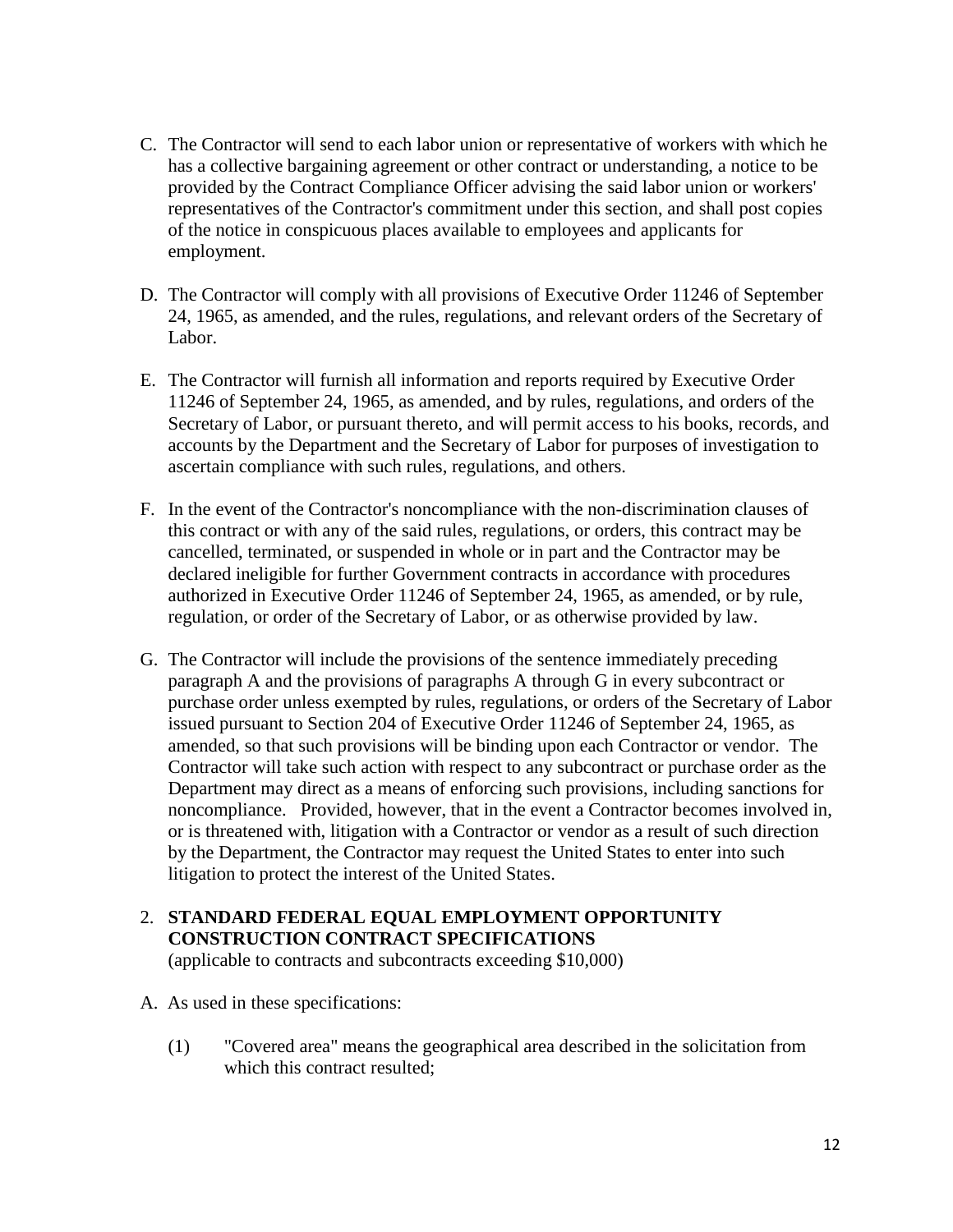- (2) "Director" means Director, Office of Federal Contract Compliance Programs, United States Department of Labor, or any person to whom the Director delegates authority;
- (3) "Employer identification number" means the Federal Social Security number used on the Employer's Quarterly Federal Tax Return, U.S. Treasury Department Form 941.
- (4) "Minority" includes:
	- (a) Black (all persons having origins in any of the Black African racial groups not of Hispanic origin);
	- (b) Hispanic (all persons of Mexican, Puerto Rican, Cuban, Central or South America or other Spanish Culture or origin, regardless of race);
	- (c) Asian and Pacific Islander (all persons having origins in any of the original people of the Far East, Southeast Asia, the Indian Subcontinent, or the Pacific Islands); and
	- (d) American Indian or Alaskan Native (all persons having origins in any of the original peoples of North America and maintaining identifiable tribal affiliations through membership and participation or community identification).
- B. When the Contractor, or any contractor, at anytime, subcontracts a portion of the work involving any construction trade, it shall physically include in each subcontract, in excess of \$10,000, the provisions of these specifications and the Notice which contains the applicable goals for minority and female participation and which is set forth in the solicitations from which this contract resulted.
- C. If the Contractor is participating (pursuant to 41 CFR 60 4.5) in a Hometown Plan approved by the U.S. Department of Labor in the covered area either individually or through an association, its affirmative action obligations on all work in the Plan area (including goals and timetables) shall be in accordance with that Plan for those trades which have unions participating in the Plan. Contractors must be able to demonstrate their participation in compliance with the provisions of any such Hometown Plan. Each Contractor or Contractor participating in an approved Plan is individually required to comply with its obligations under the EEO clause, and to make a good faith effort to achieve each goal under the Plan in each trade in which it has employees. The overall good faith performance by other Contractors or contractors toward a goal in an approved Plan does not excuse any covered Contractor's or contractor's failure to take good faith efforts to achieve the Plan goals and timetables.
- D. The Contractor shall implement the specific affirmative action standards provided In paragraphs G(1) through G(16) of these specifications. The goals set forth in the solicitation from which this contract resulted are expressed as percentages of the total hours of employment and training of minority and female utilization the Contractor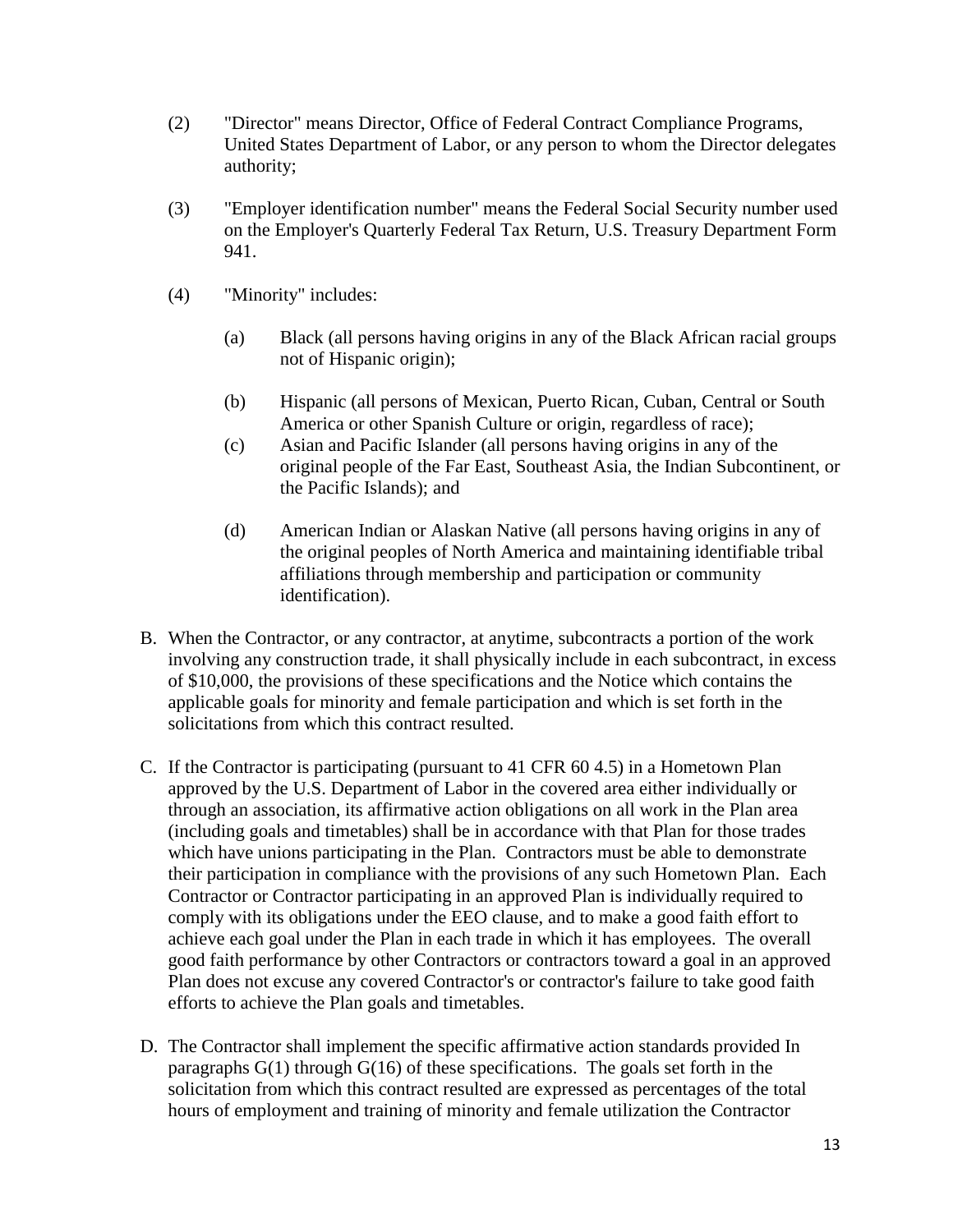should reasonably be able to achieve in each construction trade in which it has employees in the covered area. Covered construction Contractors performing contracts in geographical areas where they do not have a federal or federally-assisted construction contract shall apply the minority and female goals established for the geographic area where the contract is being performed. Goals are published periodically in the Federal Register in notice form and such notices may be obtained from any Office of Federal Contract Compliance Programs office or from Federal procurement contracting officers. The Contractor is expected to make substantially uniform progress in meeting its goals in each craft during the period specified.

- E. Neither the provisions of any collective bargaining agreement, nor the failure by a union with whom the Contractor has a collective bargaining agreement, to refer either minorities or women shall excuse the Contractor's obligations under these specifications, Executive Order 11246, or the regulations promulgated pursuant thereto.
- F. In order for the non-working training hours of apprentices and trainees to be counted in meeting the goals, such apprentices and trainees must be employed by the Contractor during the training period, and the Contractor must have made a commitment to employ the apprentices and trainees at the completion of their training, subject to the availability of employment opportunities. Trainees must be trained pursuant to training programs approved by the U.S. Department of Labor.
- G. The Contractor shall take specific affirmative action to ensure equal employment opportunity. The evaluation of the Contractor's compliance with these specifications shall be based upon its effort to achieve maximum results from its actions. The Contractor shall document these efforts fully, and shall implement affirmative action steps at least as extensive as the following:
	- (1) Ensure and maintain a working environment free of harassment, intimidation, and coercion at all sites, and in all facilities at which the Contractor's employees are assigned to work. The Contractor, where possible, will assign two or more women to each construction project. The Contractor shall specifically ensure that all foremen, superintendents and other on-site supervisory personnel are aware of and carry out the Contractor's obligation to maintain such a working environment, with specific attention to minority or female individuals working at such sites or in such facilities.
	- (2) Establish and maintain a current list of minority and female recruitment sources, provide written notification to minority and female recruitment sources and to community organizations when the Contractor or its unions have employment opportunities available, and maintain a record of the organization's responses.
	- (3) Maintain a current file of the names, addresses, and telephone numbers of each minority and female off-the-street applicant and minority or female referral from a union, a recruitment source, or community organization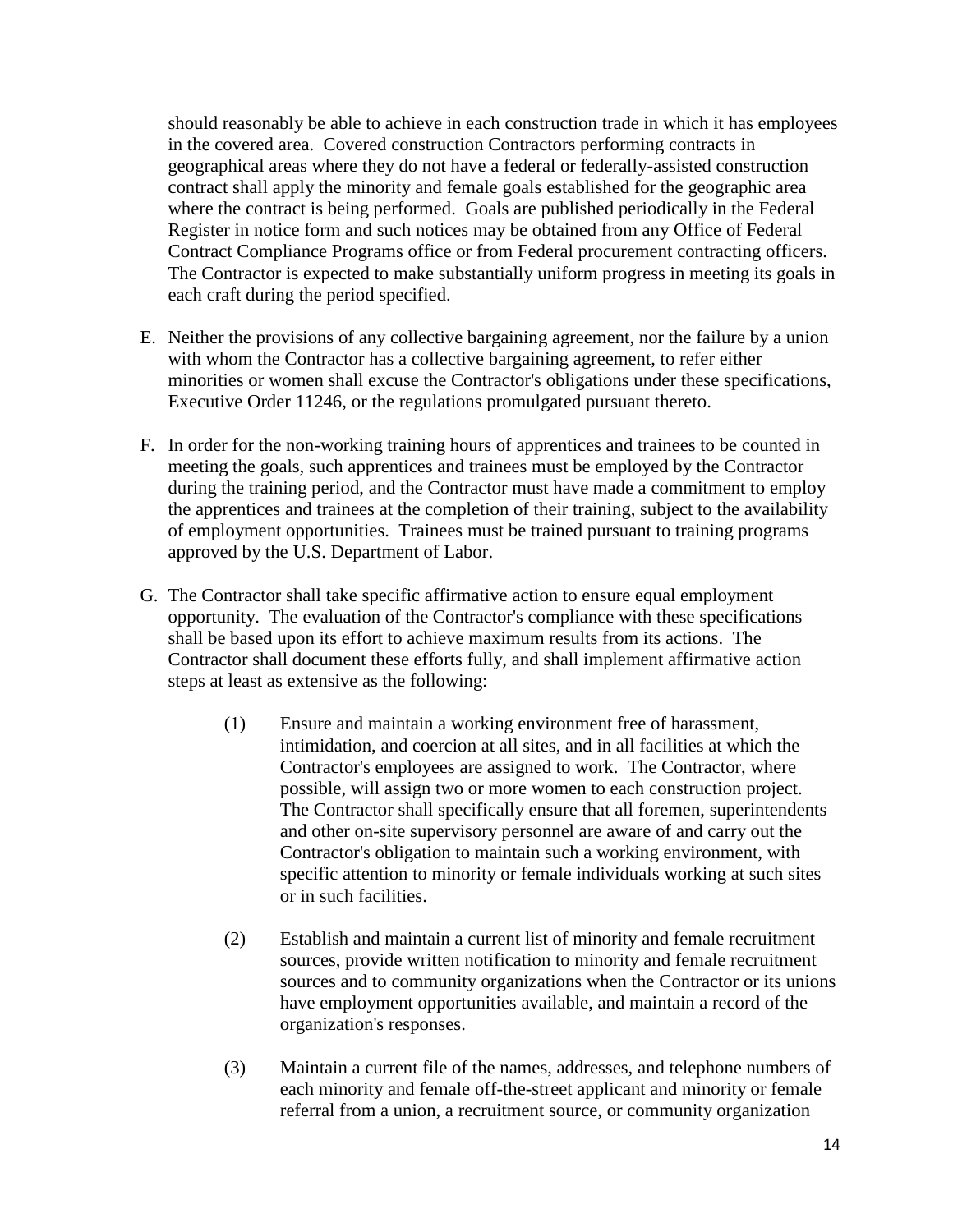and of what action was taken with respect to each such individual. If such individual was sent to the union hiring hall for referral and was not referred back to the Contractor by the union or, if referred, not employed by the Contractor, this shall be documented in the file with the reason therefore, along with whatever additional actions the Contractor may have taken.

- (4) Provide immediate written notification to the Director when the union or unions with which the Contractor has a collective bargaining agreement have not referred to the Contractor a minority person or woman sent by the Contractor, or when the Contractor has other information that the union referral process has impeded the Contractor's efforts to meet its obligations.
- (5) Develop on-the-job training opportunities and/or participate in training programs for the area which expressly includes minorities and women, including upgrading programs and apprenticeship and trainee programs relevant to the Contractor's employment needs, especially those programs funded or approved by the Department of Labor. The Contractor shall provide notice of these programs to the sources compiled under G(2) above.
- (6) Disseminate the Contractor's EEO policy by providing notice of the policy to unions and training programs and requesting their cooperation in assisting the Contractor in meeting its EEO obligations; by including it in any policy manual and collective bargaining agreement; by publicizing it in the company newspaper, annual report, etc.; by specific review of the policy with all management personnel and with all minority and female employees at least once a year; and by posting the company EEO policy on a bulletin board accessible to all employees at each location where construction work is performed.
- (7) Review, at least annually, the company's EEO policy and affirmative action obligations under these specifications with all employees having any responsibility for hiring, assignment, layoff, termination, or other employment decisions including specific review of these items with onsite supervisory personnel such as Superintendents, General Foreman, etc., prior to the initiation of construction work at any job site. A written record shall be made and maintained identifying the time and place of these meetings, persons attending, subject matter discussed, and disposition of the subject matter.
- (8) Disseminate the Contractor's EEO policy externally by including it in any advertising in the news media, specifically including minority and female news media, and providing written notification to and discussing the Contractor's EEO policy with other Contractors and Contractors with whom the Contractor does or anticipates doing business.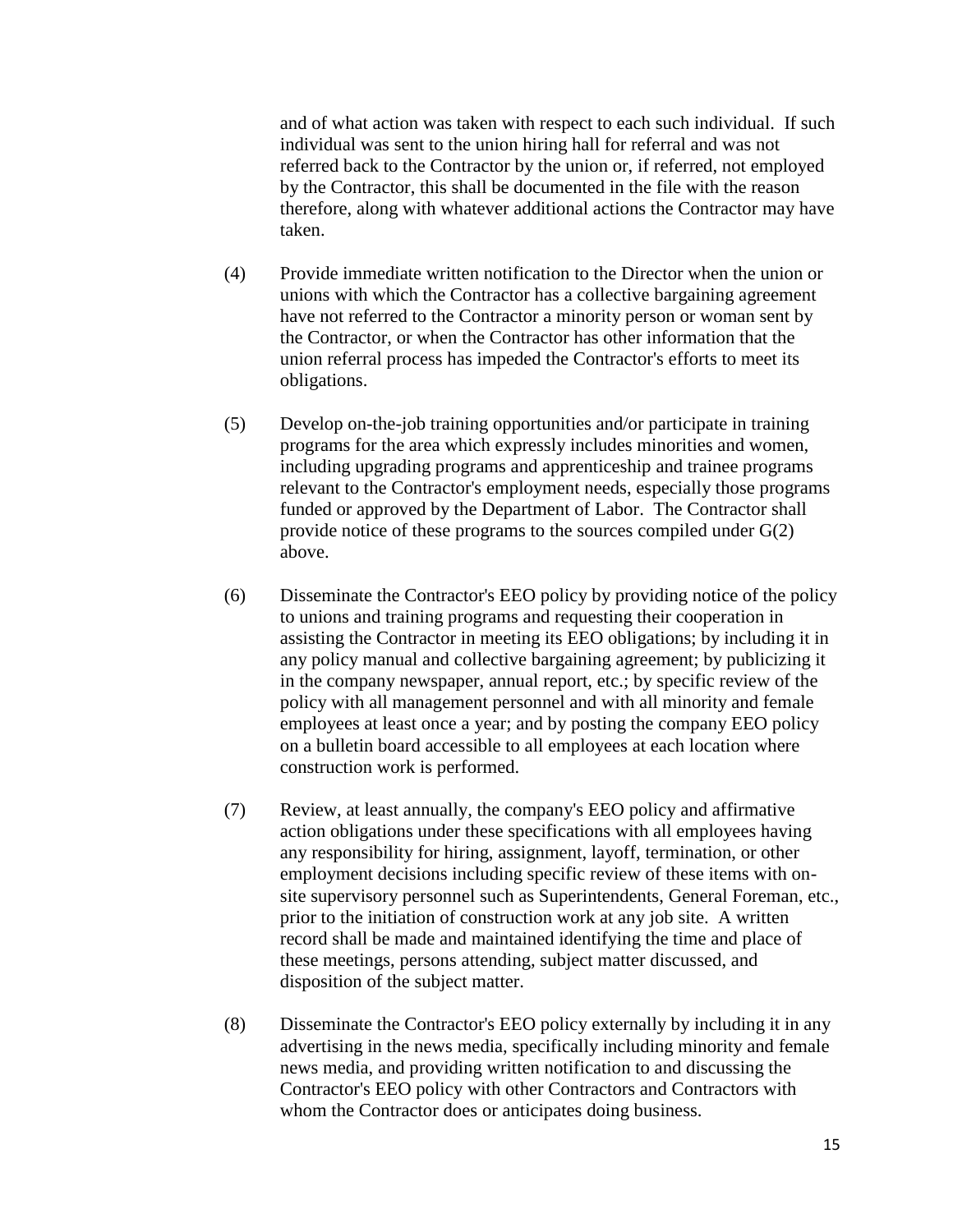- (9) Direct its recruitment efforts, both oral and written, to minority, female and community organizations, to schools with minority and female students and to minority and female recruitment and training organizations serving the Contractor's recruitment area and employment needs. Not later than one month prior to the date for acceptance of applications for apprenticeship or other training by any recruitment source, the Contractor shall send written notification to organizations such as the above, describing the openings, screening procedures, and tests to be used in the selection process.
- (10) Encourage present minority and female employees to recruit other minority persons and women and, where reasonable, provide after school, summer, and vacation employment to minority and female youth both on the site and in other areas of a Contractor's work force.
- (11) Validate all tests and other selection requirements where there is an obligation to do so under 41 CFR Part 60 3.
- (12) Conduct, at least annually, an inventory and evaluation of all minority and female personnel for promotional opportunities and encourage these employees to seek or to prepare for, through appropriate training, etc., such opportunities.
- (13) Ensure that seniority practices, job classifications, work assignments and other personnel practices, do not have a discriminatory effect by continually monitoring all personnel and employment related activities to ensure that the EEO policy and the Contractor's obligations under these specifications are being carried out.
- (14) Ensure that all facilities and company activities are nonsegregated except that separate or single-user toilet and necessary changing facilities shall be provided to assure privacy between the sexes.
- (15) Document and maintain a record of all solicitations of offers for subcontracts from minority and female construction Contractors and suppliers, including circulation of solicitation to minority and female Contractor associations and other business associations.
- (16) Conduct a review, at least annually, of all supervisors' adherence to and performance under the Contractor's EEO policies and affirmative action obligations.
- H. Contractors are encouraged to participate in voluntary associations which assist in fulfilling one or more of their affirmative action obligations  $(G(1)$  through  $G(16)$ ). The efforts of a Contractor association, joint Contractor-union, Contractor-community, or other similar group of which the Contractor is a member and participant, may be asserted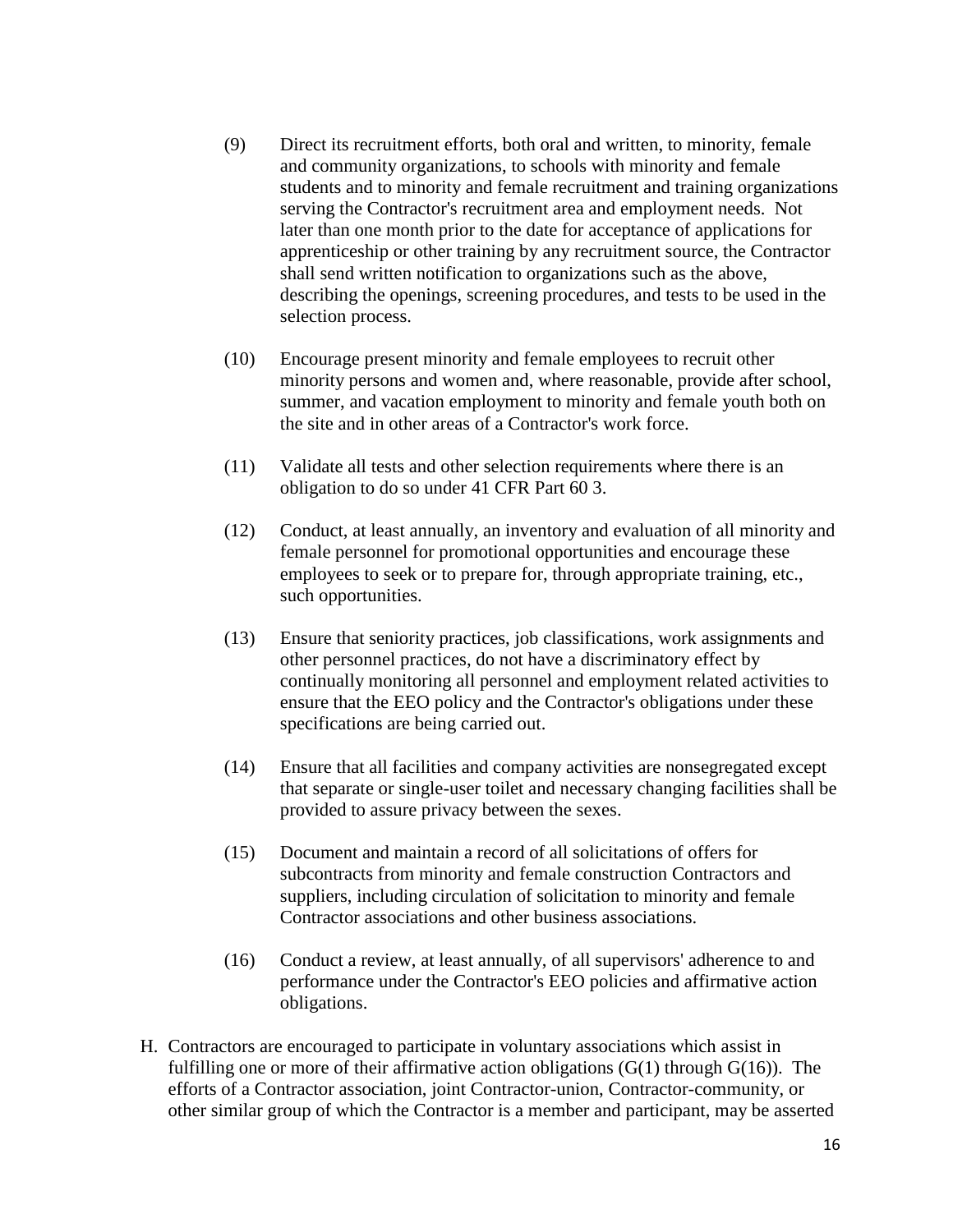as fulfilling any one or more of its obligations under  $G(1)$  through  $G(16)$  of these specifications provided that the Contractor actively participates in the group, makes every effort to assure that the group has a positive impact on the employment of minorities and women in the industry, ensures that the concrete benefits of the program are reflected in the Contractor's minority and female workforce participation, makes a good faith effort to meet its individual goals and timetables, and can provide access to documentation which demonstrates the effectiveness of actions taken on behalf of the Contractor. The obligation shall not be a defense for the Contractor's non-compliance.

- I. A single goal for minorities and a separate single goal for women has been established. The Contractor, however, is required to provide equal employment opportunity and to take affirmative action for all minority groups, both male and female, and all women, both minority and non-minority. Consequently, the Contractor may be in violation of the Executive Order if a particular group is employed in a substantially disparate manner (for example, even though the Contractor has achieved its goals for women generally, the Contractor may be in violation of the Executive Order if a specific minority group of women is underutilized).
- J. The Contractor shall not use the goals and timetables or affirmative action standards to discriminate against any persons because of race, color, religion, sex, or national origin.
- K. The Contractor shall not enter into any subcontract with any person or firm debarred from government contracts pursuant to E.O. 11246.
- L. The Contractor shall carry out such sanctions and penalties for violation of these specifications and of the Equal Opportunity Clause including suspension, termination, and cancellation of existing subcontracts as may be imposed or ordered pursuant to E.O. 11246, as amended.
- M. The Contractor, in fulfilling its obligations under these specifications, shall implement specific affirmative action steps, at least as extensive as those standards prescribed in paragraph G of these specifications, so as to achieve maximum results from its efforts to ensure equal employment opportunity. If the Contractor fails to comply with the requirements of the Executive Order, the implementing regulations, or these specifications, the Director shall proceed in accordance with 41 CFR 60 4.8.
- N. The Contractor shall designate a responsible official to monitor all employment related activity to ensure that the company EEO policy is being carried out, to submit reports relating to the provisions hereof as may be required by the government and to keep records. Records shall at least include for each employee, the name, address, telephone numbers, construction trade, union affiliation if any, employee identification number where assigned, social security number, race, sex, status (e.g., mechanic, apprenticeship trainee, helper, or laborer), dates of changes in status, hours worked per week in the indicated trade, rate of pay, and location at which the work was performed. Records shall be maintained in an easily understandable and retrievable form; however, to the degree that existing records satisfy this requirement, Contractors shall not be required to maintain separate records.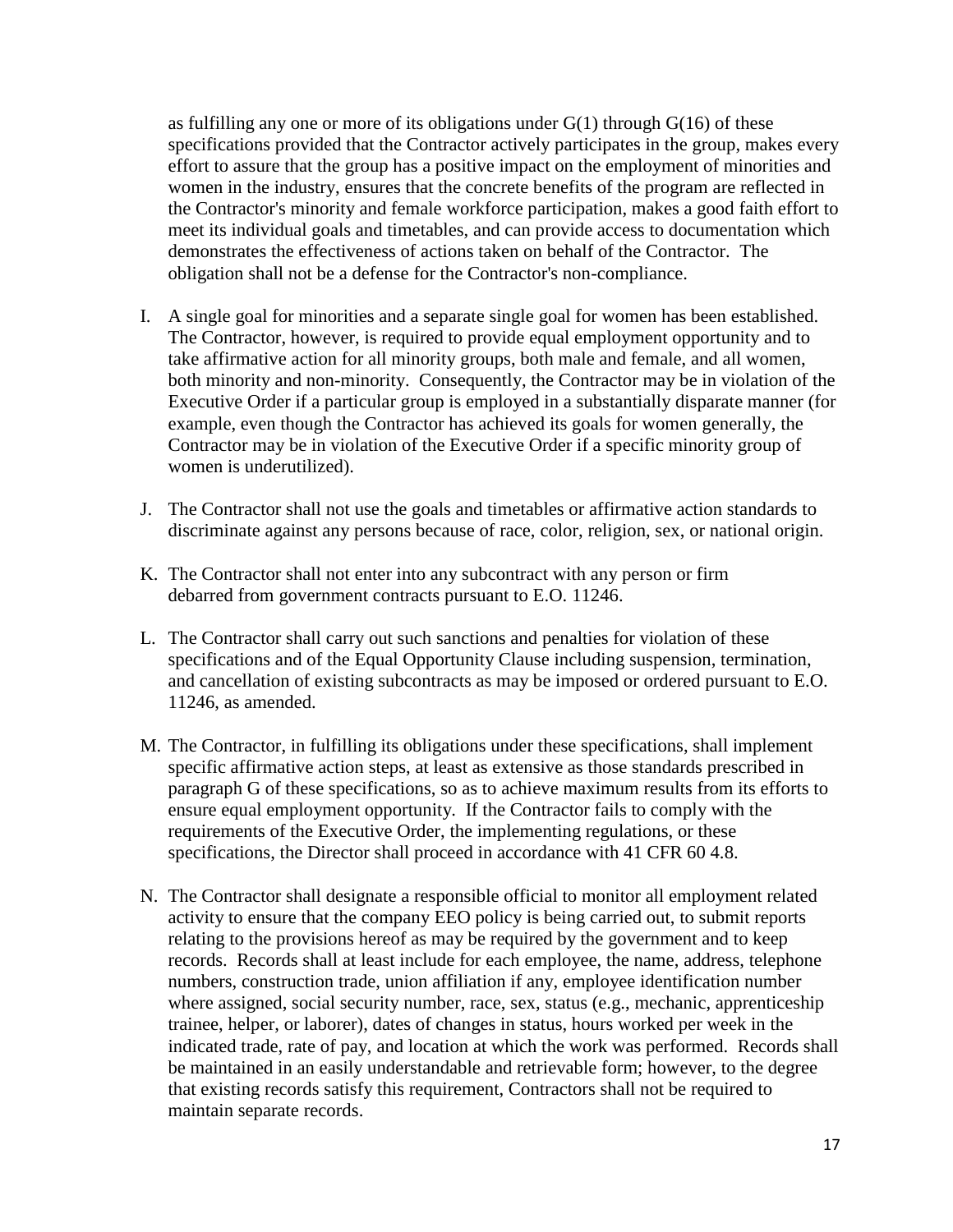O. Nothing herein provided shall be construed as a limitation upon the application of other laws which establish different standards of compliance or upon the application or requirements for the hiring of local or other area residents (e.g., those under the Public Works Employment Act of 1977 and the Community Development Block Grant Program).

# 3. **NOTICE OF REQUIREMENT FOR AFFIRMATIVE ACTION**

(applicable to contracts and subcontracts exceeding \$10,000)

- A. The Offeror's or Bidder's attention is called to the "Equal Opportunity Clause" and the "Standard Federal Equal Employment Opportunity Construction Contract Specifications" set forth herein.
- B. The goals and timetables for minority and female participation, expressed in percentage terms for the Contractor's aggregate workforce in each trade on all construction work in the covered area are applicable to all the Contractor's construction work (whether or not it is federal or federally assisted) performed in the covered area. If the Contractor performs construction work in a geographic area located outside of the covered area, it shall apply the goals established for such geographic area where the work is actually performed.

With regard to this second area, the Contractor also is subject to the goals for both its federally involved and non-federally involved construction. The Contractor's compliance with the Executive Order and the regulations in 41 CFR Part 60 4 shall be based on its implementation of the Equal Opportunity Clause, specific affirmative action obligations required by the specifications set forth in 41 CFR 60 4.3 (a) and its efforts to meet the goals established for the geographical area where the contract resulting from this solicitation is to be performed. The hours of minority and female employment and training must be substantially uniform throughout the length of the contract, and in each trade, and the Contractor shall make a good faith effort to employ minorities and women evenly on each of its projects. The transfer of minority or female employees or trainees from Contractor to Contractor or from project to project for the sole purpose of meeting the Contractor's goals shall be a violation of the contract, the Executive Order, and the regulations in 41 CFR Part 60 4. Compliance with the goals will be measured against the total work hours performed.

- C. The Contractor shall provide written notification to the Director of the Office of Federal Contract Compliance Programs within 10 working days of award of any construction subcontract in excess of \$10,000 at any tier for construction work under the contract resulting from this solicitation. The notification shall list the name, address, and telephone number of the subcontractor; employer identification number; estimated dollar amount of the subcontract; estimated starting and completion dates of the sub-contract; and the geographical area in which the contract is to be performed.
- D. As used in this Notice, and in the contract resulting from this solicitation, the "covered area" is (insert description of the geographical areas where the contract is to be performed, giving the State, parish, and city, if any):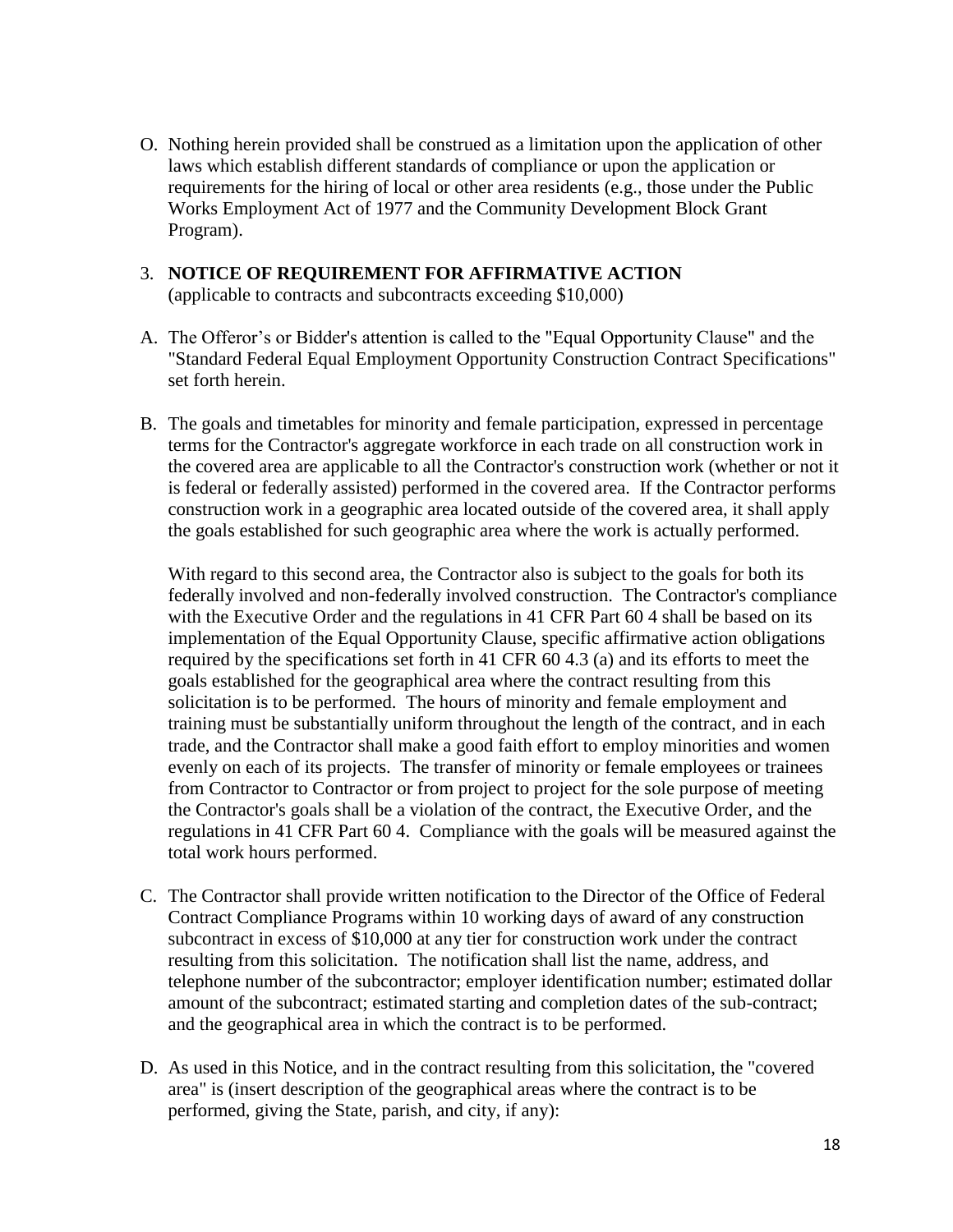#### 4. **CERTIFICATION OF NONSEGREGATED FACILITIES**

(applicable to contracts and subcontracts exceeding \$10,000)

By the submission of this bid, the bidder, offeror, applicant or Contractor certifies that he/she does not maintain or provide for his/her establishments, and that he/she does not permit employees to perform their services at any location, under his/her control, where segregated facilities are maintained. He/she certifies further that he/she will not maintain or provide for employees any segregated facilities at any of his/her establishments, and he/she will not permit employees to perform their services at any location under his/her control where segregated facilities are maintained. The bidder, offeror, applicant or Contractor agrees that a breach of this certification is a violation of the equal opportunity clause of this contract.

As used in this certification, the term "segregated facilities" means any waiting rooms, work areas, rest rooms and wash rooms, restaurants and other eating areas, time clocks, locker rooms, and other storage or dressing areas, parking lots, drinking fountains, recreation or entertainment areas, transportation and housing facilities provided for employees which are segregated by explicit directive or are, in fact, segregated on the basis of race, color, religion, or national origin because of habit, local custom, or any other reason.

He/she further agrees that (except where he/she has obtained for specific time periods) he/she will obtain identical certification from proposed contractors prior to the award of subcontracts exceeding \$10,000 which are not exempt from the provisions of the equal opportunity clause; that he/she will retain such certifications in his/her files; and that he/she will forward the following notice to such proposed contractors (except where proposed contractors have submitted identical certifications for specific time periods).

## 5. **CIVIL RIGHTS**

The Contractor shall comply with the provisions of Title VI of the Civil Rights Act of 1964. No person shall, on the grounds of race, color, or national origin, be excluded from participation in, be denied the benefits of, or be subjected to discrimination under any program or activity receiving federal financial assistance.

## 6. **SECTION 109 OF THE HOUSING AND COMMUNITY DEVELOPLMENT ACT OF 1974**

The Contractor shall comply with the provisions of Section 109 of the Housing and Community Development Act of 1974. No person in the United States shall on the grounds of race, color, national origin, or sex be excluded from participation in, be denied the benefits of, or be subjected to discrimination under any program or activity funded in whole or in part with funds made available under this title. Section 109 further provides that discrimination on the basis of age under the Age Discrimination Act of 1975 or with respect to an otherwise qualified handicapped individual as provided in Section 504 of the Rehabilitation Act of 1973, as amended, is prohibited.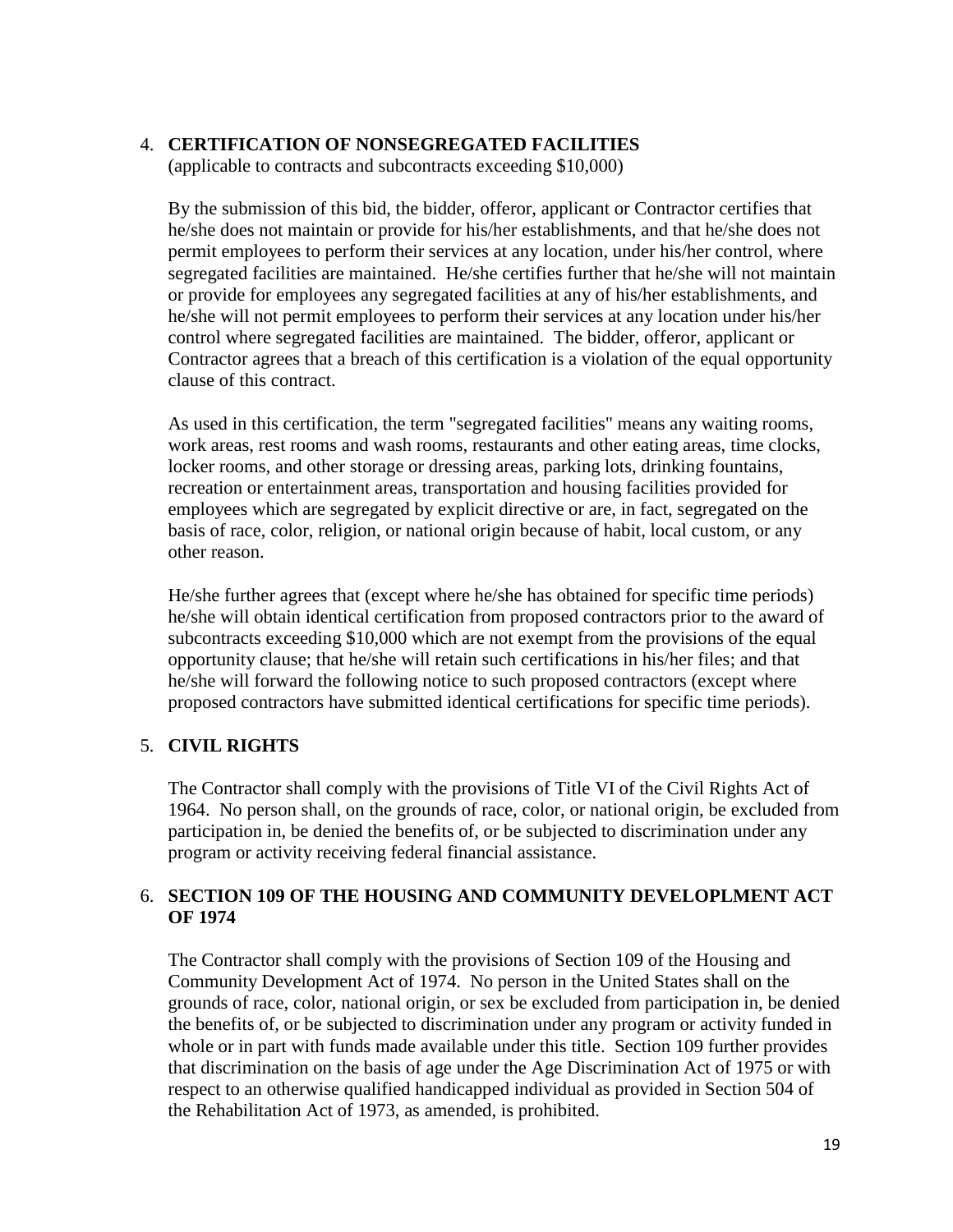# 7. **SECTION 3 OF THE HOUSING AND URBAN DEVELOPMENT ACT OF 1968**

(applicable to projects with more than \$200,000 in funding from housing and community development financial assistance programs, or more than \$100,000 in assistance from Lead Hazard Control and Healthy Homes programs)

Title 24 Part 75 of the Code of Federal Regulations establishes the requirements to be followed to ensure the objectives of Section 3 of the Housing and Urban Development Act of 1968 (12 U.S.C. 1701u) (Section 3) are met. The purpose of Section 3 is to ensure that economic opportunities, most importantly employment, generated by certain HUD financial assistance shall be directed to low- and very low-income persons, particularly those who are recipients of government assistance for housing or residents of the community in which the Federal assistance is spent.

#### A. **Employment and training**

(1) To the greatest extent feasible, and consistent with existing Federal, state, and local laws and regulations, recipients covered by this subpart shall ensure that employment and training opportunities arising in connection with Section 3 projects are provided to Section 3 workers within the metropolitan area (or nonmetropolitan county) in which the project is located.

(2) Where feasible, priority for opportunities and training described in paragraph (a)(1) of this section should be given to:

(i) Section 3 workers residing within the service area or the neighborhood of the project, and

(ii) Participants in Youth Build programs.

## B. **Contracting**

(1) To the greatest extent feasible, and consistent with existing Federal, state, and local laws and regulations, recipients covered by this subpart shall ensure contracts for work awarded in connection with Section 3 projects are provided to business concerns that provide economic opportunities to Section 3 workers residing within the metropolitan area (or nonmetropolitan county) in which the project is located.

(2) Where feasible, priority for contracting opportunities described in paragraph (b)(1) of this section should be given to:

(i) Section 3 business concerns that provide economic opportunities to Section 3 workers residing within the service area or the neighborhood of the project, and

(ii) YouthBuild programs.

#### C. **Contract provisions**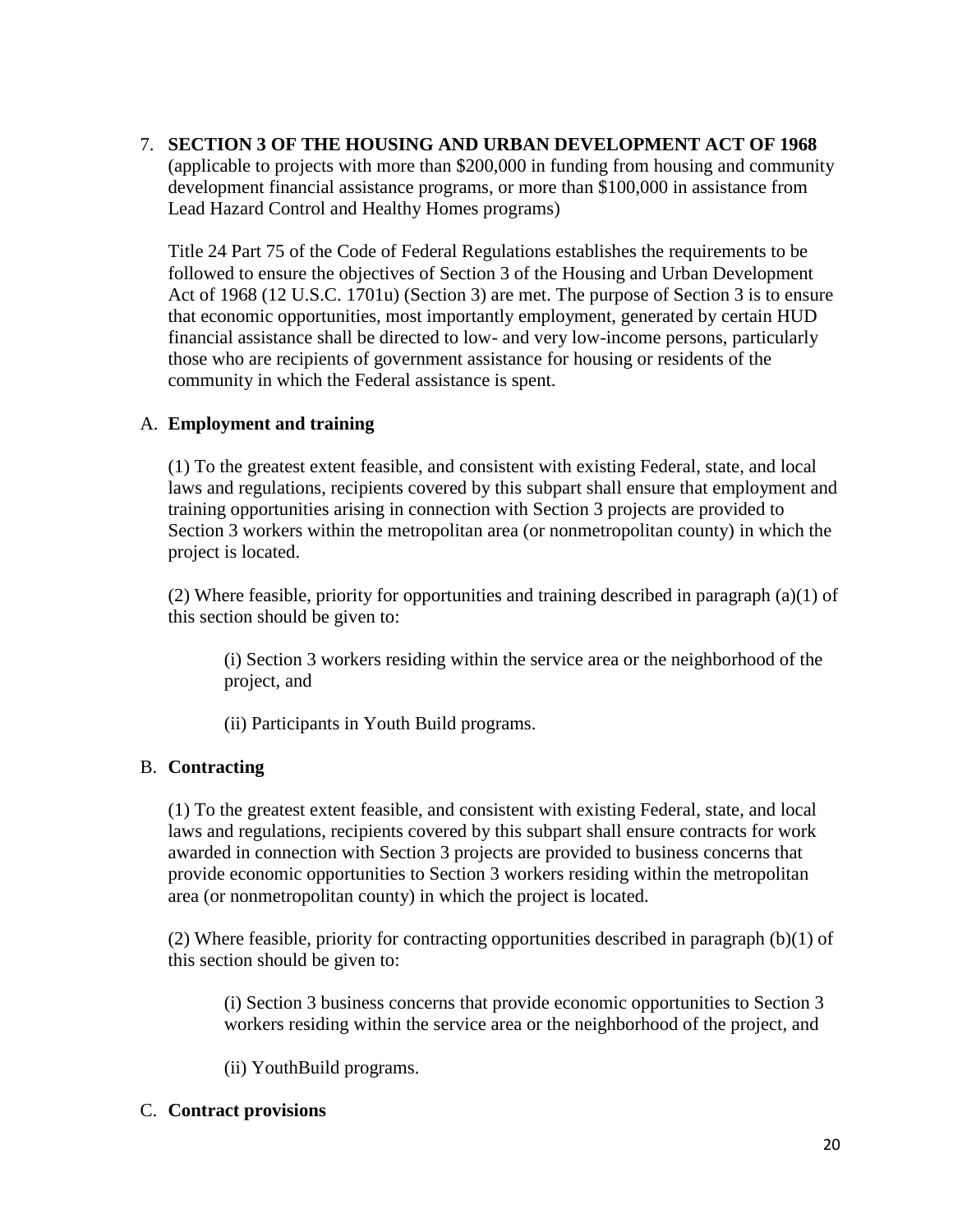(1) Recipients must include language applying Section 3 requirements in any subrecipient agreement or contract for a Section 3 project.

(2) Recipients of Section 3 funding must require subrecipients, contractors, and subcontractors to meet the requirements of § 75.19, regardless of whether Section 3 language is included in recipient or subrecipient agreements, program regulatory agreements, or contracts.

# 8. **SECTION 503 OF THE REHABILITATION ACT OF 1973 (29 USC 793)**

- A. The Contractor will not discriminate against any employee or applicant for employment because of physical or mental handicap in regard to any position for which the employee or applicant for employment is otherwise qualified. The Contractor agrees to take affirmative action to employ, advance in employment and otherwise treat qualified handicapped individuals without discrimination based upon their physical or mental handicap in all employment practices such as the following: employment upgrading, demotion or transfer, recruitment, advertising, layoff or termination, rates of pay or other forms of compensation, and selection for training, including apprenticeship.
- B. The Contractor agrees to comply with the rules, regulations, and relevant orders of the Secretary of Labor issued pursuant to the Act.
- C. In the event of the Contractor's noncompliance with the requirements of this clause, actions for noncompliance may be taken in accordance with the rules, regulations, and relevant orders of the Secretary of Labor issued pursuant to the Act.
- D. The Contractor agrees to post in conspicuous places, available to employees and applicants for employment, notices in a form to be prescribed by the Director, provided by or through the contracting officer. Such notices shall state the Contractor's obligation under the law to take affirmative action to employ and advance in employment qualified handicapped employees and applicants for employment, and the rights of applicants and employees.
- E. The Contractor will notify each labor union or representative of workers with which it has a collective bargaining agreement or other contract understanding, that the Contractor is bound by the terms of Section 503 of the Rehabilitation Act of 1973, and is committed to take affirmative action to employ and advance in employment physically and mentally handicapped individuals.
- F. The Contractor will include the provisions of this clause in every subcontract or purchase order of \$10,000 or more unless exempted by rules, regulations, or orders of the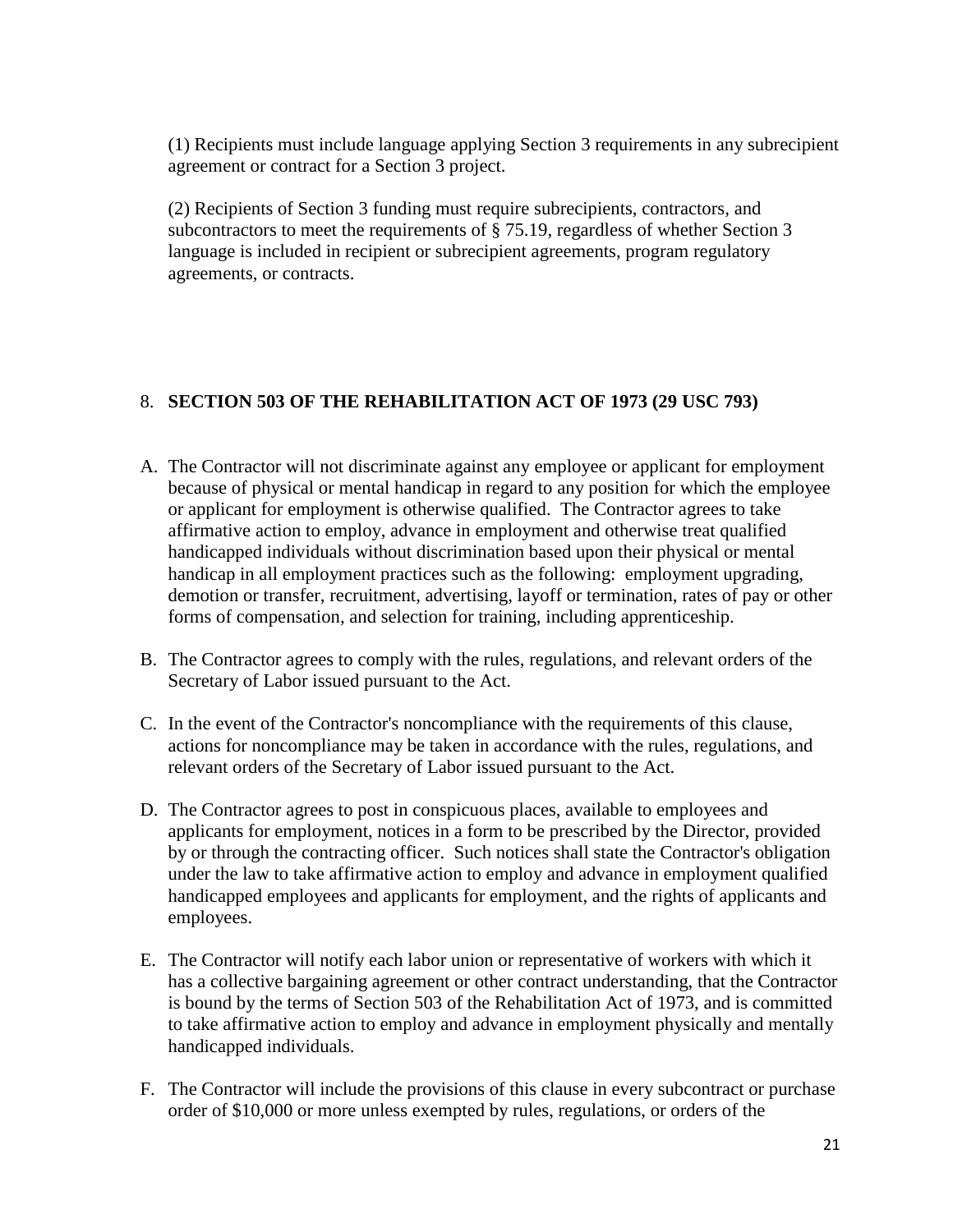Secretary issued pursuant to Section 503 of the Act, so that such provisions will be binding upon each Contractor or vendor. The Contractor will take such action with respect to any subcontract or purchase order as the Director of the Office of Federal Contract Compliance Programs may direct to enforce such provisions, including action for noncompliance.

## 9. **SECTION 504 OF THE REHABILITATION ACT OF 1973, AS AMENDED**

The Contractor agrees that no otherwise qualified individual with disabilities shall, solely by reason of his disability, be denied the benefits, or be subjected to discrimination including discrimination in employment, any program or activity that receives the benefits from the federal financial assistance.

# 10. **AGE DISCRIMINATION ACT OF 1975**

The Contractor shall comply with the provisions of the Age Discrimination Act of 1975. No person in the United States shall, on the basis of age, be excluded from participation in, be denied the benefits of, or be subjected to discrimination under, any program or activity receiving federal financial assistance.

#### 11. **CERTIFICATION OF COMPLIANCE WITH AIR AND WATER ACTS** (applicable to contracts and subcontracts exceeding \$100,000)

The Contractor and all contractors shall comply with the requirements of the Clean Air Act, as amended, 42 USC 1857 et seq., the Federal Water Pollution Control Act, as amended, 33 USC 1251 et seq., and the regulations of the Environmental Protection Agency with respect thereto, at 40 CFR Part 15, as amended.

In addition to the foregoing requirements, all nonexempt Contractors and contractors shall furnish to the owner, the following:

- A. A stipulation by the Contractor or contractors, that any facility to be utilized in the performance of any nonexempt contract or subcontract, is not listed on the List of Violating Facilities issued by the Environmental Protection Agency (EPA) pursuant to 40 CFR Part 15, as amended.
- B. Agreement by the Contractor to comply with all the requirements of Section 114 of the Clean Air Act, as amended, (42 USC 1857 c 8) and Section 308 of the Federal Water Pollution Control Act, as amended, (33 USC 1318) relating to inspection, monitoring, entry, reports and information, as well as all other requirements specified in said Section 114 and Section 308, and all regulations and guidelines issued there under.
- C. A stipulation that as a condition for the award of the contract, prompt notice will be given of any notification received from the Director, Office of Federal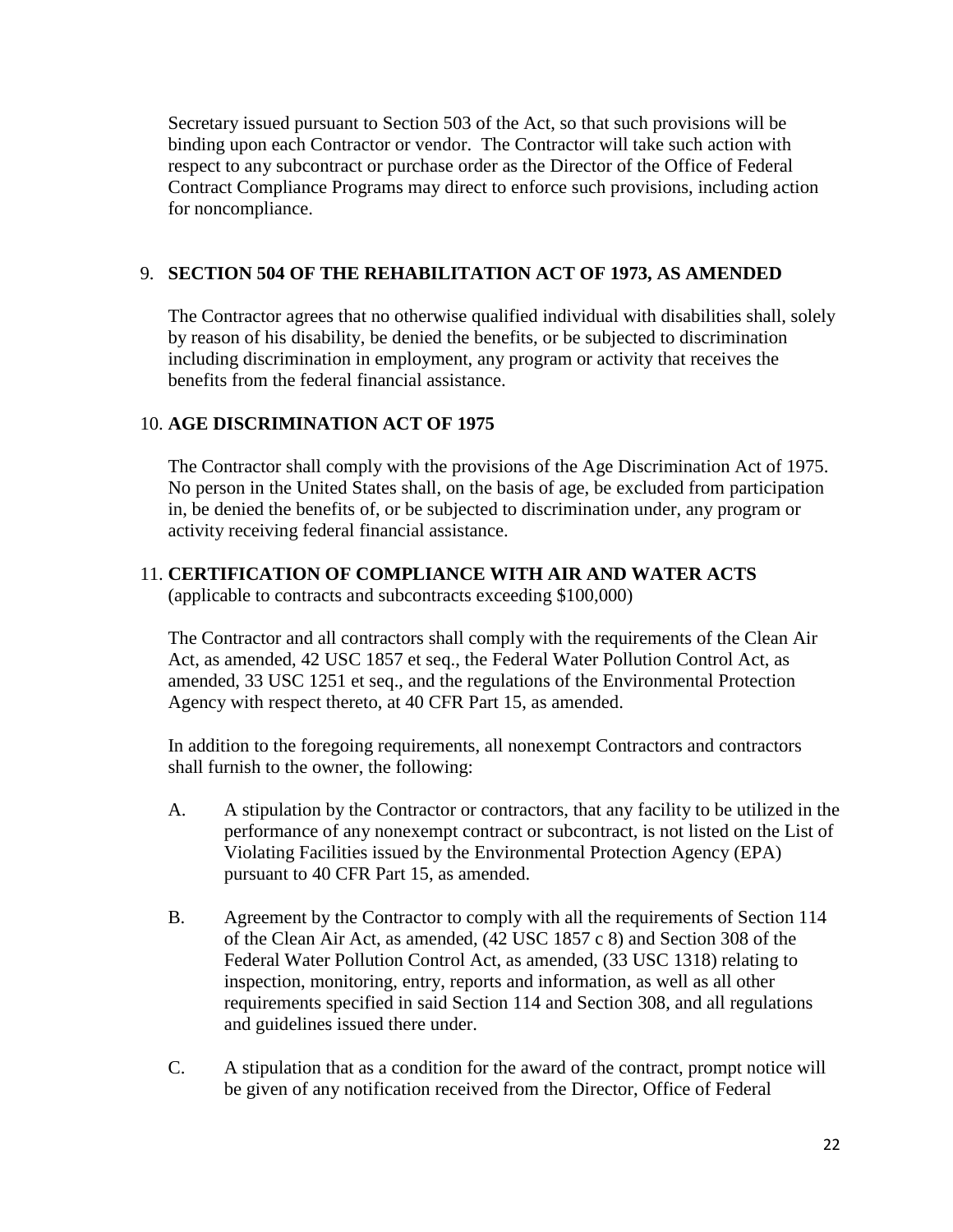Activities, EPA, indicating that a facility utilized, or to be utilized for the contract, is under consideration to be listed on the EPA List of Violating Facilities.

D. Agreement by the Contractor that he will include, or cause to be included, the criteria and requirements in paragraph (1) through (4) of this section in every nonexempt subcontract and requiring that the Contractor will take such action as the government may direct as a means of enforcing such provisions.

#### 12. **SPECIAL CONDITIONS PERTAINING TO HAZARDS, SAFETY STANDARDS AND ACCIDENT PREVENTION**

#### A. **Lead-Based Paint Hazards**

The construction or rehabilitation of residential structures is subject to the HUD Lead-Based Paint regulations, 24 CFR Part 35. The Contractor and contractors shall comply with the provisions for the elimination of lead-based paint hazards under Subpart B of said regulations. The Owner will be responsible for the inspections and certifications required under Section 35.14 (f) thereof.

#### B. **Use of Explosives**

When the use of explosives is necessary for the prosecution of the work, the Contractor shall observe all local, state and federal laws in purchasing and handling explosives. The Contractor shall take all necessary precaution to protect completed work, neighboring property, water lines, or other underground structures. Where there is danger to structures or property from blasting, the charges shall be reduced and the material shall be covered with suitable timber, steel or rope mats.

The Contractor shall notify all owners of public utility property of intention to use explosives at least 8 hours before blasting is done close to such property. Any supervision or direction of use of explosives by the engineer does not in any way reduce the responsibility of the Contractor or his Surety for damages that may be caused by such use.

#### C. **Danger Signals and Safety Devices (Modify as Required**)

The Contractor shall make all necessary precautions to guard against damages to property and injury to persons. He shall put up and maintain in good condition, sufficient red or warning lights at night, suitable barricades and other devices necessary to protect the public. In case the Contractor fails or neglects to take such precautions, the Owner may have such lights and barricades installed and charge the cost of this work to the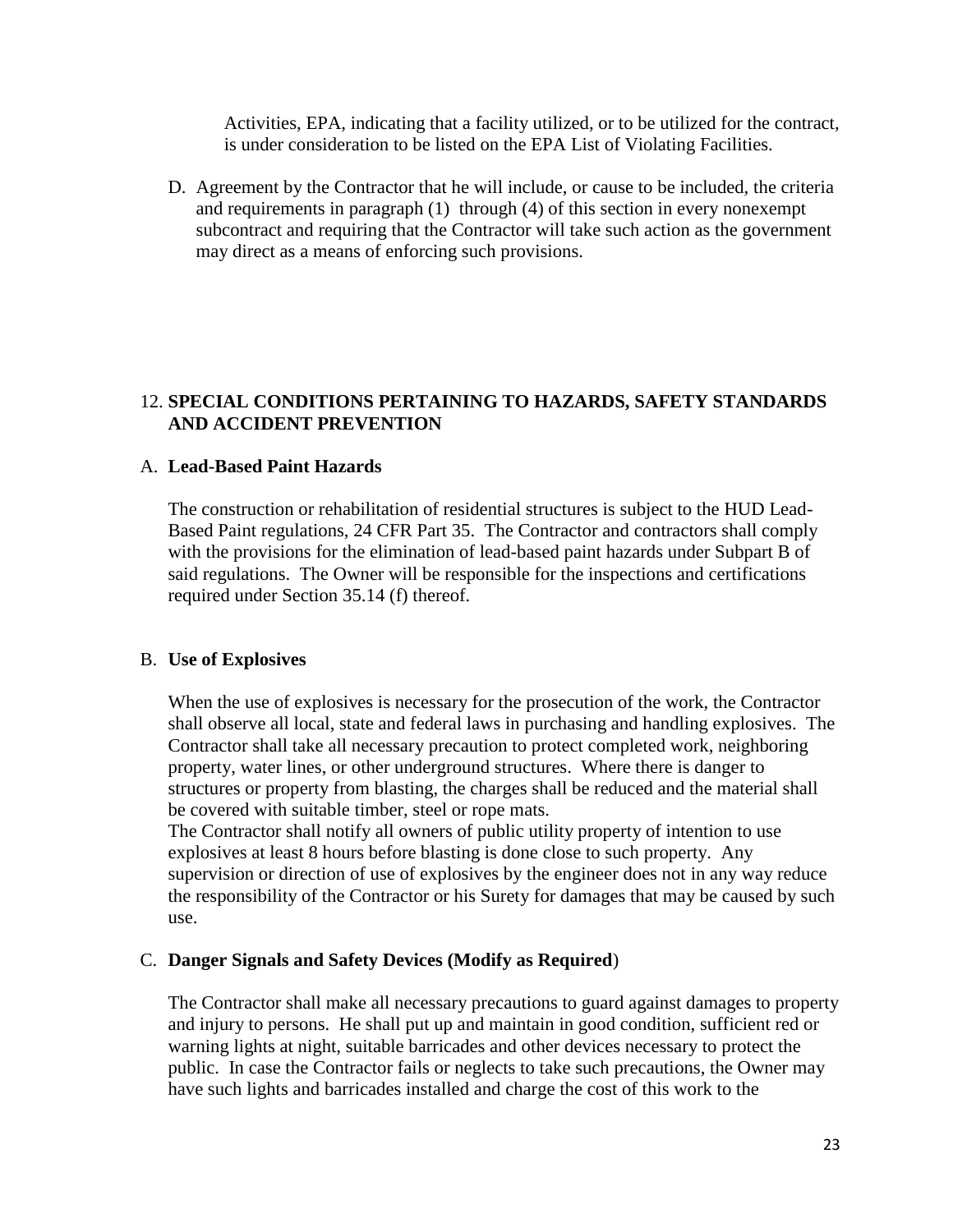Contractor. Such action by the Owner does not relieve the Contractor of any liability incurred under these specifications or contract.

## 13. **FLOOD DISASTER PROTECTION**

This contract is subject to the requirements of the Flood Disaster Protection Act of 1973 (P.L. 93 234). Nothing included as a part of this contract is approved for acquisition or construction purposes as defined under Section 3(a) of said Act, for use in an area identified by the Secretary of HUD as having special flood hazards which is located in a community not then in compliance with the requirements for participation in the National Flood Insurance Program pursuant to Section 201(d) of said Act; and the use of any assistance provided under this contract for such acquisition for construction in such identified areas in communities then participating in the National Flood Insurance Program shall be subject to the mandatory purchase of flood insurance requirements or Section 102(a) of said Act.

Any contract or agreement for the sale, lease, or other transfer of land acquired, cleared or improved with assistance provided under this Contract shall contain, if such land is located in an area identified by the Secretary as having special flood hazards and in which the sale of flood insurance has been made available under the National Flood Insurance Act of 1968, as amended, 42 U.S.C. 4001 et seq., provisions obligating the transferee and its successors or assigns to obtain and maintain, during the ownership of such land, such flood insurance as required with respect to financial assistance for acquisition or construction purposes under Section 102(a) of Flood Disaster Protection Act of 1973.

## 14. **ACCESS TO RECORDS - MAINTENANCE OF RECORDS**

The Department of Housing and Urban Development, the Comptroller General of the United States, or any of their duly authorized representatives, shall have access to any books, documents, papers and records of the Contractor which are directly pertinent to this specific contract, for the purpose of audits, examinations, and making excerpts and transcriptions. All records connected with this contract will be maintained in a central location by the unit of local government and will be maintained for a period of five (5) years from the official date of the final closeout of the grant.

## 15. **INSPECTION**

The authorized representative and agents of the Department of Housing and Urban Development shall be permitted to inspect all work, materials, payrolls, records of personnel, invoices of materials, and other relevant data and records.

## 16. **REPORTING REQUIREMENTS**

The Contractor shall complete and submit all reports, in such form and according to such schedule, as may be required by the Owner.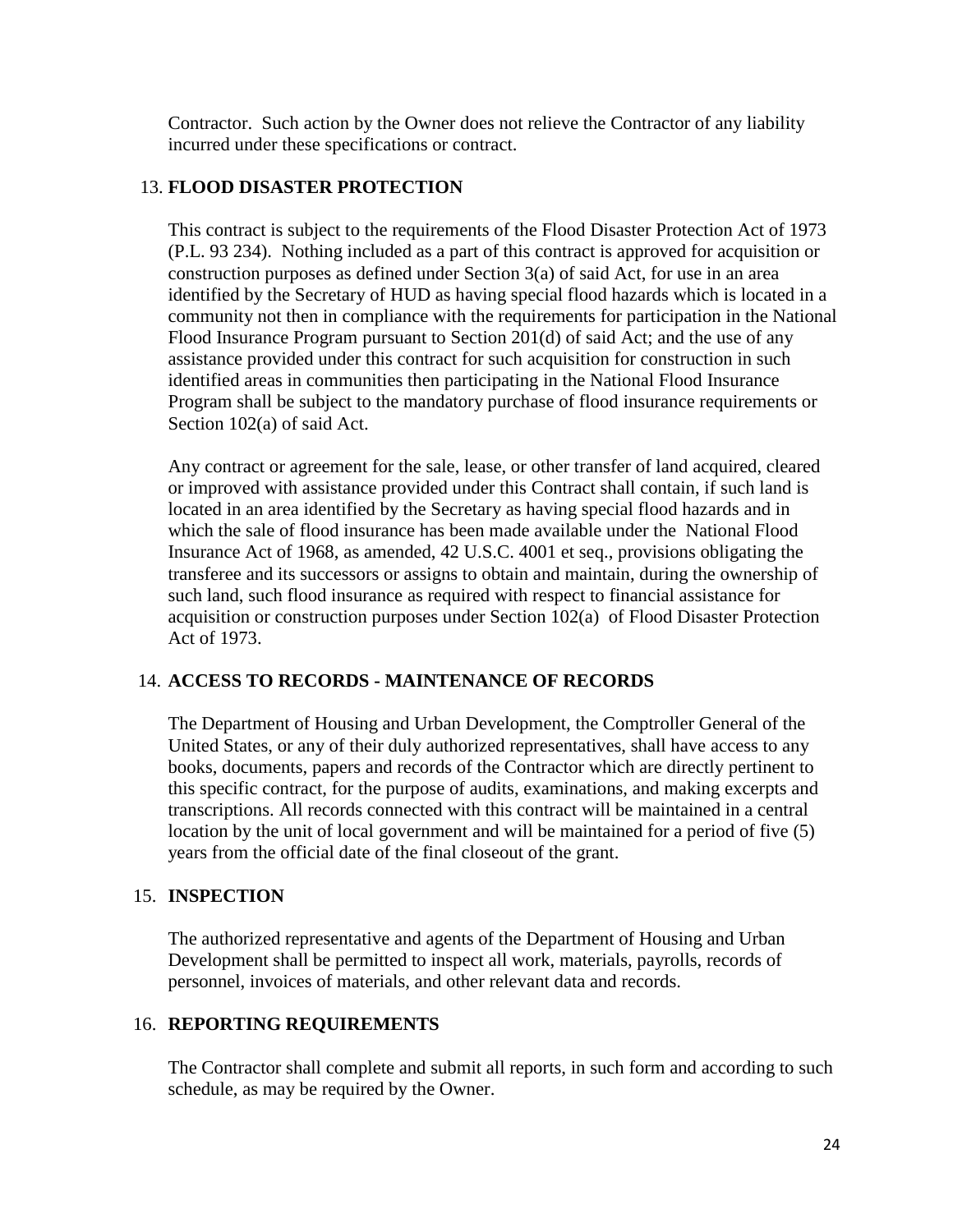## 17. **CONFLICT OF INTEREST**

- A. No officer or employee of the local jurisdiction or its designees or agents, no member of the governing body, and no other public official of the locality who his/her tenure or for one year thereafter, shall have any interest, direct or indirect, in any contract or subcontract, or the proceeds thereof, for work to be performed. Further, the Contractor shall cause to be incorporated in all subcontracts the language set forth in this paragraph prohibiting conflict of interest.
- B. No member of or delegate to Congress, or Resident Commissioner, shall be admitted to any share or part of this contract or to any benefit that may arise there from, but this provision shall not be construed to extend to this contract if made with a corporation for its general benefit.

# 18. **ACTIVITIES AND CONTRACTS NOT SUBJECT TO EXECUTIVE ORDER 11246, AS AMENDED**

During the performance of this contract, the Contractor agrees as follows:

- A. The Contractor shall not discriminate against any employee or applicant for employment because of race, color, religion, sex, or national origin. The Contractor shall take affirmative action to ensure that applicants for employment are employed, and that employees are treated during employment, without regard to their race, color, religion, sex, or national origin. Such action shall include, but not be limited to, the following: employment, upgrading, demotion, or transfer; recruitment or recruitment advertising; layoff or termination; rates of pay or other forms of compensation; and selection for training, including apprenticeship.
- B. The Contractor shall post in conspicuous places, available to employees and applicants for employment, notices to be provided by Contracting Officer setting forth the provisions of this non-discrimination clause. The Contractor shall state that all qualified applicants will receive consideration for employment without regard to race, color, religion, sex, or national origin.
- C. Contractors shall incorporate foregoing requirements in all subcontracts.

## 19. **PATENTS**

- A. The Contractor shall hold and save the Owner and its officers, agents, servants, and employees harmless from liability of any nature or kind, including cost and expenses for, or on account of any patented or unpatented invention, process, article, or appliance manufactured or used in the performance of the contract including its use by the Owner, unless otherwise specifically stipulated in the Contract Document.
- B. License or Royalty Fees: License and/or Royalty Fees for the use of a process which is authorized by the Owner of the project must be reasonable, and paid to the holder of the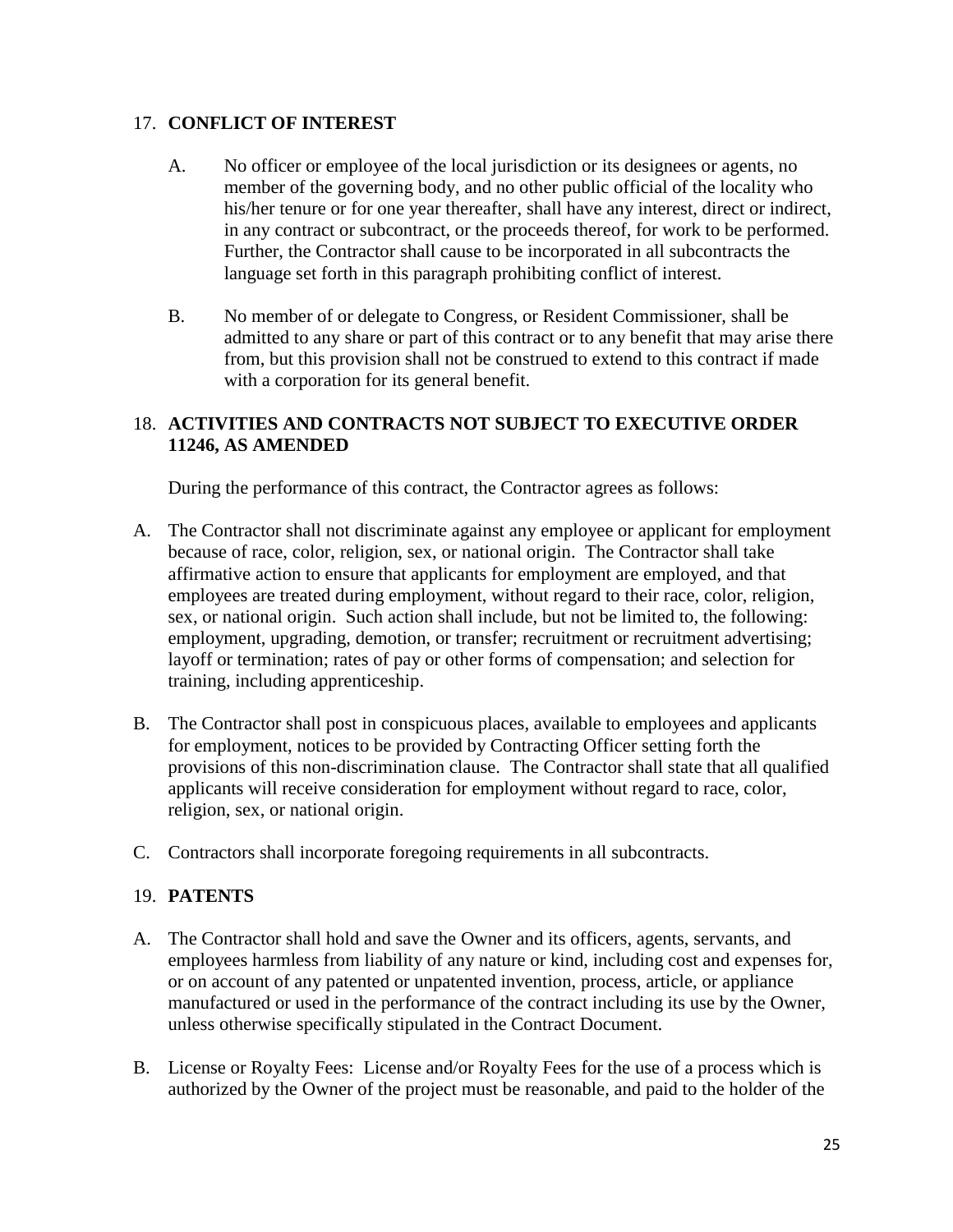patent, or his authorized license, direct by the Owner and not by or through the Contractor.

C. If the Contractor uses any design device or materials covered by letters, patent or copyright, he shall provide for such use by suitable agreement with the owner of such patented or copy-righted design device or material. It is mutually agreed and understood, that without exception the contract prices shall include all royalties or costs arising from the use of such design, device or materials, in any way involved in the work. The Contractor and/or his Sureties shall indemnify and save harmless the Owner of the project from any and all claims for infringement by reason of the use of such patented or copy-righted design, device or materials or any trademark or copy-right in connection with work agreed to be performed under this contract, and shall indemnify the Owner for any cost, expense, or damage which it may be obliged to pay by reason of such infringement at any time during the prosecution of the work or after completion of the work.

## 20. **COPYRIGHT**

No materials, to include but not limited to reports, maps, or documents produced as a result of this contract, in whole or in part, shall be available to the Contractor for copy-right purposes. Any such materials produced as a result of this contract that might be subject to copyright shall be the property of the Owner and all such rights shall belong to the Owner.

## 21. **TERMINATION FOR CAUSE**

If, through any cause, the Contractor shall fail to fulfill in a timely and proper manner his obligations under this contract, or if the Contractor shall violate any of the covenants, agreements, or stipulations of this contract, the Owner shall thereupon have the right to terminate this contract by giving written notice to the Contractor of such termination and specifying the effective date thereof, at least five (5) days before the effective date of such termination. In such event, all finished or unfinished documents, data, studies, surveys, drawings, maps, models, photographs, and reports prepared by the Contractor under this contract shall, at the option of the Owner, become the Owner's property and the Contractor shall be entitled to receive just and equitable compensation for any work satisfactorily completed hereunder. Notwithstanding the above, the Contractor shall not be relieved of liability to the Owner for damages sustained by the Owner by virtue of any breach of the contract by the Contractor, and the Owner may withhold any payments to the Contractor for the purpose of set-off until such time as the exact amount of damages due the Owner from the Contractor is determined.

## 22. **TERMINATION FOR CONVENIENCE**

The Owner may terminate this contract at any time by giving at least ten (10) days notice in writing to the Contractor. If the contract is terminated by the Owner as provided herein, the Contractor will be paid for the time provided and expenses incurred up to the termination date.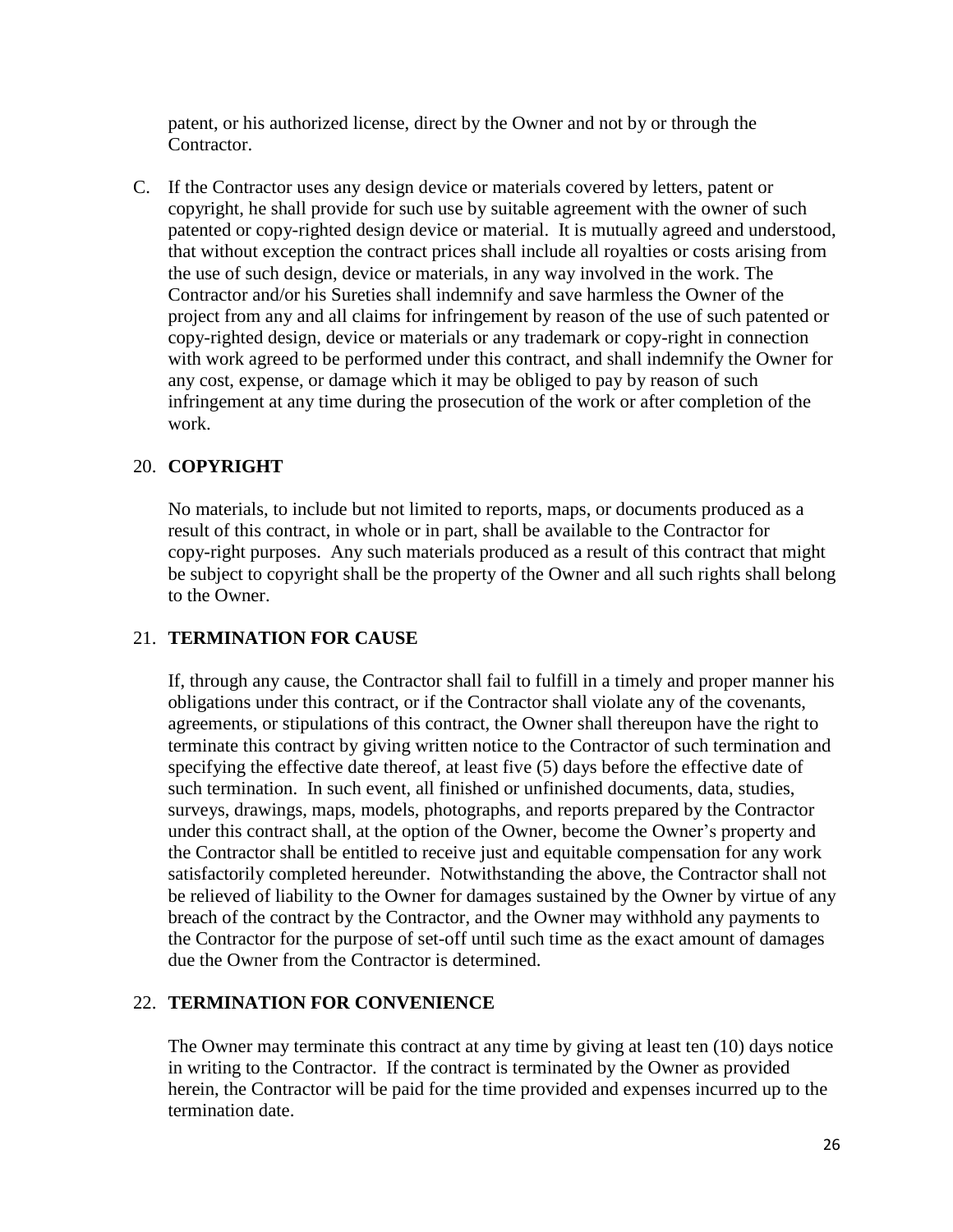#### 23. **ENERGY EFFICIENCY**

The Contractor shall comply with mandatory standards and policies relating to energy efficiency which are contained in the state energy conservation plan issued in compliance with the Energy Policy and Conservation Act (Public Law 94-163).

## 24. **SUBCONTRACTS**

- A. The Contractor shall not enter into any subcontract with any contractor who has been debarred, suspended, declared ineligible, or voluntarily excluded from participating in contacting programs by any agency of the United States Government or the State of Louisiana.
- B. The Contractor shall be as fully responsible to the Owner for the acts and omissions of the Contractor's contractors, and of persons either directly or indirectly employed by them, as he is for the acts and omissions of persons directly employed by the Contractor.
- C. The Contractor shall cause appropriate provisions to be inserted in all subcontracts relative to the work to bind contractor to the Contractor by the terms of the contract documents insofar as applicable to the work of contractors and to give the Contractor the same power as regards terminating any subcontract that the Owner may exercise over the Contractor under any provision of the contract documents.
- D. Nothing contained in this contract shall create any contractual relation between any Contractor and the Owner.

## 25. **DEBARMENT, SUSPENSION, AND INELIGIBILITY**

The Contractor represents and warrants that it and its contractors are not debarred, suspended, or placed in ineligibility status under the provisions of 2 CFR 200.213 (government debarment and suspension regulations).

## 26. **PROTECTION OF LIVES AND HEALTH**

The Contractor shall exercise proper precaution at all times for the protection of persons and property and shall be responsible for all damages to persons or property, either on or off the worksite, which occur as a result of his prosecution of the work. The safety provisions of applicable laws and building and construction codes, in addition to specific safety and health regulations described by Chapter XIII, Bureau of Labor Standards, Department of Labor, Part 1518, Safety and Health Regulations for Construction, as outlined in the Federal Register, Volume 36, No. 75, Saturday, April 17, 1971, Title 29 - LABOR, shall be observed and the Contractor shall take or cause to be taken, such additional safety and health measures as the Owner may determine to be reasonably necessary.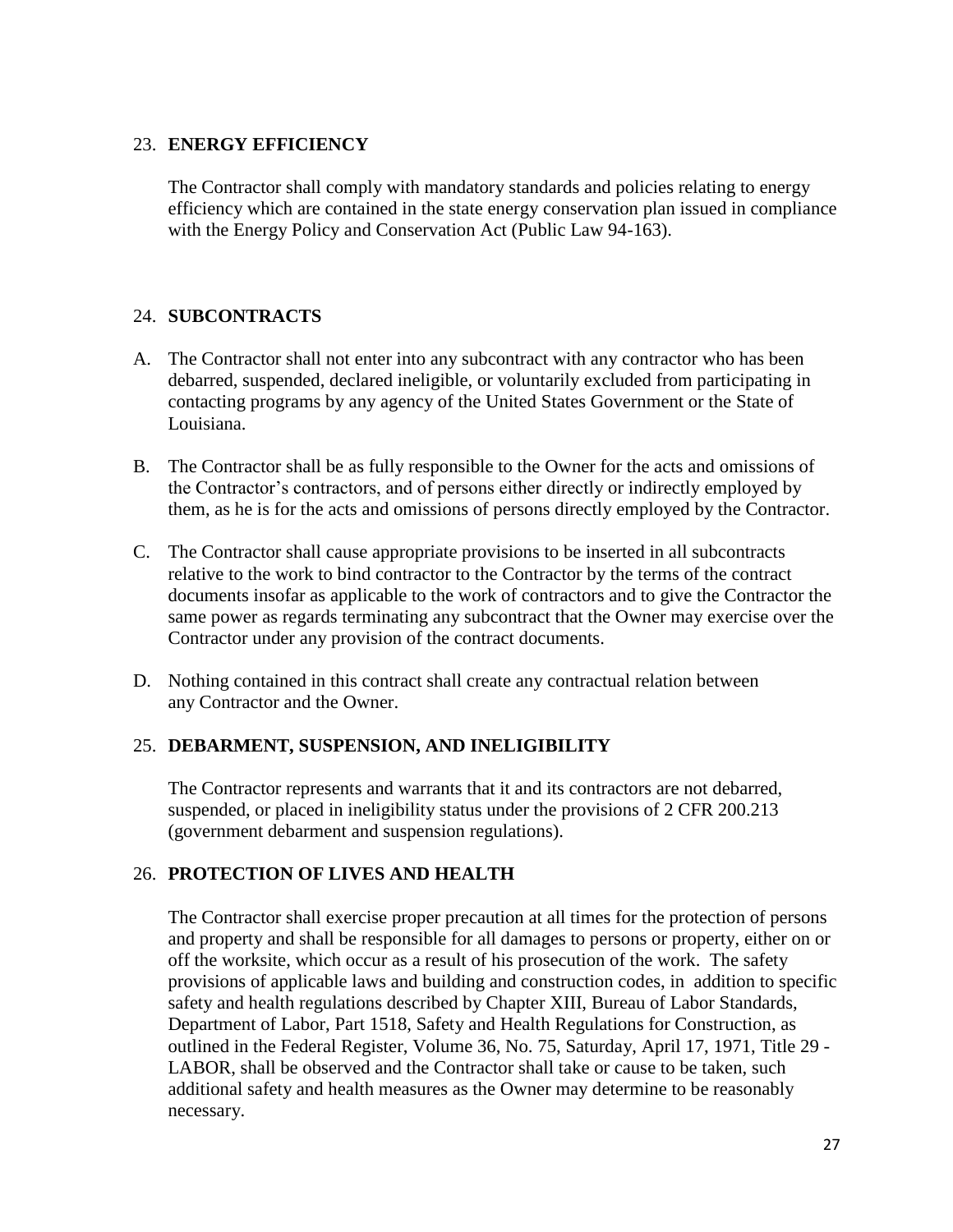#### 27. **BREACH OF CONTRACT TERMS**

Any violation or breach of terms of this contract on the part of the Contractor or the Contractor's contractors may result in the suspension or termination of this contract or such other action that may be necessary to enforce the rights of the parties of this contract. The duties and obligations imposed by the contract documents and the rights and remedies available there under shall be in addition to and not a limitation of any duties, obligations, rights and remedies otherwise imposed or available by law.

#### 28. **PROVISIONS REQUIRED BY LAW DEEMED INSERTED**

Each and every provision of law and clause required by law to be inserted in this contract shall be deemed to be inserted herein and the contract shall be read and enforced as though it were included herein, and if through mistake or otherwise any such provision is not inserted, or is not correctly inserted, then upon the application of either party the contract shall forthwith be physically amended to make such insertion or correction.

#### 29. **CHANGES**

The Owner may, from time to time, request changes in the scope of the services of the Contractor to be performed hereunder. Such changes, including any increase or decrease in the amount of the Contractor's compensation which are mutually agreed upon by and between the Owner and the Contractor, shall be incorporated in written and executed amendments to this Contract.

#### 30. **PERSONNEL**

The Contractor represents that it has, or will secure at its own expense, all personnel required in performing the services under this Contract. Such personnel shall not be employees of or have any contractual relationship with the Owner.

All the services required hereunder will be performed by the Contractor or under its supervision, and all personnel engaged in the work shall be fully qualified and shall be authorized or permitted under State and local law to perform such services.

No person who is serving sentence in a penal or correctional institution shall be employed on work under this Contract.

## 31. **ANTI-KICKBACK RULES**

Salaries of personnel performing work under this Contract shall be paid unconditionally and not less often than once a month without payroll deduction or rebate on any account except only such payroll deductions as are mandatory by law or permitted by the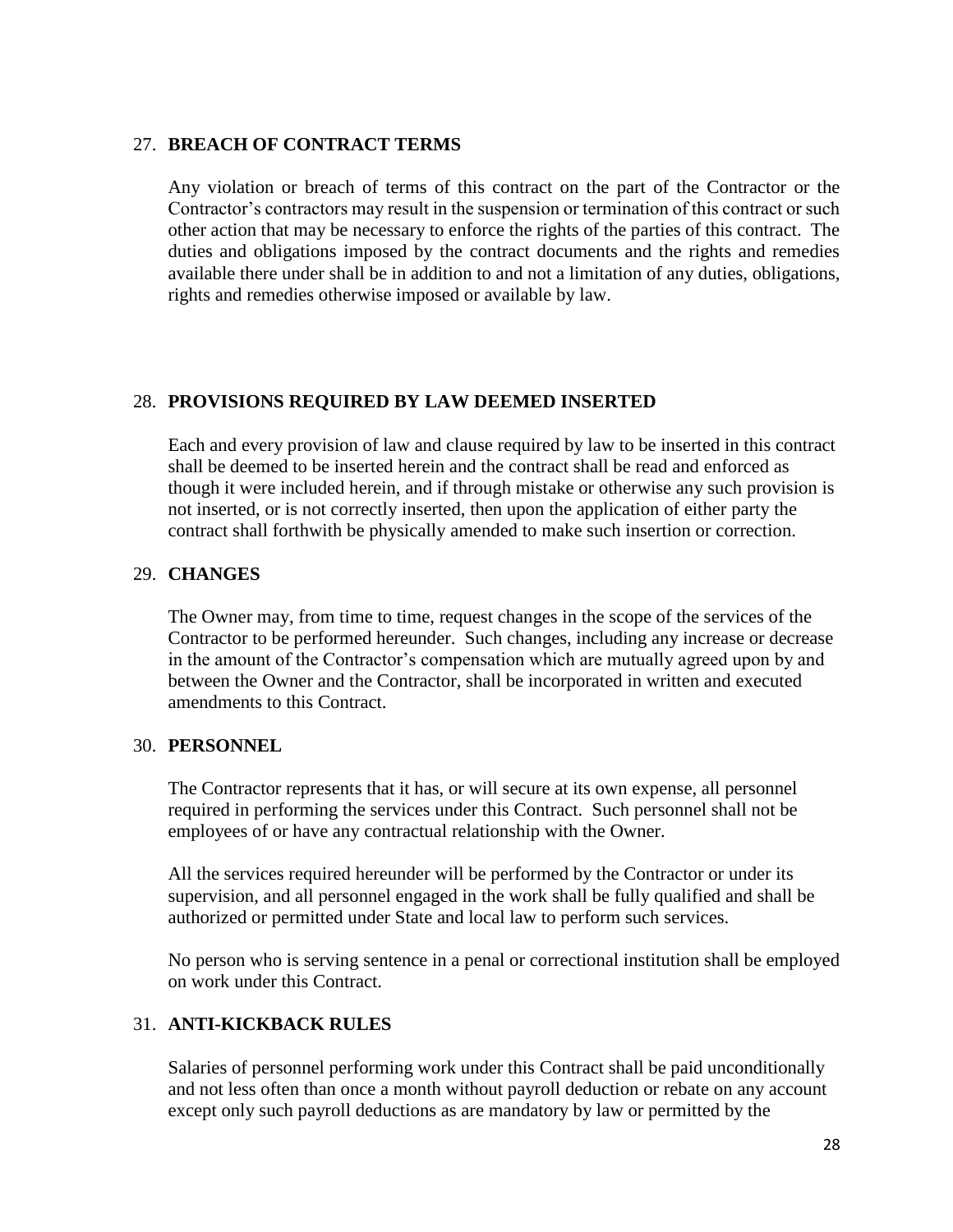applicable regulations issued by the Secretary of Labor pursuant to the "Anti-Kickback Act" of June 13, 1934 (48 Stat. 948; 62 Stat. 740; 63 Stat. 108; Title 18 U.S.C. 874; and Title 40 U.S.C. 276c). The Contractor shall comply with all applicable "Anti-Kickback" regulations and shall insert appropriate provisions in all subcontracts covering work under this contract to insure compliance by the contractors with such regulations, and shall be responsible for the submission of affidavits required of contractors there under except as the Secretary of Labor may specifically provide for variations of or exemptions from the requirements thereof.

#### 32. **ASSIGNABILITY**

The Contractor shall not assign any interest in this Contract, and shall not transfer any interest in the same (whether by assignment or novation) without prior written approval of the Owner provided that claims for money due or to become due the Contractor from the Owner under this Contract may be assigned to a bank, trust company, or other financial institution, or to a Trustee in Bankruptcy, without such approval. Notice of any such assignment or transfer shall be furnished promptly to the Owner.

#### 33. **INTEREST OF CONTRACTOR**

The Contractor covenants that he presently has no interest and shall not acquire any interest direct or indirect in the above described project or any parcels therein or any other interest which would conflict in any manner or degree with the performance of his services hereunder. The Contractor further covenants that in the performance of this Contract no person having any such interest shall be employed.

## 34. **POLITICAL ACTIVITY**

The Contractor will comply with the provisions of the Hatch Act (5 U.S.C. 1501 et seq.), which limits the political activity of employees.

## 35. **COMPLIANCE WITH THE OFFICE OF MANAGEMENT AND BUDGET**

The parties agree to comply with the regulations, policies, guidelines, and requirements of the Office of Management and Budget, Circulars 2 CFR 200, as they relate to the use of Federal funds under this contract.

#### 36. **DISCRIMINATION DUE TO BELIEFS**

No person with responsibilities in operation of the project to which this grant relates will discriminate with respect to any program participant or any applicant for participation in such program because of political affiliation or beliefs.

#### 37. **CONFIDENTIAL FINDINGS**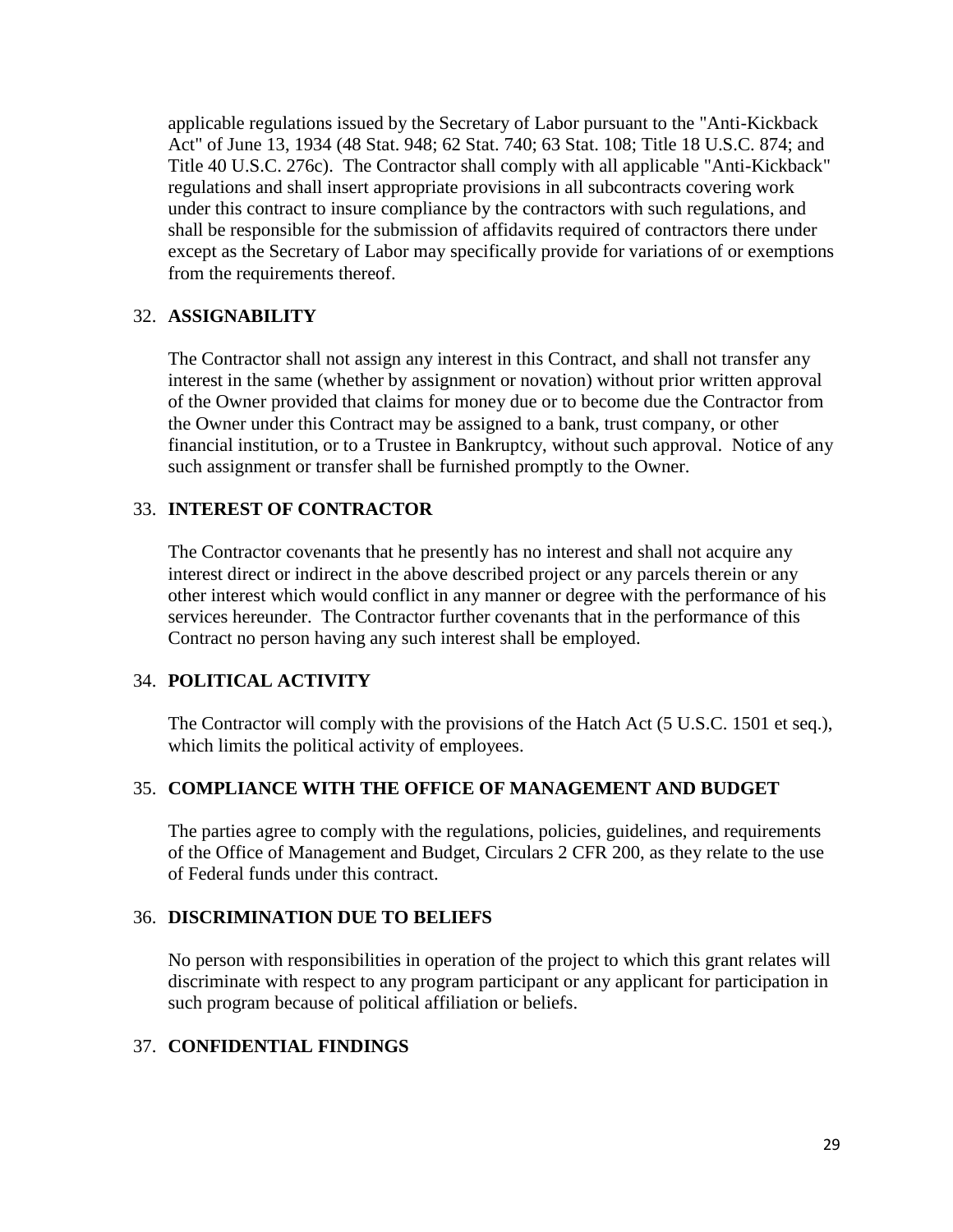All of the reports, information, data, etc., prepared or assembled by the Contractor under this Contract are confidential, and the Contractor agrees that they shall not be made available to any individual or organization without prior written approval of the Owner.

## 38. **LOBBYING**

The Contractor certifies, to the best of his or her knowledge and belief that:

- 1. No federally appropriated funds have been paid or will be paid, by or on behalf of the Contractor, to any person for influencing or attempting to influence an officer or employee of any agency, a member of Congress, an officer or employee of Congress, or an employee of a member of Congress in connection with the awarding of any federal contract, the making of any federal grant, the making of any federal loan, the entering into of any cooperative agreement, and the extension, continuation, renewal, amendment, or modification of any federal contract, grant, loan, or cooperative agreement.
- 2. If any funds other than federally appropriated funds have been paid or will be paid to any person for influencing or attempting to influence an officer or employee of any agency, a member of Congress, an officer or employee of Congress, or an employee of a member of Congress in connection with this federal contract, grant, loan, or cooperative agreement, the Contractor shall complete and submit Standard Form LLL, "Disclosure Form to Report Lobbying," in accordance with its instructions.

## 39. **FEDERAL LABOR STANDARDS PROVISIONS**

The Contractor shall abide by the requirements of the Federal Labor Standards Provisions (form HUD-4010) as follows.

#### **Federal Labor Standards Provisions U.S. Department of Housing and Urban Development Office of Labor Relations**

## **Applicability**

The Project or Program to which the construction work covered by this contract pertains is being assisted by the United States of America and the following Federal Labor Standards Provisions are included in this Contract pursuant to the provisions applicable to such Federal assistance.

**A. 1. (i) Minimum Wages**. All laborers and mechanics employed or working upon the site of the work will be paid unconditionally and not less often than once a week, and without subsequent deduction or rebate on any account (except such payroll deductions as are permitted by regulations issued by the Secretary of Labor under the Copeland Act (29 CFR Part 3), the full amount of wages and bona fide fringe benefits (or cash equivalents thereof) due at time of payment computed at rates not less than those contained in the wage determination of the Secretary of Labor which is attached hereto and made a part hereof, regardless of any contractual relationship which may be alleged to exist between the Contractor and such laborers and mechanics. Contributions made or costs reasonably anticipated for bona fide fringe benefits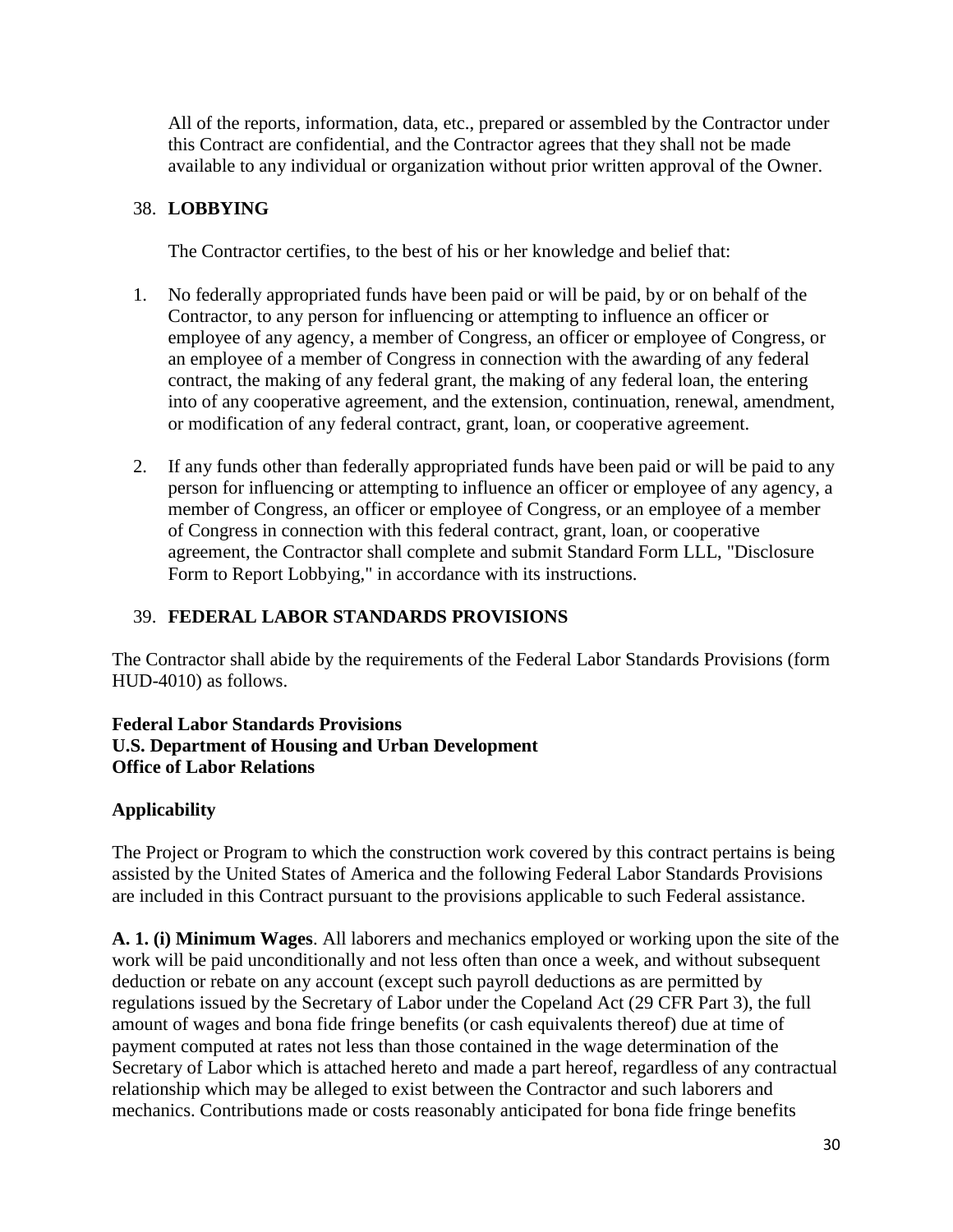under Section l(b)(2) of the Davis-Bacon Act on behalf of laborers or mechanics are considered wages paid to such laborers or mechanics, subject to the provisions of 29 CFR 5.5(a)(1)(iv); also, regular contributions made or costs incurred for more than a weekly period (but not less often than quarterly) under plans, funds, or programs, which cover the particular weekly period, are deemed to be constructively made or incurred during such weekly period.

Such laborers and mechanics shall be paid the appropriate wage rate and fringe benefits on the wage determination for the classification of work actually performed, without regard to skill, except as provided in 29 CFR 5.5(a)(4). Laborers or mechanics performing work in more than one classification may be compensated at the rate specified for each classification for the time actually worked therein: Provided That the employer's payroll records accurately set forth the time spent in each classification in which work is performed. The wage determination (including any additional classification and wage rates conformed under 29 CFR  $5.5(a)(1)(ii)$  and the Davis-Bacon poster (WH-1321) shall be posted at all times by the Contractor and its contractors at the site of the work in a prominent and accessible, place where it can be easily seen by the workers.

**(ii) (a)** Any class of laborers or mechanics which is not listed in the wage determination and which is to be employed under the contract shall be classified in conformance with the wage determination. HUD shall approve an additional classification and wage rate and fringe benefits therefor only when the following criteria have been met:

**(1)** The work to be performed by the classification requested is not performed by a classification in the wage determination; and

**(2)** The classification is utilized in the area by the construction industry; and

**(3)** The proposed wage rate, including any bona fide fringe benefits, bears a reasonable relationship to the wage rates contained in the wage determination.

**(b)** If the Contractor and the laborers and mechanics to be employed in the classification (if known), or their representatives, and HUD or its designee agree on the classification and wage rate (including the amount designated for fringe benefits where appropriate), a report of the action taken shall be sent by HUD or its designee to the Administrator of the Wage and Hour Division, Employment Standards Administration, U.S. Department of Labor, Washington, D.C. every additional classification action within 30 days of receipt and so advise HUD or its designee or will notify HUD or its designee within the 30-day period that additional time is necessary. (Approved by the Office of Management and Budget under OMB control number 1215-0140.)

**(c)** In the event the Contractor, the laborers or mechanics to be employed in the classification or their representatives, and HUD or its designee do not agree on the proposed classification and wage rate (including the amount designated for fringe benefits, where appropriate), HUD or its designee shall refer the questions, including the views of all interested parties and the recommendation of HUD or its designee, to the Administrator for determination. The Administrator, or an authorized representative, will issue a determination within 30 days of receipt and so advise HUD or its designee or will notify HUD or its designee within the 30-day period that additional time is necessary. (Approved by the Office of Management and Budget under OMB Control Number 1215-0140.)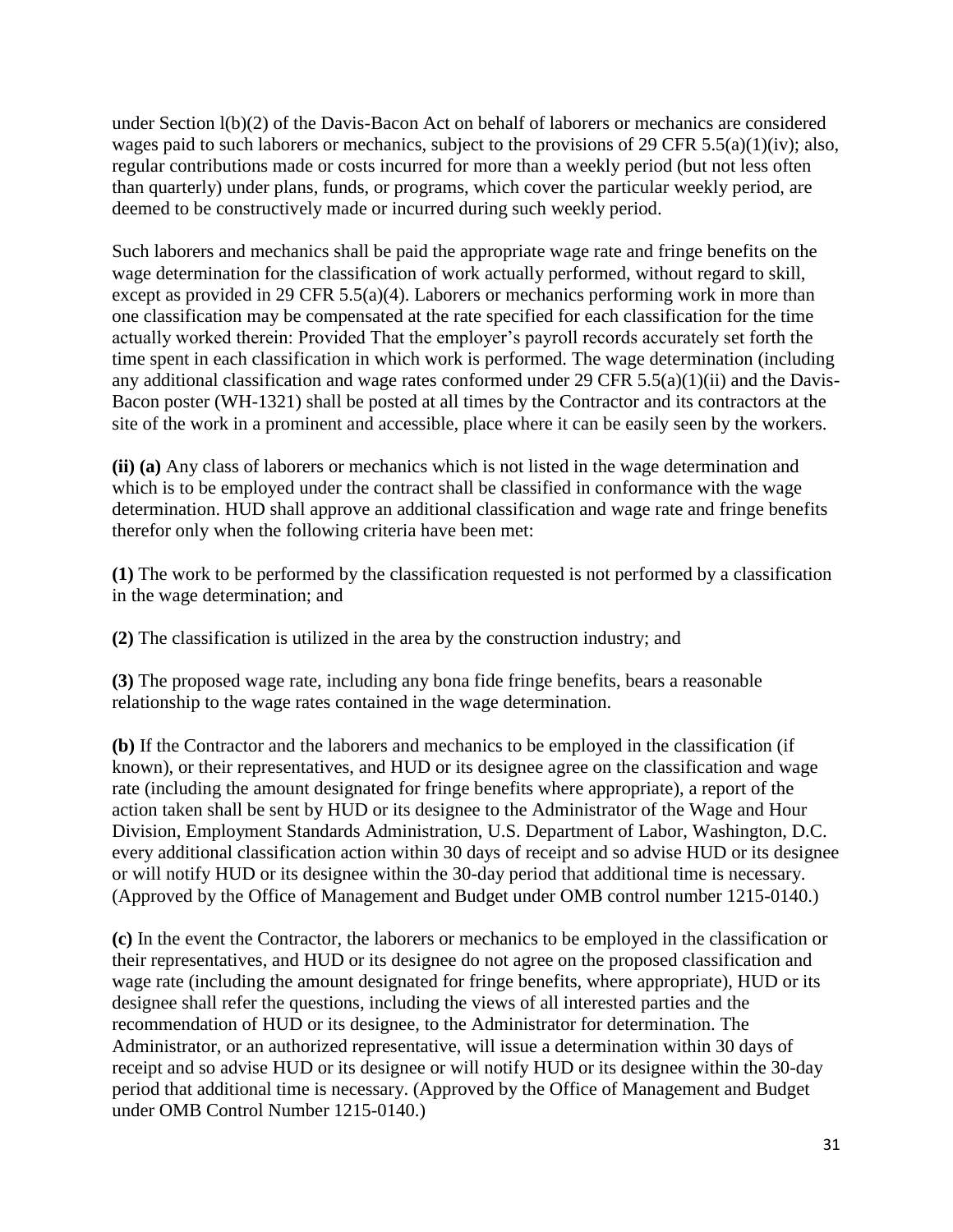**(d)** The wage rate (including fringe benefits where appropriate) determined pursuant to subparagraphs (1) (ii) (b) or (c) of this paragraph, shall be paid to all workers performing work in the classification under this contract from the first day on which work is performed in the classification.

**(iii)** Whenever the minimum wage rate prescribed in the contract for a class of laborers or mechanics includes a fringe benefit which is not expressed as an hourly rate, the Contractor shall either pay the benefit as stated in the wage determination or shall pay another bona fide fringe benefit or an hourly cash equivalent thereof.

**(iv)** If the Contractor does not make payments to a trustee or other third person, the Contractor may consider as part of the wages of any laborer or mechanic the amount of any costs reasonably anticipated in providing bona fide fringe benefits under a plan or program, Provided, That the Secretary of Labor has found, upon the written request of the Contractor, that the applicable standards of the Davis-Bacon Act have been met. The Secretary of Labor may require the Contractor to set aside in a separate account assets for the meeting of obligations under the plan or program. (Approved by the Office of Management and Budget under OMB Control Number 1215-0140.)

**2. Withholding**. HUD or its designee shall upon its own action or upon written request of an authorized representative of the Department of Labor withhold or cause to be withheld from the Contractor under this contract or any other Federal contract with the same prime Contractor, or any other Federally-assisted contract subject to Davis-Bacon prevailing wage requirements, which is held by the same prime Contractor so much of the accrued payments or advances as may be considered necessary to pay laborers and mechanics, including apprentices, trainees and helpers, employed by the Contractor or any contractor the full amount of wages required by the contract. In the event of failure to pay any laborer or mechanic, including any apprentice, trainee or helper, employed or working on the site of the work, all or part of the wages required by the contract, HUD or its designee may, after written notice to the Contractor, sponsor, applicant, or owner, take such action as may be necessary to cause the suspension of any further payment, advance, or guarantee of funds until such violations have ceased. HUD or its designee may, after written notice to the Contractor, disburse such amounts withheld for and on account of the Contractor or Contractor to the respective employees to whom they are due. The Comptroller General shall make such disbursements in the case of direct Davis-Bacon Act contracts.

**3.** (i) **Payrolls and basic records**. Payrolls and basic records relating thereto shall be maintained by the Contractor during the course of the work preserved for a period of three years thereafter for all laborers and mechanics working at the site of the work. Such records shall contain the name, address, and social security number of each such worker, his or her correct classification, hourly rates of wages paid (including rates of contributions or costs anticipated for bona fide fringe benefits or cash equivalents thereof of the types described in Section l (b) (2) (B) of the Davis-bacon Act), daily and weekly number of hours worked, deductions made and actual wages paid. Whenever the Secretary of Labor has found under 29 CFR 5.5 (a)(1)(iv) that the wages of any laborer or mechanic include the amount of any costs reasonably anticipated in providing benefits under a plan or program described in Section l(b)(2)(B) of the Davis-Bacon Act, the Contractor shall maintain records which show that the commitment to provide such benefits is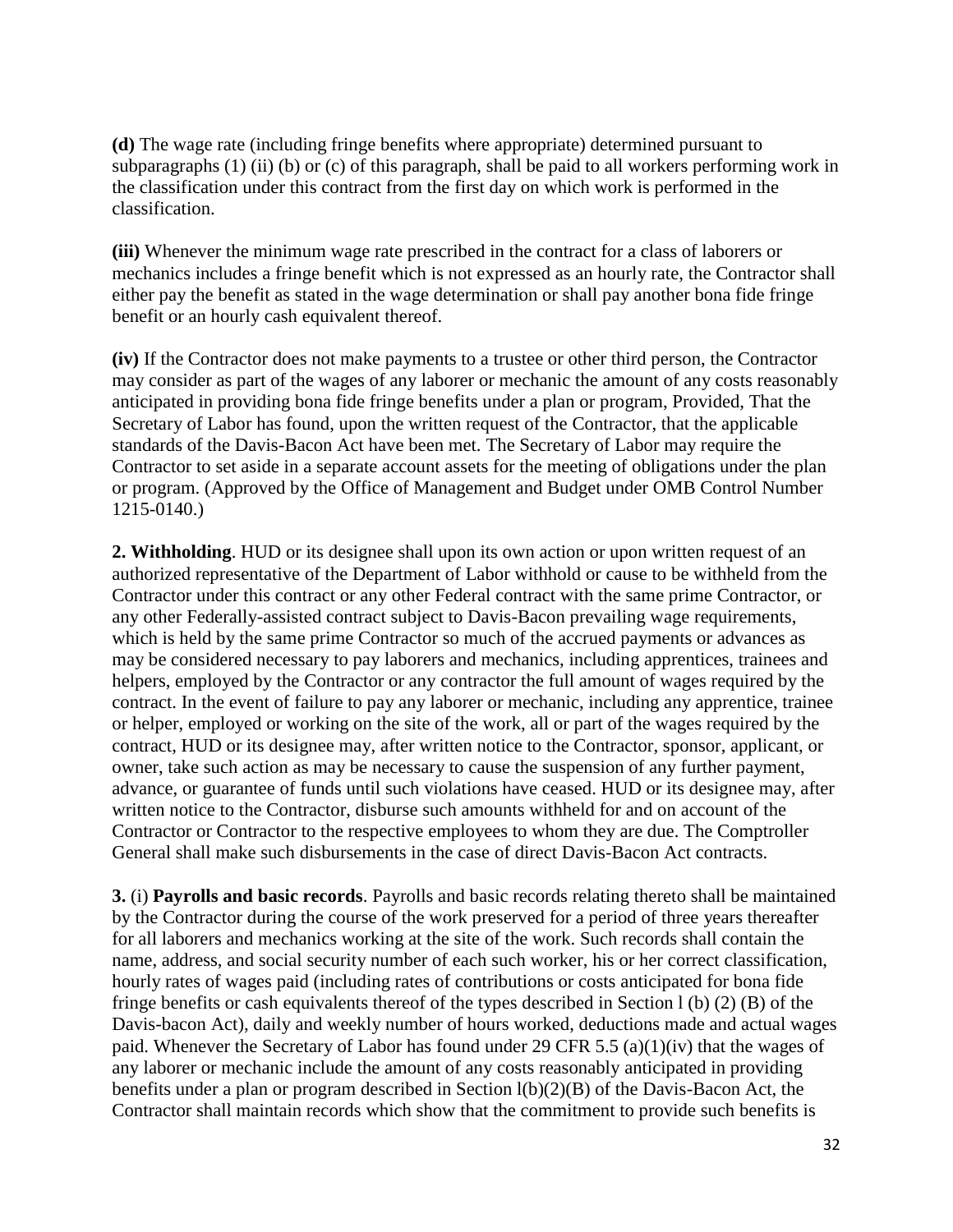enforceable, that the plan or program is financially responsible, and that the plan or program has been communicated in writing to the laborers or mechanics affected, and records which show the costs anticipated or the actual cost incurred in providing such benefits. Contractors employing apprentices or trainees under approved programs shall maintain written evidence of the registration of apprenticeship programs and certification of trainee programs, the registration of the apprentices and trainees, and the ratios and wage rates prescribed in the applicable programs. (Approved by the Office of Management and Budget under OMB Control Numbers 1215-0140 and 1215-0017.)

**(ii) (a)** The Contractor shall submit weekly for each week in which any contract work is performed a copy of all payrolls to HUD or its designee if the agency is a party to the contract, but if the agency is not such a party, the Contractor will submit the payrolls to the applicant sponsor, or owner, as the case may be, for transmission to HUD or its designee. The payrolls submitted shall set out accurately and completely all of the information required to be maintained under 29 CFR 5.5(a) (3) (i). This information may be submitted in any form desired. Optional Form WH-347 is available for this purpose and may be purchased from the Superintendent of Documents (Federal Stock Number 029-005-00014-1), U.S. Government Printing Office, Washington, DC 20402. The prime Contractor is responsible for the submission of copies of payrolls by all contractors. (Approved by the Office of Management and Budget under OMB Control Number 1215-0149.)

**(b)** Each payroll submitted shall be accompanied by a "Statement of Compliance," signed by the Contractor or Contractor or his or her agent who pays or supervises the payment of the persons employed under the contract and shall certify the following:

**(1)** That the payroll for the payroll period contains the information required to be maintained under 29 CFR 5.5 (a)(3)(i) and that such information is correct and complete;

**(2)** That each laborer or mechanic (including each helper, apprentice, and trainee) employed on the contract during the payroll period has been paid the full weekly wages earned, without rebate, either directly or indirectly, and that no deductions have been made either directly or indirectly from the full wages earned, other than permissible deductions as set forth in 29 CFR Part 3:

**(3)** That each laborer or mechanic has been paid not less than the applicable wage rates and fringe benefits or cash equivalents for the classification of work performed, as specified in the applicable wage determination incorporated into the contract.

**(c)** The weekly submission of a properly executed certification set forth on the reverse side of Optional Form WH-347 shall satisfy the requirement for submission of the "Statement of Compliance" required by subparagraph A.3.(ii)(b).

**(d)** The falsification of any of the above certifications may subject the Contractor or Contractor to civil or criminal prosecution under Section 1001 of Title 18 and Section 231 of Title 31 of the United States Code.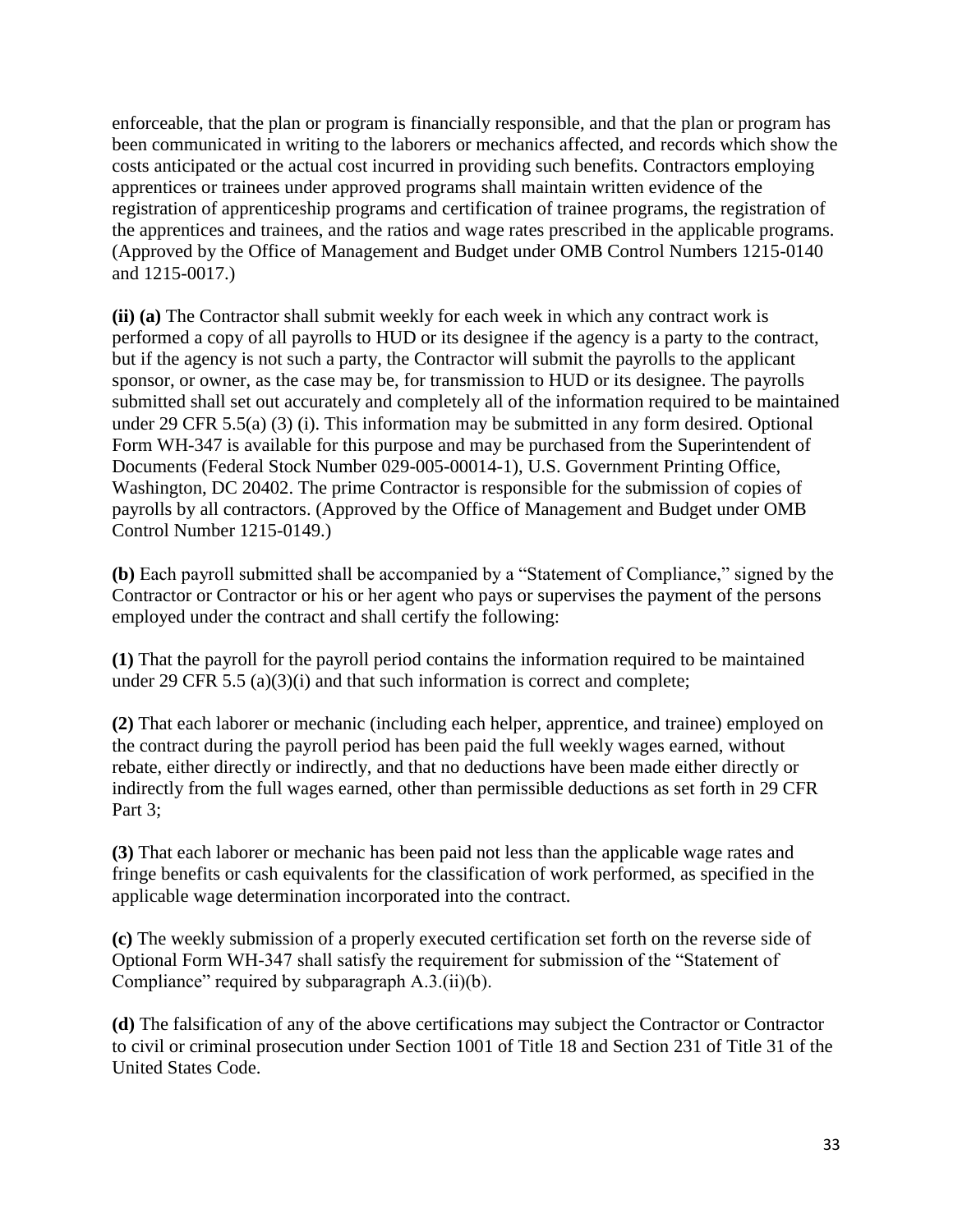**(iii)** The Contractor or contractor shall make the records required under subparagraph A.3.(i) available for inspection, copying, or transcription by authorized representatives of HUD or its designee or the Department of Labor, and shall permit such representatives to interview employees during working hours on the job. If the Contractor or Contractor fails to submit the required records or to make them available, HUD or its designee may, after written notice to the Contractor, sponsor, applicant or owner, take such action as may be necessary to cause the suspension of any further payment, advance, or guarantee of funds. Furthermore, failure to submit the required records upon request or to make such records available may be grounds for debarment action pursuant to 29 CFR 5.12.

## **4. Apprentices and Trainees**.

**(i) Apprentices**. Apprentices will be permitted to work at less than the predetermined rate for the work they performed when they are employed pursuant to and individually registered in a bona fide apprenticeship program registered with the U.S. Department of Labor, Employment and Training Administration, Office of Apprenticeship Training, Employer and Labor Services, or with a State Apprenticeship Agency recognized by the Office, or if a person is employed in his or her first 90 days of probationary employment as an apprentice in such an apprenticeship program, who is not individually registered in the program, but who has been certified by the Office of Apprenticeship Training, Employer and Labor Services or a State Apprenticeship Agency (where appropriate) to be eligible for probationary employment as an apprentice. The allowable ratio of apprentices to journeymen on the job site in any craft classification shall not be greater than the ratio permitted to the Contractor as to the entire work force under the registered program. Any worker listed on a payroll at an apprentice wage rate, who is not registered or otherwise employed as stated above, shall be paid not less than the applicable wage rate on the wage determination for the classification of work actually performed. In addition, any apprentice performing work on the job site in excess of the ratio permitted under the registered program shall be paid not less than the applicable wage rate on the wage determination for the work actually performed. Where a Contractor is performing construction on a project in a locality other than that in which its program is registered, the ratios and wage rates (expressed in percentages of the journeyman's hourly rate) specified in the contractor's or contractor's registered program shall be observed. Every apprentice must be paid at not less than the rate specified in the registered program for the apprentice's level of progress, expressed as a percentage of the journeymen hourly rate specified in the applicable wage determination. Apprentices shall be paid fringe benefits in accordance with the provisions of the apprenticeship program. If the apprenticeship program does not specify fringe benefits, apprentices must be paid the full amount of fringe benefits listed on the wage determination for the applicable classification. If the Administrator determines that a different practice prevails for the applicable apprentice classification, fringes shall be paid in accordance with that determination. In the event the Office of Apprenticeship Training, Employer and Labor Services, or a State Apprenticeship Agency recognized by the Office, withdraws approval of an apprenticeship program, the Contractor will no longer be permitted to utilize apprentices at less than the applicable predetermined rate for the work performed until an acceptable program is approved.

**(ii) Trainees**. Except as provided in 29 CFR 5.16, trainees will not be permitted to work at less than the predetermined rate for the work performed unless they are employed pursuant to and individually registered in a program which has received prior approval, evidenced by formal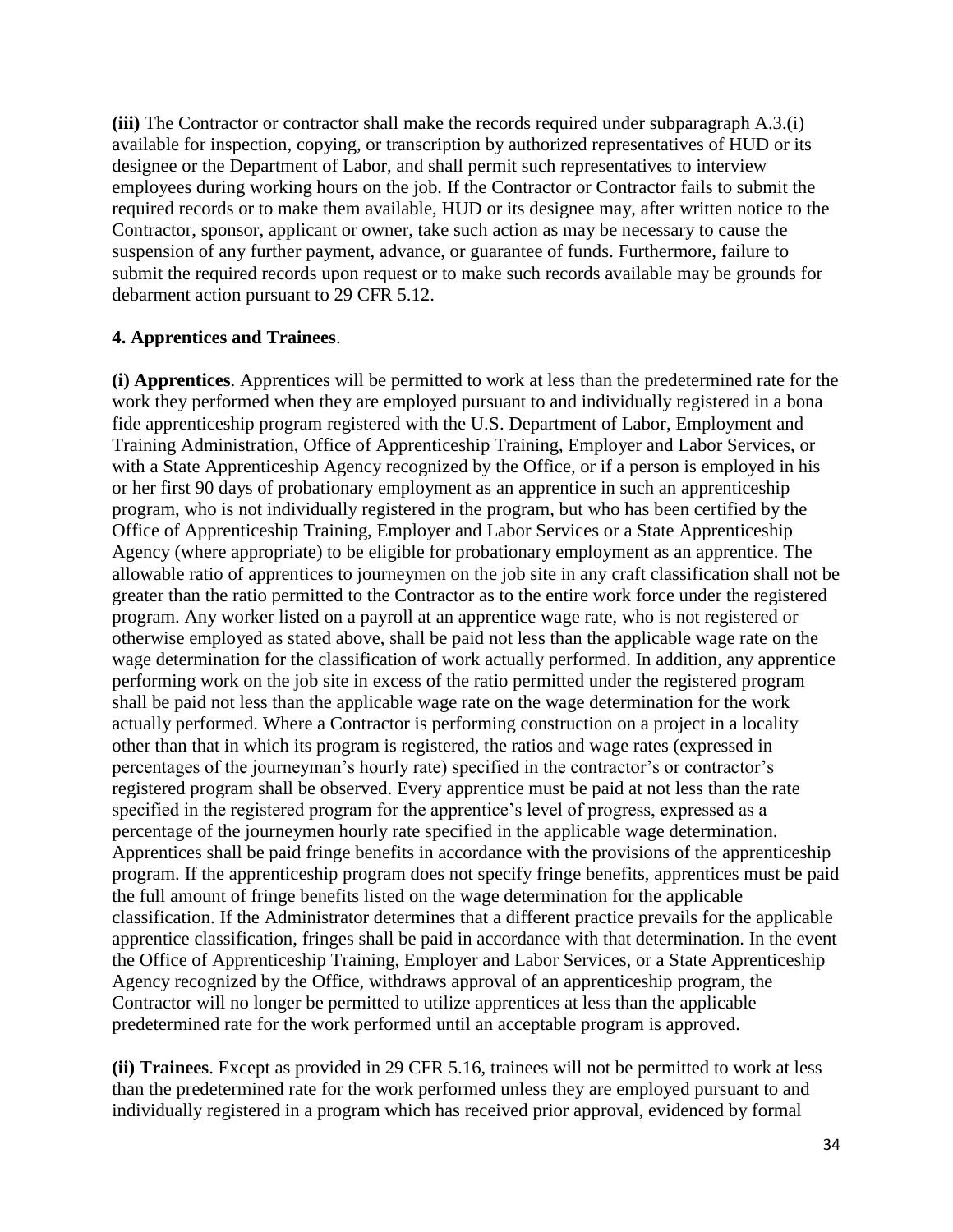certification by the U.S. Department of Labor, Employment and Training Administration. The ratio of trainees to journeymen on the job site shall not be greater than permitted under the plan approved by the Employment and Training Administration. Every trainee must be paid at not less than the rate specified in the approved program for the trainee's level of progress, expressed as a percentage of the journeyman hourly rate specified in the applicable wage determination. Trainees shall be paid fringe benefits in accordance with the provisions of the trainee program. If the trainee program does not mention fringe benefits, trainees shall be paid the full amount of fringe benefits listed on the wage determination unless the Administrator of the Wage and Hour Division determines that there is an apprenticeship program associated with the corresponding journeyman wage rate on the wage determination which provides for less than full fringe benefits for apprentices. Any employee listed on the payroll at a trainee rate that is not registered and participating in a training plan approved by the Employment and Training Administration shall be paid not less than the applicable wage rate on the wage determination for the work actually performed. In addition, any trainee performing work on the job site in excess of the ratio permitted under the registered program shall be paid not less than the applicable wage rate on the wage determination for the work actually performed. In the event the Employment and Training Administration withdraws approval of a training program, the Contractor will no longer be permitted to utilize trainees at less than the applicable predetermined rate for the work performed until an acceptable program is approved.

**(iii) Equal employment opportunity**. The utilization of apprentices, trainees and journeymen under 29 CFR Part 5 shall be in conformity with the equal employment opportunity requirements of Executive Order 11246, as amended, and 29 CFR Part 30.

**5. Compliance with Copeland Act requirements**. The Contractor shall comply with the requirements of 29 CFR Part 3 which are incorporated by reference in this contract

**6. Subcontracts**. The Contractor or Contractor will insert in any subcontracts the clauses contained in subparagraphs 1 through 11 of this paragraph A and such other clauses as HUD or its designee may by appropriate instructions require, and a copy of the applicable prevailing wage decision, and also a clause requiring the contractors to include these clauses in any lower tier subcontracts. The prime Contractor shall be responsible for the compliance by any Contractor or lower tier Contractor with all the contract clauses in this paragraph.

**7. Contract termination; debarment**. A breach of the contract clauses in 29 CFR 5.5 may be grounds for termination of the contract and for debarment as a Contractor and a Contractor as provided in 29 CFR 5.12.

**8. Compliance with Davis-Bacon and Related Act Requirements**. All rulings and interpretations of the Davis-Bacon and Related Acts contained in 29 CFR Parts 1, 3, and 5 are herein incorporated by reference in this contract.

**9. Disputes concerning labor standards**. Disputes arising out of the labor standards provisions of this contract shall not be subject to the general disputes clause of this contract. Such disputes shall be resolved in accordance with the procedures of the Department of Labor set forth in 29 CFR Parts 5, 6, and 7. Disputes within the meaning of this clause include disputes between the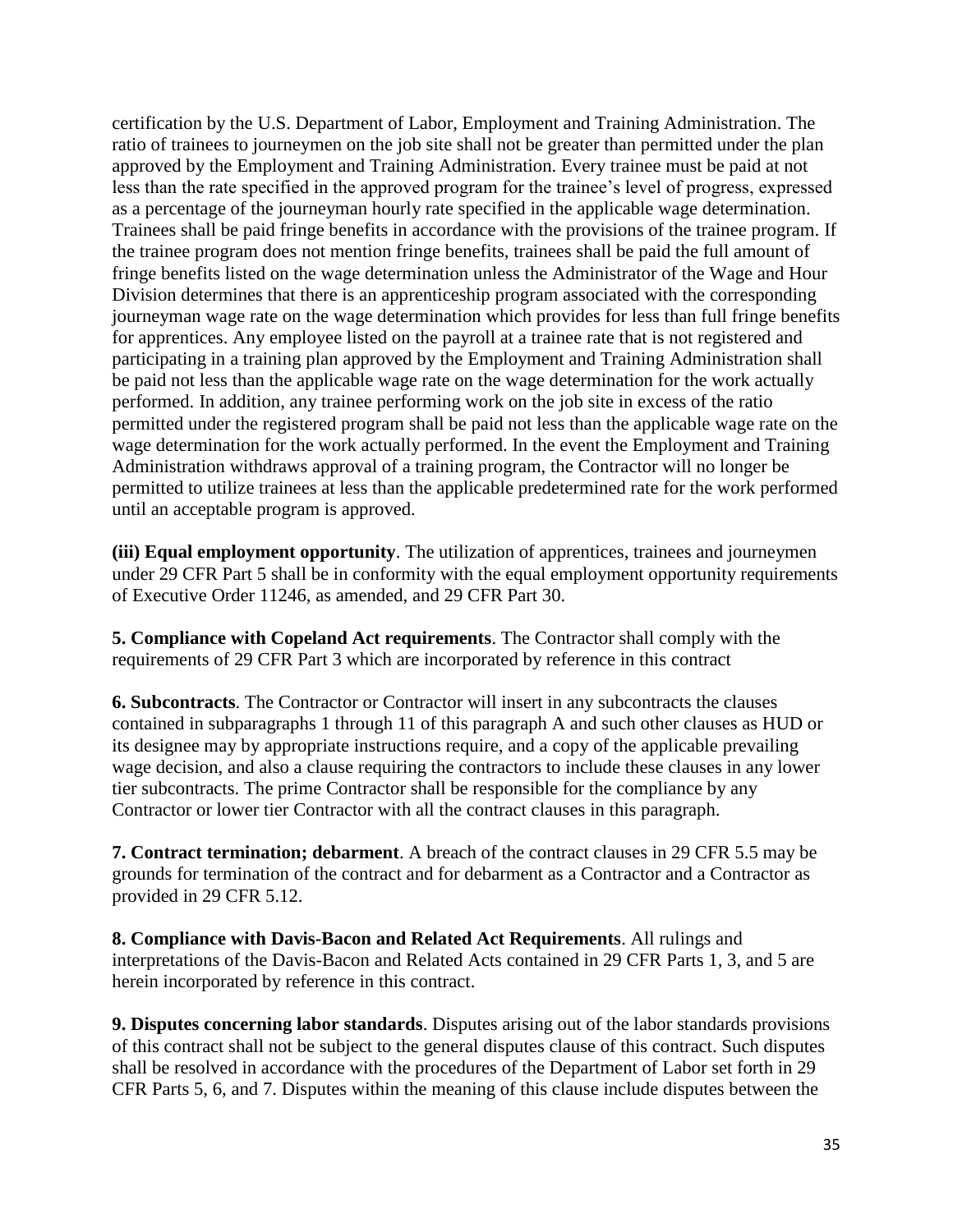Contractor (or any of its contractors) and HUD or its designee, the U.S. Department of Labor, or the employees or their representatives.

**10. (i) Certification of Eligibility**. By entering into this contract the Contractor certifies that neither it (nor he or she) nor any person or firm who has an interest in the Contractor's firm is a person or firm ineligible to be awarded Government contracts by virtue of Section 3(a) of the Davis-Bacon Act or 29 CFR 5.12(a)(1) or to be awarded HUD contracts or participate in HUD programs pursuant to 24 CFR Part 24.

**(ii)** No part of this contract shall be subcontracted to any person or firm ineligible for award of a Government contract by virtue of Section 3(a) of the Davis-Bacon Act or 29 CFR 5.12(a)(1) or to be awarded HUD contracts or participate in HUD programs pursuant to 24 CFR Part 24.

**(iii)** The penalty for making false statements is prescribed in the U.S. Criminal Code, 18 U.S.C. 1001. Additionally, U.S. Criminal Code, Section 1 01 0, Title 18, U.S.C., "Federal Housing Administration transactions", provides in part: "Whoever, for the purpose of . . . influencing in any way the action of such Administration..... makes, utters or publishes any statement knowing the same to be false..... shall be fined not more than \$5,000 or imprisoned not more than two years, or both."

**11. Complaints, Proceedings, or Testimony by Employees**. No laborer or mechanic to whom the wage, salary, or other labor standards provisions of this Contract are applicable shall be discharged or in any other manner discriminated against by the Contractor or any contractor because such employee has filed any complaint or instituted or caused to be instituted any proceeding or has testified or is about to testify in any proceeding under or relating to the labor standards applicable under this Contract to his employer.

**B. Contract Work Hours and Safety Standards Act**. The provisions of this paragraph B are applicable only where the amount of the prime contract exceeds \$100,000. As used in this paragraph, the terms "laborers" and "mechanics" include watchmen and guards.

**(1) Overtime requirements**. No Contractor or Contractor contracting for any part of the contract work which may require or involve the employment of laborers or mechanics shall require or permit any such laborer or mechanic in any workweek in which he or she is employed on such work to work in excess of 40 hours in such workweek unless such laborer or mechanic receives compensation at a rate not less than one and one-half times the basic rate of pay for all hours worked in excess of 40 hours in such workweek.

**(2) Violation**; liability for unpaid wages; liquidated damages. In the event of any violation of the clause set forth in subparagraph (1) of this paragraph, the Contractor and any Contractor responsible therefore shall be liable for the unpaid wages. In addition, such Contractor and Contractor shall be liable to the United States (in the case of work done under contract for the District of Columbia or a territory, to such District or to such territory), for liquidated damages. Such liquidated damages shall be computed with respect to each individual laborer or mechanic, including watchmen and guards, employed in violation of the clause set forth in subparagraph (1) of this paragraph, in the sum of \$10 for each calendar day on which such individual was required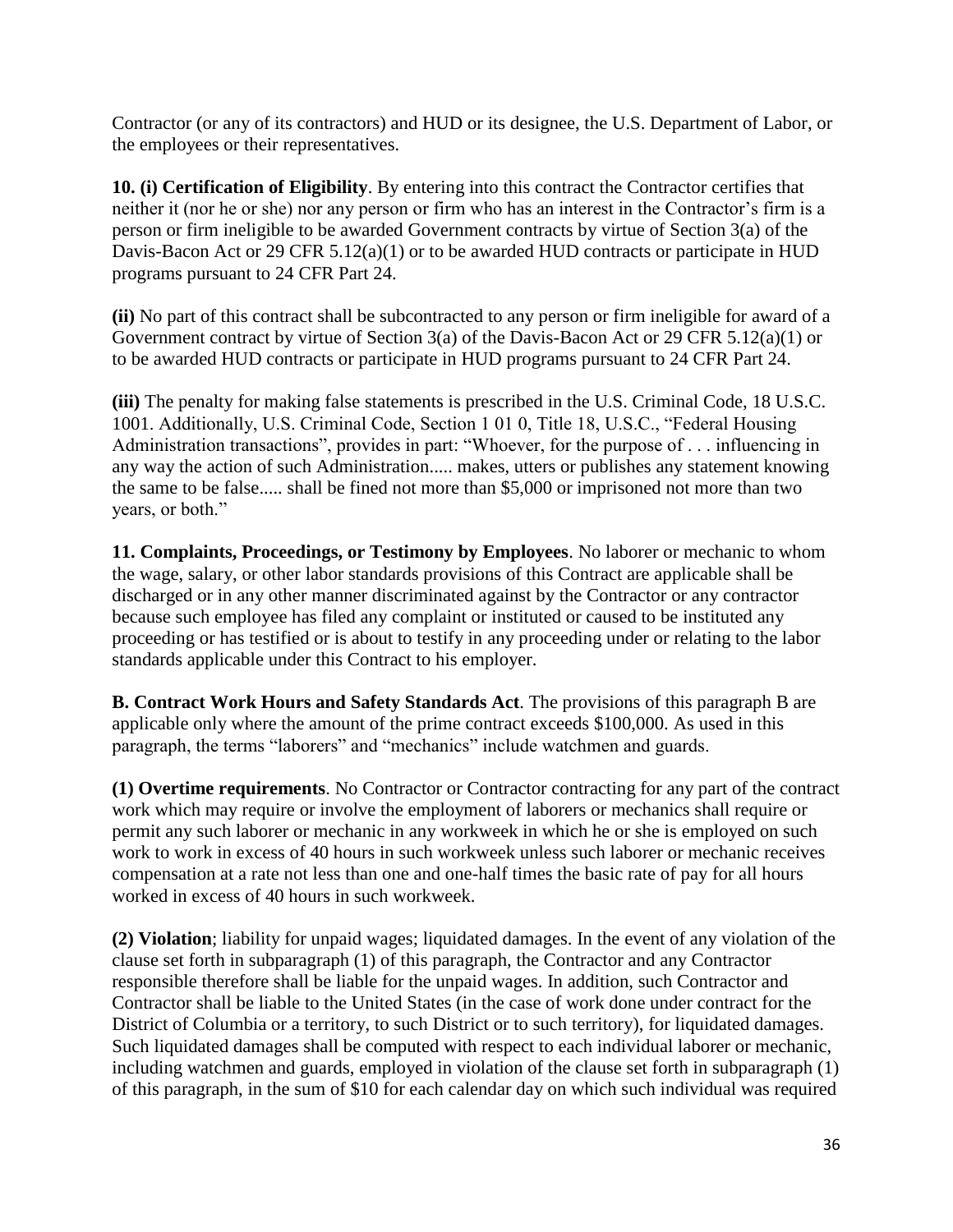or permitted to work in excess of the standard workweek of 40 hours without payment of the overtime wages required by the clause set forth in sub paragraph (1) of this paragraph.

**(3) Withholding for unpaid wages and liquidated damages**. HUD or its designee shall upon its own action or upon written request of an authorized representative of the Department of Labor withhold or cause to be withheld, from any moneys payable on account of work performed by the Contractor or contractor under any such contract or any other Federal contract with the same prime contract, or any other Federally-assisted contract subject to the Contract Work Hours and Safety Standards Act which is held by the same prime Contractor such sums as may be determined to be necessary to satisfy any liabilities of such Contractor or contractor for unpaid wages and liquidated damages as provided in the clause set forth in subparagraph (2) of this paragraph.

**(4) Subcontracts**. The Contractor or contractor shall insert in any subcontracts the clauses set forth in subparagraph (1) through (4) of this paragraph and also a clause requiring the contractors to include these clauses in any lower tier subcontracts. The prime Contractor shall be responsible for compliance by any Contractor or lower tier contractor with the clauses set forth in subparagraphs (1) through (4) of this paragraph.

**C. Health and Safety**. The provisions of this paragraph C are applicable only where the amount of the prime contract exceeds \$100,000.

**(1)** No laborer or mechanic shall be required to work in surroundings or under working conditions which are unsanitary, hazardous, or dangerous to his health and safety as determined under construction safety and health standards promulgated by the Secretary of Labor by regulation.

**(2)** The Contractor shall comply with all regulations issued by the Secretary of Labor pursuant to Title 29 Part 1926 and failure to comply may result in imposition of sanctions pursuant to the Contract Work Hours and Safety Standards Act, 40 USC 3701 et seq.

**(3)** The Contractor shall include the provisions of this paragraph in every subcontract so that such provisions will be binding on each contractor. The Contractor shall take such action with respect to any subcontract as the Secretary of Housing and Urban Development or the Secretary of Labor shall direct as a means of enforcing such provisions.

# **40. SOLID WASTE DISPOSAL ACT**

The Grantee shall comply with Section 6002 if the Solid Waste Disposal Act, as amended by the Resource Conservation and Recovery Act. The requirements listed below include procuring only items designated in guidelines of the Environmental Protection Agency (EPA) AT 40 CFR part 247 containing the highest percentage of recovered materials, practicable, consistent with maintaining a satisfactory level of competition.

**Applicability.**(a)(1) This guideline applies to all procurement actions using federal funding and involving items designated by EPA in this part, where the purchase price of the item exceeds \$10,000, the value of the quantity acquired by the preceding fiscal year exceeds \$10,000. This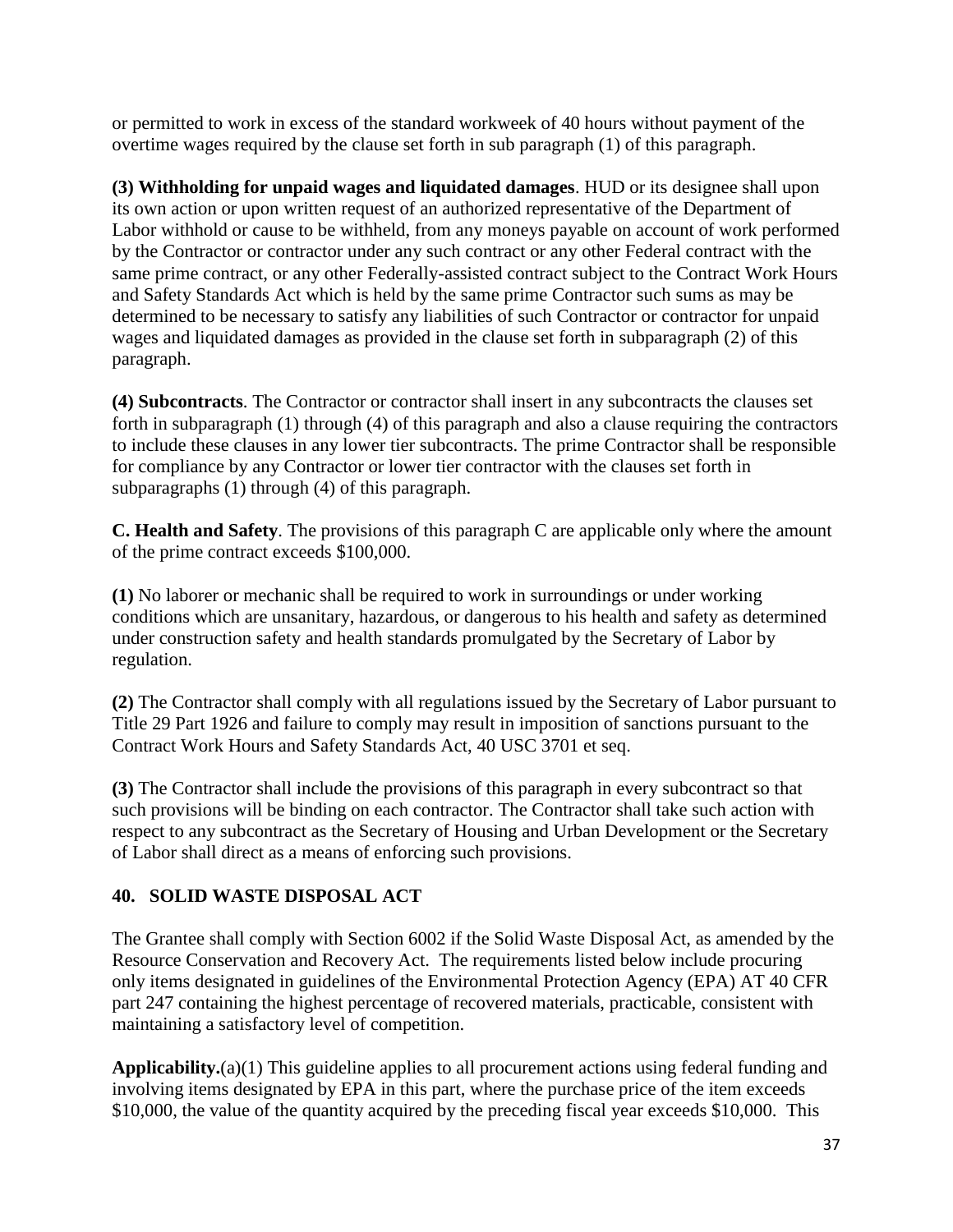guideline shall require that all solid waste management services procurements are conducted in a manner that maximizes energy and resource recovery. (2) This guideline applies to any public agency using appropriated Federal funds to procure designated items, and to persons contracting with any such agencies with respect to work performed under such contracts. (3) The \$10,000 threshold applies to public agencies as a whole rather than to agency subgroups such as regional offices or sub-agencies of a larger department or agency.

(b) The term *procurement actions* includes:

(1) Purchases made directly by a procuring agency or purchases made directly by any person (e.g., a contractor) in support of work being performed for a procuring agency using federal funds

(2) Any purchases of designated items made "indirectly" by a procuring agency, as in the case of procurements resulting from grants, loans, funds, and similar forms of disbursements of monies.

(c)(1) This guideline does not apply to purchases of designated items which are unrelated to or incidental to Federal funding, i.e., not the direct result of a contract or agreement with, or a grant, loan, or funds disbursement to, a procuring agency.

# **41. CONFIDENTIALITY**

The Contractor shall comply with the Confidentiality regulations, per 24 CFR 574.440. Per 24 CFR 574.440, "the [grantee](https://www.law.cornell.edu/definitions/index.php?width=840&height=800&iframe=true&def_id=5be9fefbc13ccd5b02cc53f92e3145ee&term_occur=1&term_src=Title:24:Subtitle:B:Chapter:V:Subchapter:C:Part:574:Subpart:E:574.440) shall agree, and shall ensure that each [project sponsor](https://www.law.cornell.edu/definitions/index.php?width=840&height=800&iframe=true&def_id=fec64d2a01d4d827ec60bc97e5ceb2bf&term_occur=1&term_src=Title:24:Subtitle:B:Chapter:V:Subchapter:C:Part:574:Subpart:E:574.440) agrees, to ensure the confidentiality of the name of any individual assisted under this part and any other information regarding individuals receiving assistance." The Contractor shall ensure all documentation and written agreements protect the confidentiality of all individuals/agencies funded or receiving any assistance under this grant.

## **42. REPAYMENT OF FUNDS**

The Contractor acknowledges that funds provided through this Agreement are Federal funds administered by HUD and that all funds provided by this Agreement are subject to audit, disallowance, and repayment. Any disagreement with adverse findings by HUD may be challenged pursuant to Federal regulations, however, the Contractor shall promptly return to Grantee any and all funds that are found to be ineligible, unallowable, unreasonable, a duplication of benefits, or non-compliance, no matter the cause. This clause shall survive indefinitely the termination of this Agreement for any reason.

## **43. DUPLICATION OF BENEFITS**

The Contractor shall not carry out any of the activities under this Agreement in a manner that results in a prohibited duplication of benefits as defined by Section 312 of the Robert T. Stafford Disaster Relief and Emergency Assistance Act (42 USC §5155). The Contractor must comply with HUD's requirements for duplication of benefits imposed by Federal Register notice on the City (81 Fed. Reg. 36564). The Federal Register notice requires compliance with the following HUD guidance documents: (1) the guidance published by HUD in the Federal Register on November 16, 2011 (76 Fed. Reg. 71060); and (2) the guidance document entitled "HUD Guidance on Duplication of Benefit Requirements and Provision of CDBG Disaster Recover (DR) Assistance," issued on July 25, 2013.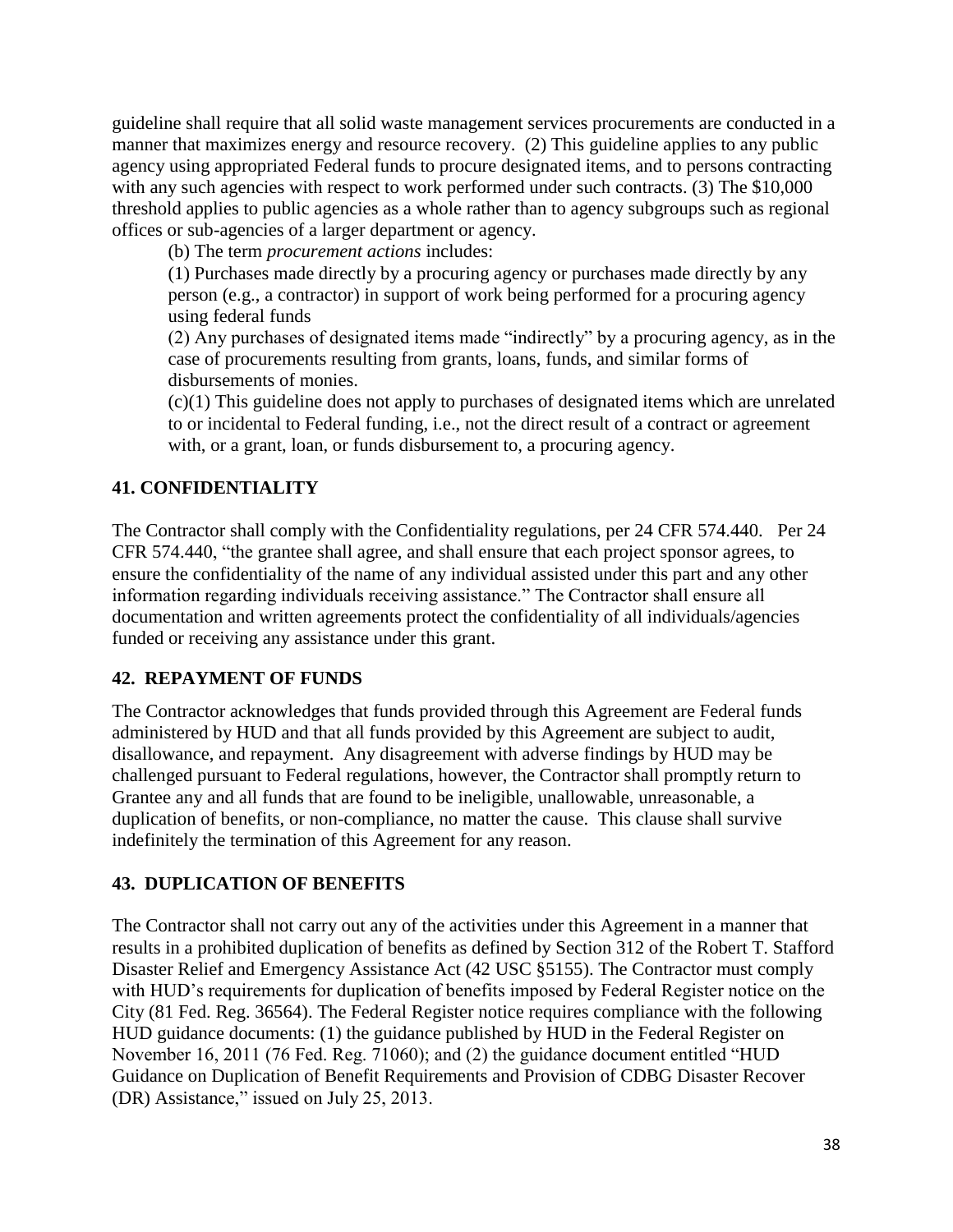# **44. LIMITED ENGLISH PROFICIENCY (LEP)**

**Assistance to Those with Limited English Proficiency.** The Contractor agrees to take all reasonable actions to communicate with persons who have Limited English Proficiency (LEP) to ensure that such persons have meaningful access and an equal opportunity to participate in the program(s) and/or services funded under this Agreement.

## **I. Required Wage Rates**

NOTE: An updated wage decision may take effect upon signing of the contract between contractor and Covenant House

"General Decision Number: LA20220041 01/14/2022 Superseded General Decision Number: LA20210041 State: Louisiana Construction Type: Building County: Orleans County in Louisiana.

BUILDING CONSTRUCTION PROJECTS (does not include single family

homes or apartments up to and including 4 stories).

Note: Contracts subject to the Davis-Bacon Act are generally required to pay at least the applicable minimum wage rate required under Executive Order 14026 or Executive Order 13658. Please note that these Executive Orders apply to covered contracts entered into by the federal government that are subject to the Davis-Bacon Act itself, but do not apply to contracts subject only to the Davis-Bacon Related Acts, including those set forth at 29 CFR 5.1(a)(2)-(60).

If the contract is entered into on or after January 30, 2022, or the contract is renewed or extended (e.g., an option is exercised) on or after January 30, 2022, Executive Order 14026 generally applies to the contract. The contractor must pay all covered workers at least \$15.00 per hour (or the applicable wage rate listed on this wage determination, if it is higher) for all hours spent performing on that contract in 2022.

If the contract was awarded on or between January 1, 2015 and January 29, 2022, and the contract is not renewed or extended on or after January 30, 2022, Executive Order 13658 generally applies to the contract. The contractor must pay all covered workers at least \$11.25 per hour (or the applicable wage rate listed on this wage determination, if it is higher) for all hours spent performing on that contract in 2022.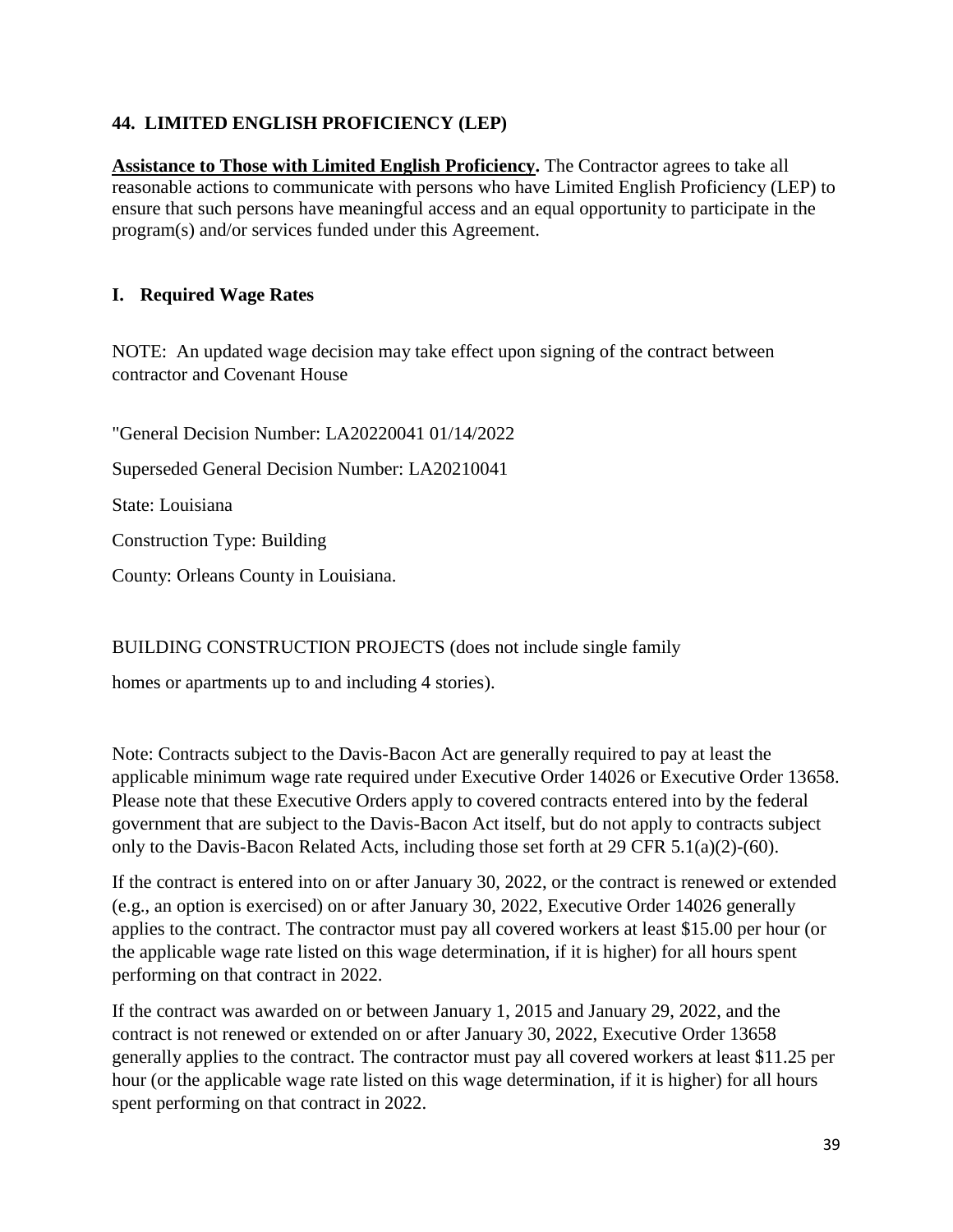The applicable Executive Order minimum wage rate will be adjusted annually. If this contract is covered by one of the Executive Orders and a classification considered necessary for performance of work on the contract does not appear on this wage determination, the contractor must still submit a conformance request.

Additional information on contractor requirements and worker protections under the Executive Orders is available at www.dol.gov/whd/govcontracts.

Modification Number Publication Date 0 01/07/2022 1 01/14/2022 ASBE0053-001 08/30/2021 Rates Fringes ASBESTOS WORKER/HEAT & FROST INSULATOR........................\$ 29.80 9.55 ---------------------------------------------------------------- ELEC0130-010 12/06/2021 Rates Fringes ELECTRICIAN (Including Communication Technician and Low Voltage Wiring)..............\$ 32.25 13.75 ---------------------------------------------------------------- \* ELEV0016-001 01/01/2022 Rates Fringes ELEVATOR MECHANIC................\$ 44.80 36.885+a+b a. PAID HOLIDAYS: New Year's Day, Memorial Day, Independence Day, Labor Day, Veterans' Day, Thanksgiving Day, the Friday after Thanksgiving Day and Christmas Day. b. VACATION: Employer contributes 8% of basic hourly rate for 5 years or more of service; 6% of basic hourly rate for under 5 years of service as vacation pay credit.

----------------------------------------------------------------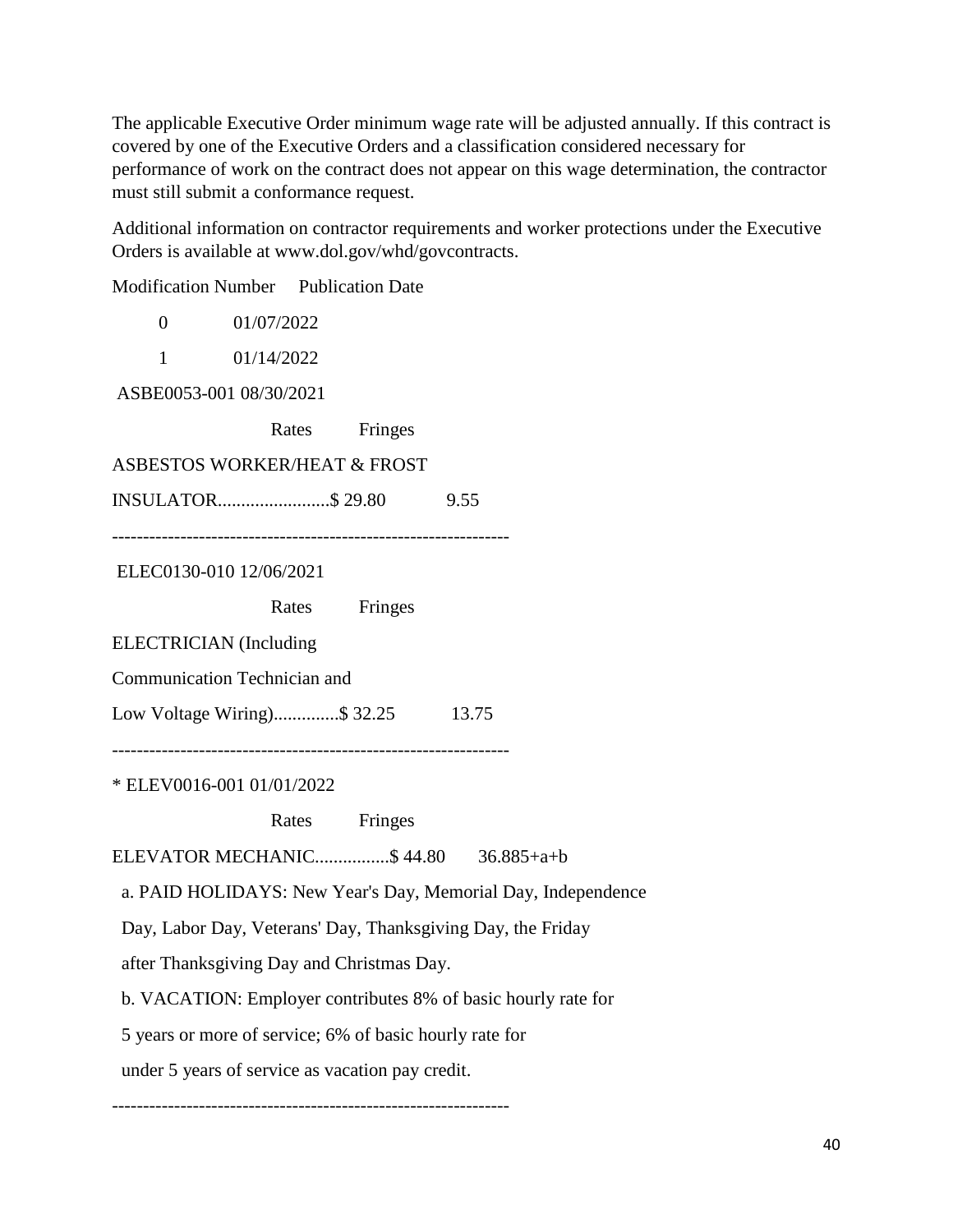ENGI0406-002 07/01/2014

|                                              | Rates Fringes |         |      |      |
|----------------------------------------------|---------------|---------|------|------|
| POWER EQUIPMENT OPERATOR                     |               |         |      |      |
|                                              |               |         |      |      |
| <b>CRANE PREMIUMS:</b>                       |               |         |      |      |
| 50-150 Tons \$1.75                           |               |         |      |      |
| Over 150 Tons \$2.25                         |               |         |      |      |
| IRON0623-021 01/01/2021                      |               |         |      |      |
|                                              | Rates Fringes |         |      |      |
| <b>IRONWORKER (REINFORCING AND</b>           |               |         |      |      |
| STRUCTURAL)\$ 32.85 10.38                    |               |         |      |      |
| PAIN1244-006 09/01/2020                      |               |         |      |      |
|                                              | Rates Fringes |         |      |      |
| GLAZIER\$ 21.90 10.54                        |               |         |      |      |
| PAIN1244-013 11/01/2019                      |               |         |      |      |
|                                              | Rates Fringes |         |      |      |
| <b>PAINTER: Spray Only (Excludes</b>         |               |         |      |      |
| Drywall Finishing/Taping)\$ 18.83            |               |         | 8.68 |      |
| PLAS0567-001 08/01/2018                      |               |         |      |      |
|                                              | Rates         | Fringes |      |      |
| <b>CEMENT MASON/CONCRETE FINISHER\$26.74</b> |               |         |      | 7.62 |
|                                              |               |         |      |      |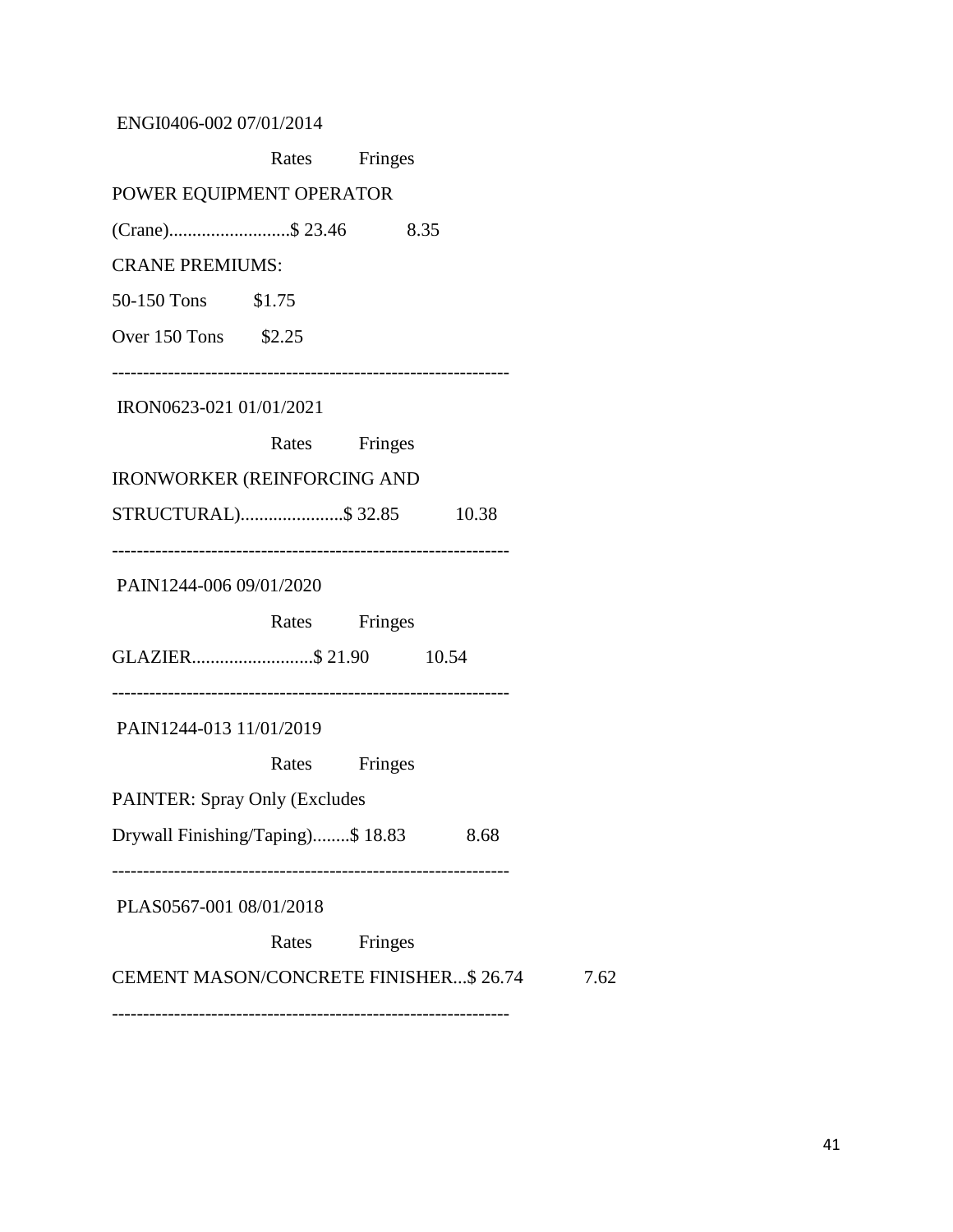PLUM0060-009 12/06/2021

| Rates<br>Fringes                              |      |  |  |  |
|-----------------------------------------------|------|--|--|--|
| PIPEFITTER (Including HVAC                    |      |  |  |  |
| Pipe and Unit Installation;                   |      |  |  |  |
| <b>Excluding Installation of</b>              |      |  |  |  |
| HVAC Temperature Controls)\$ 30.70<br>13.45   |      |  |  |  |
| PLUMBER (Installation of HVAC                 |      |  |  |  |
| Temperature Controls;                         |      |  |  |  |
| <b>Excluding HVAC Pipe and Unit</b>           |      |  |  |  |
| Installation)\$ 30.70<br>13.45                |      |  |  |  |
| SHEE0214-010 09/01/2013                       |      |  |  |  |
| Rates<br>Fringes                              |      |  |  |  |
| SHEET METAL WORKER (Including                 |      |  |  |  |
| HVAC Duct Installation)\$ 26.71<br>11.93      |      |  |  |  |
| SULA2012-026 09/22/2014                       |      |  |  |  |
| Rates Fringes                                 |      |  |  |  |
| BRICKLAYER\$ 18.66<br>0.00                    |      |  |  |  |
| CARPENTER (Form Work Only)\$15.00             | 0.00 |  |  |  |
| <b>CARPENTER, Excludes Drywall</b>            |      |  |  |  |
| Hanging and Metal Stud                        |      |  |  |  |
| Installation, and Form Work\$ 19.37<br>2.46   |      |  |  |  |
| DRYWALL FINISHER/TAPER\$ 16.55                | 0.00 |  |  |  |
| DRYWALL HANGER AND METAL STUD                 |      |  |  |  |
| INSTALLER\$18.21<br>4.90                      |      |  |  |  |
| LABORER: Common or General\$13.09             | 0.00 |  |  |  |
| LABORER: Mason Tender - Brick\$ 12.38<br>0.00 |      |  |  |  |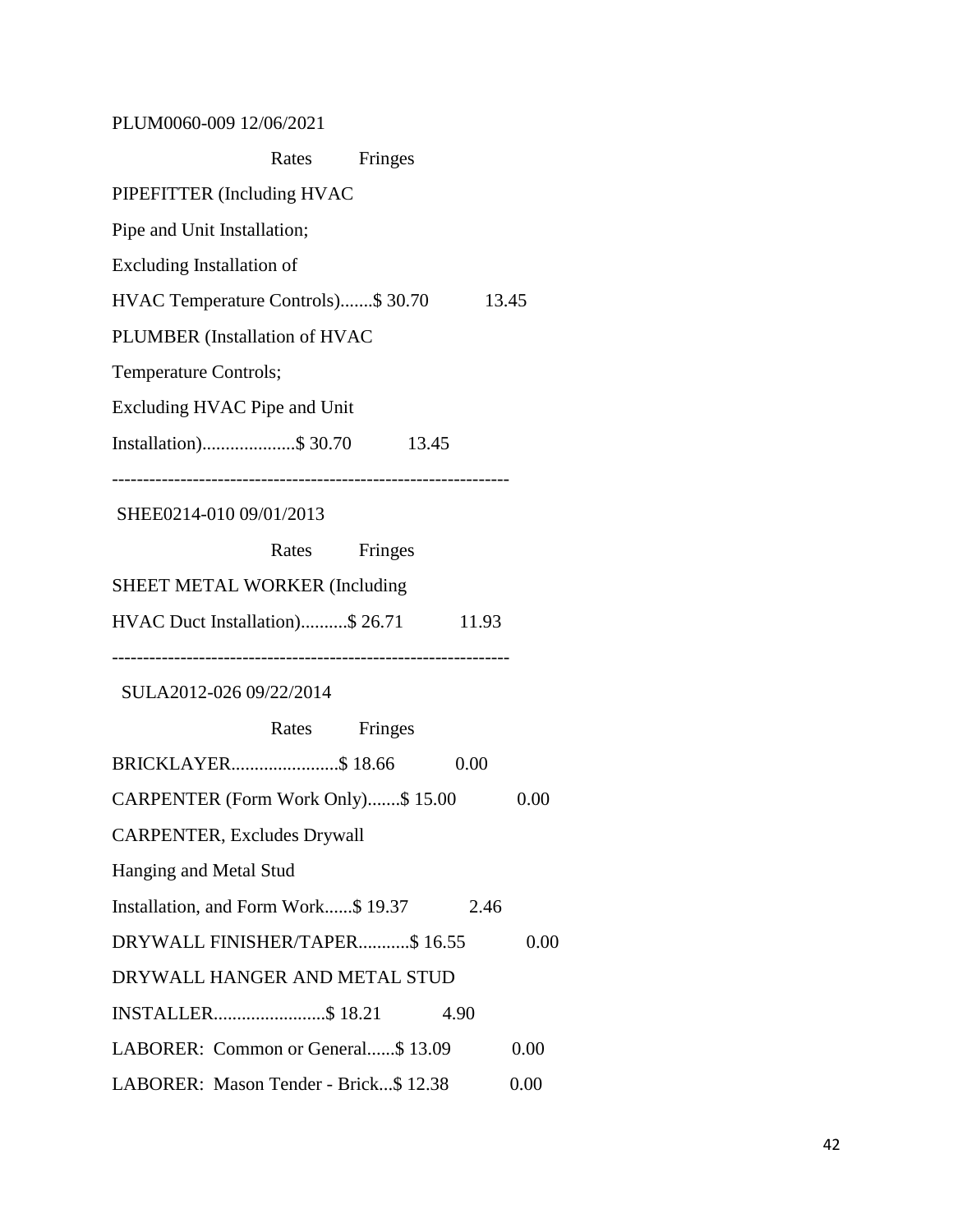OPERATOR:

Backhoe/Excavator/Trackhoe.......\$ 22.92 0.00 PAINTER (BRUSH AND ROLLER), Excludes Drywall Finishing/Taping..................\$ 17.25 0.00 ROOFER...........................\$ 16.77 5.66 SPRINKLER FITTER (Fire Sprinklers)......................\$ 21.08 5.79 TILE SETTER......................\$ 20.00 0.00 TRUCK DRIVER: Dump Truck........\$ 15.00 0.00 ---------------------------------------------------------------- WELDERS - Receive rate prescribed for craft performing

operation to which welding is incidental.

Note: Executive Order (EO) 13706, Establishing Paid Sick Leave for Federal Contractors applies to all contracts subject to the Davis-Bacon Act for which the contract is awarded (and any solicitation was issued) on or after January 1, 2017. If this contract is covered by the EO, the contractor must provide employees with 1 hour of paid sick leave for every 30 hours they work, up to 56 hours of paid sick leave each year. Employees must be permitted to use paid sick leave for their own illness, injury or other health-related needs, including preventive care; to assist a family member (or person who is like family to the employee) who is ill, injured, or has other health-related needs, including preventive care; or for reasons resulting from, or to assist a family member (or person who is like family to the employee) who is a victim of, domestic violence, sexual assault, or stalking. Additional information on contractor requirements and worker protections under the EO is available at www.dol.gov/whd/govcontracts.

================================================================

Unlisted classifications needed for work not included within the scope of the classifications listed may be added after award only as provided in the labor standards contract clauses

 $(29CFR 5.5 (a) (1) (ii)).$ 

----------------------------------------------------------------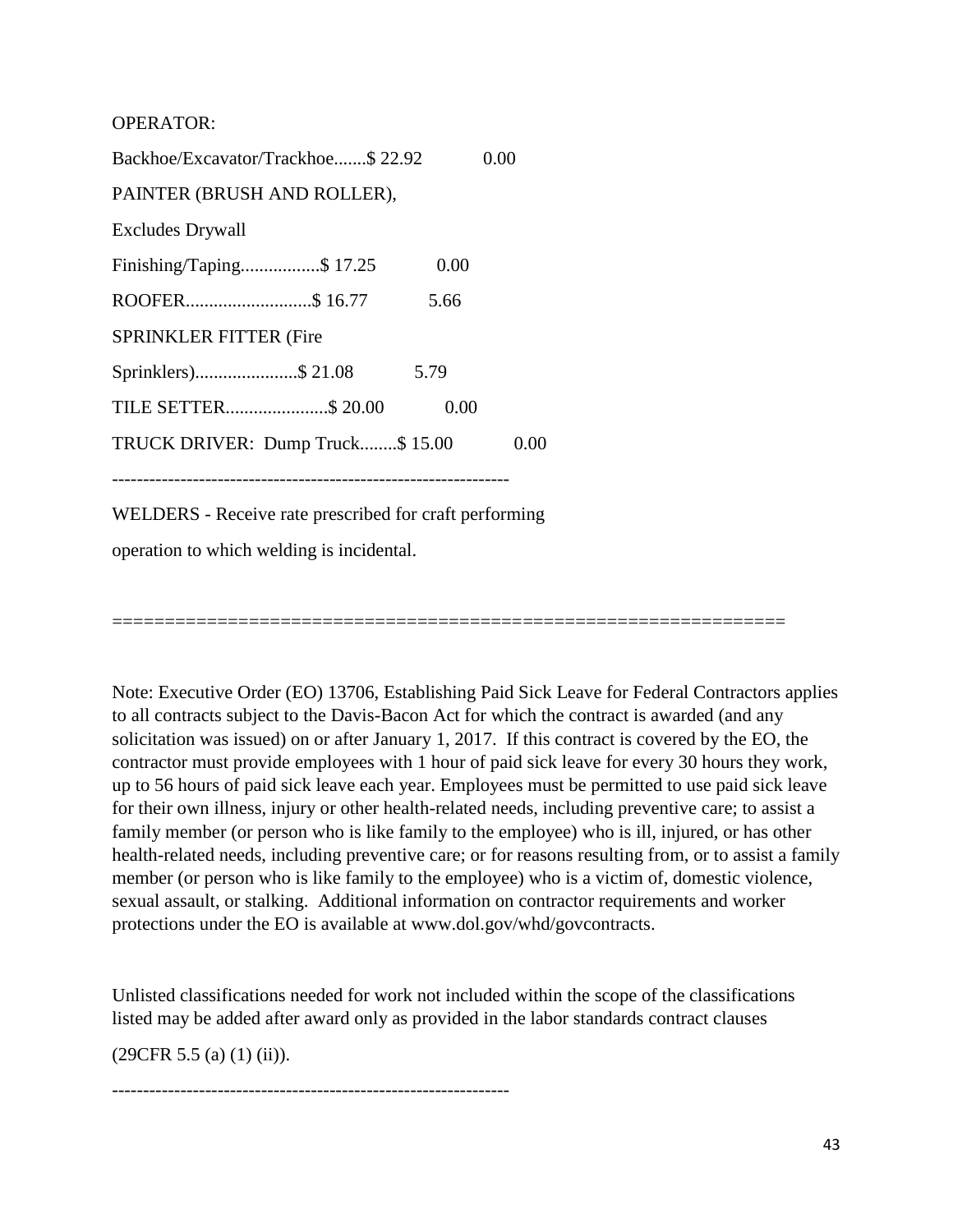The body of each wage determination lists the classification and wage rates that have been found to be prevailing for the cited type(s) of construction in the area covered by the wage determination. The classifications are listed in alphabetical order of ""identifiers"" that indicate whether the particular rate is a union rate (current union negotiated rate for local), a survey rate (weighted average rate) or a union average rate (weighted union average rate).

## Union Rate Identifiers

A four letter classification abbreviation identifier enclosed in dotted lines beginning with characters other than ""SU"" or ""UAVG"" denotes that the union classification and rate were prevailing for that classification in the survey. Example: PLUM0198-005 07/01/2014. PLUM is an abbreviation identifier of the union, which prevailed in the survey for this classification, which in this example would be Plumbers 0198 indicates the local union number or district council number where applicable, i.e., Plumbers Local 0198. The next number, 005 in the example, is an internal number used in processing the wage determination. 07/01/2014 is the effective date of the most current negotiated rate, which in this example is July 1, 2014.

Union prevailing wage rates are updated to reflect all rate changes in the collective bargaining agreement (CBA) governing this classification and rate.

## Survey Rate Identifiers

Classifications listed under the ""SU"" identifier indicate that no one rate prevailed for this classification in the survey and the published rate is derived by computing a weighted average rate based on all the rates reported in the survey for that classification. As this weighted average rate includes all rates reported in the survey, it may include both union and non-union rates. Example: SULA2012-007 5/13/2014. SU indicates the rates are survey rates based on a weighted average calculation of rates and are not majority rates. LA indicates the State of Louisiana. 2012 is the year of survey on which these classifications and rates are based. The next number, 007 in the example, is an internal number used in producing the wage determination. 5/13/2014 indicates the survey completion date for the classifications and rates under that identifier.

Survey wage rates are not updated and remain in effect until a new survey is conducted.

# Union Average Rate Identifiers

Classification(s) listed under the UAVG identifier indicate that no single majority rate prevailed for those classifications; however, 100% of the data reported for the classifications was union data. EXAMPLE: UAVG-OH-0010 08/29/2014. UAVG indicates that the rate is a weighted union average rate. OH indicates the state. The next number, 0010 in the example, is an internal number used in producing the wage determination. 08/29/2014 indicates the survey completion date for the classifications and rates under that identifier. A UAVG rate will be updated once a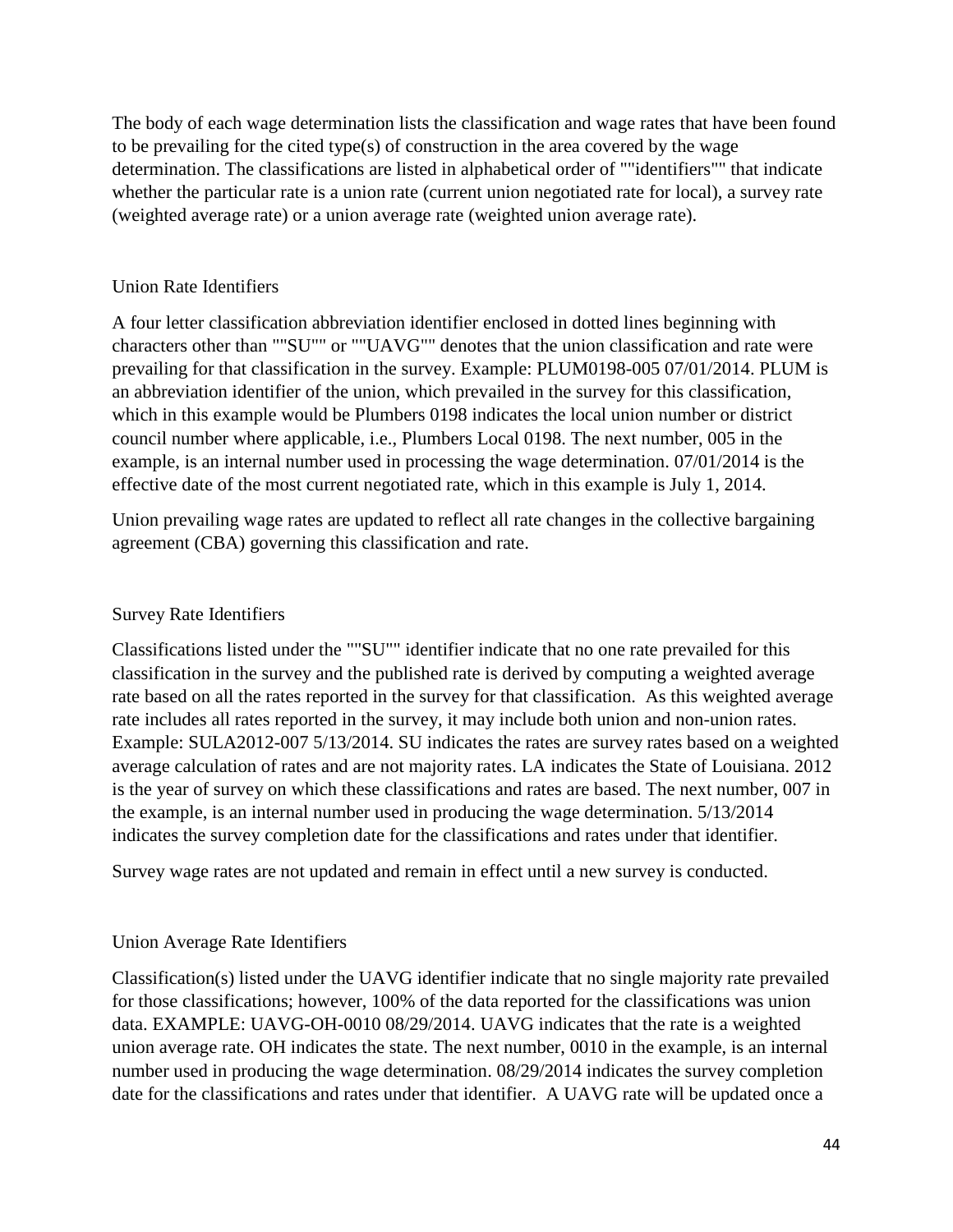year, usually in January of each year, to reflect a weighted average of the current negotiated/CBA rate of the union locals from which the rate is based.

----------------------------------------------------------------

#### WAGE DETERMINATION APPEALS PROCESS

1.) Has there been an initial decision in the matter? This can be:

- \* an existing published wage determination
- \* a survey underlying a wage determination
- \* a Wage and Hour Division letter setting forth a position on a wage determination matter
- \* a conformance (additional classification and rate) ruling

On survey related matters, initial contact, including requests for summaries of surveys, should be with the Wage and Hour Division National Office Branch of Wage Surveys. If the response from this initial contact is not satisfactory, then the process described in 2.) and 3.) should be followed.

With regard to any other matter not yet ripe for the formal process described here, initial contact should be with the Branch of Construction Wage Determinations. Write to:

Branch of Construction Wage Determinations

Wage and Hour Division

U.S. Department of Labor

200 Constitution Avenue, N.W.

Washington, DC 20210

2.) If the answer to the question in 1.) is yes, then an interested party (those affected by the action) can request review and reconsideration from the Wage and Hour Administrator

(See 29 CFR Part 1.8 and 29 CFR Part 7). Write to:

 Wage and Hour Administrator U.S. Department of Labor 200 Constitution Avenue, N.W. Washington, DC 20210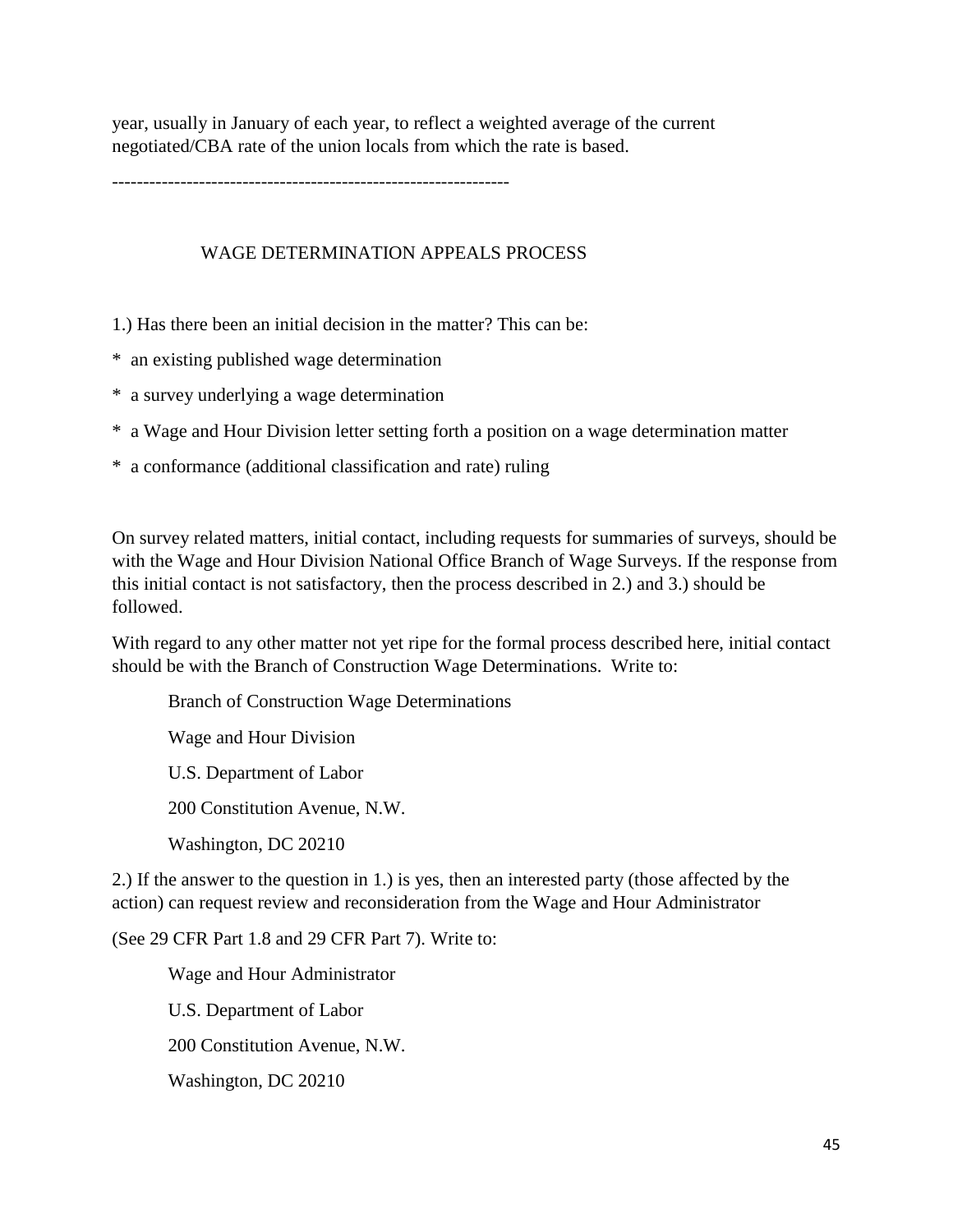The request should be accompanied by a full statement of the interested party's position and by any information (wage payment data, project description, area practice material, etc.) that the requestor considers relevant to the issue.

3.) If the decision of the Administrator is not favorable, an interested party may appeal directly to the Administrative Review Board (formerly the Wage Appeals Board). Write to:

 Administrative Review Board U.S. Department of Labor 200 Constitution Avenue, N.W. Washington, DC 20210

4.) All decisions by the Administrative Review Board are final.

============================================

## **Winning bidder must provide the following prior to execution of contract:**

The following documents are NOT required to be included in the Contractor's proposal. However, the winning bidder must be able to provide the following prior to execution of a contract.

- 1. A copy of the contractor's current business license.
- 2. Completed W-9.
- 3. Disadvantaged Business Enterprise certificate (if applicable)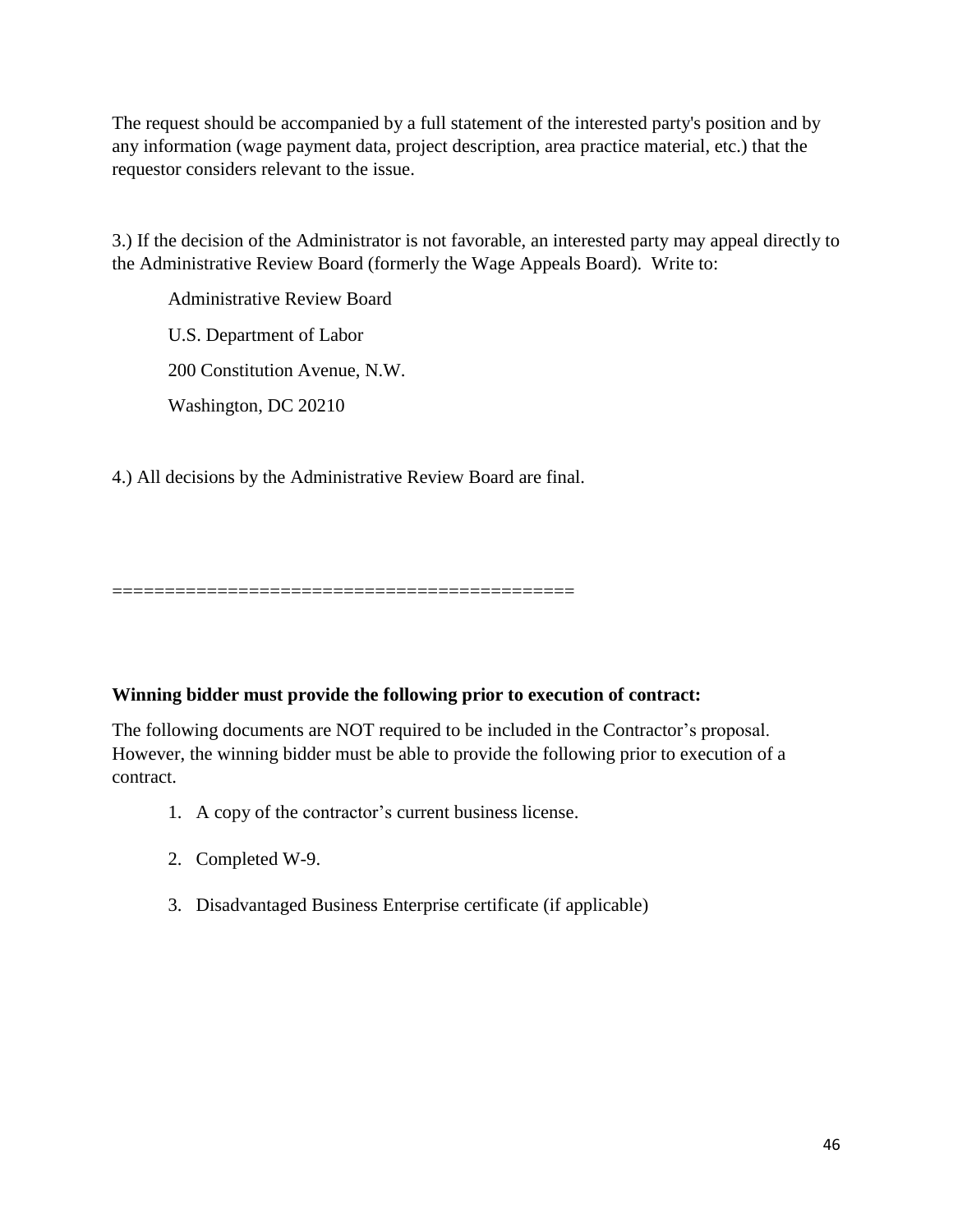# **COVENANT HOUSE WINDOW GENERATOR RFP EXECUTION OF PROPOSAL FORM**

The Respondent certifies the following by checking the following items:

\_\_\_\_ That this proposal was signed by an authorized representative of the business.

\_\_\_\_ That the potential Contractor has determined the cost and availability of all services and/or materials associated with performing the services outlined herein.

\_\_\_\_ That all costs associated within the proposal submitted have been determined and included in the Contractor's response.

\_\_\_\_ That the company is in good standing to do business within the State of Louisiana.

Therefore, in compliance with the foregoing Request for Proposals, and subject to all terms and conditions thereof, the undersigned offers and agrees to the conditions as set forth in this Request for Proposal with no exceptions. In the event of exceptions, exceptions must be clearly noted and detailed within the Contractor's response.

Business Name:

Authorized Signature:

Date:

Printed Name & Title:

**THIS FORM MUST BE COMPLETED AND SUBMITTED AS A PART OF YOUR PROPOSAL**